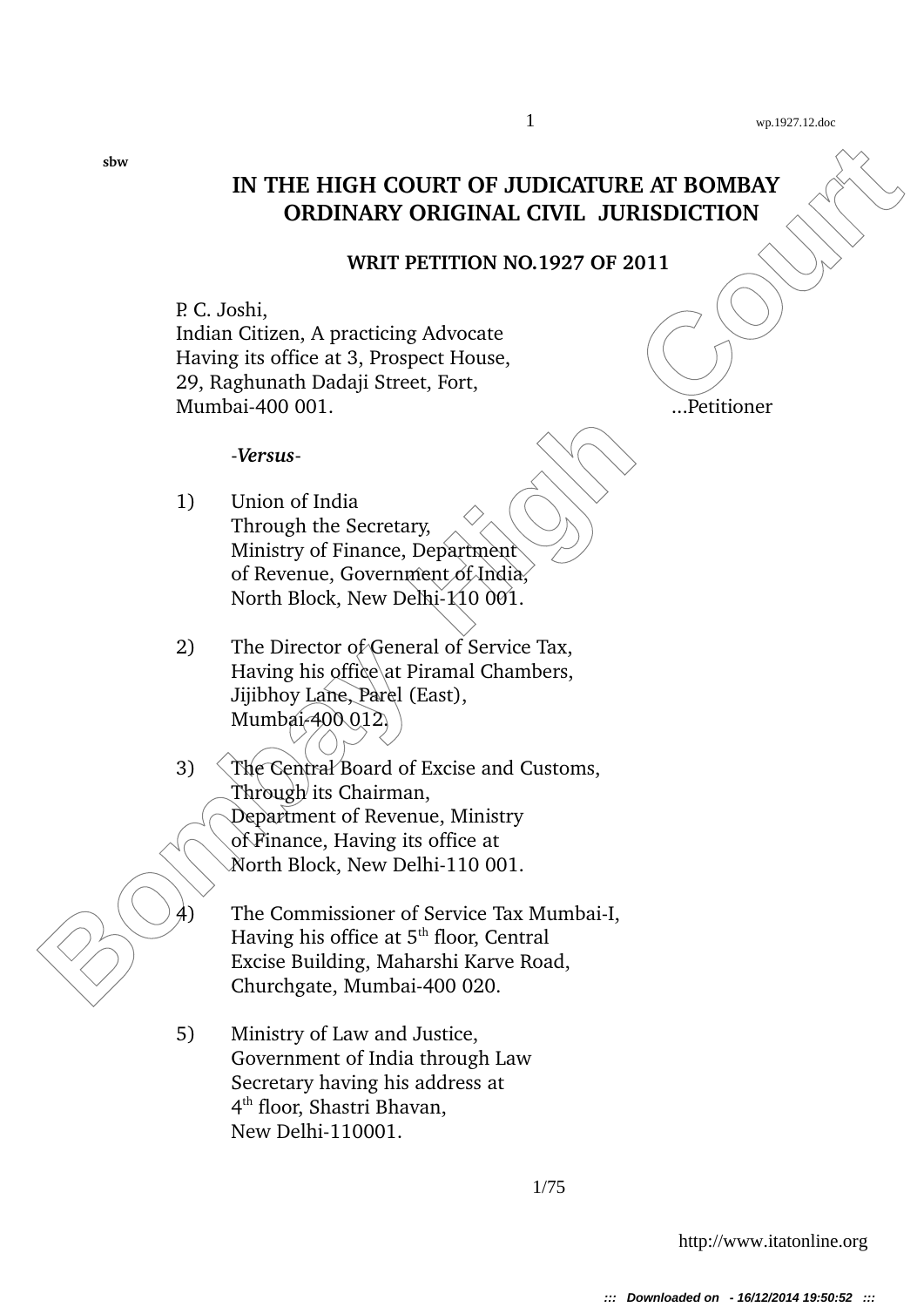#### 2 wp.1927.12.doc

- 6) The Bar Council of Maharashtra & Goa, Having their address at High Court Extension, Fort, Mumbai-400 032.
- 6) The Bar Council of Maharashtra & Goa,<br>
Having heir address at High Court<br>
Extension, Fort, Mumbai 400 032,<br>
7) All India Federation of Tax Practitioners,<br>
an association registered under the<br>
1950 having its office at<br> 7) All India Federation of Tax Practitioners, an association registered under the Bombay Public Trusts Act, 1950 having its office at 215, Rewa Chambers, 31, New Marine Lines, Mumbai-400 020.
	- 8) Sales Tax Tribunal Bar Association, Room No.713/B, Vikrikar Bhavan, Mazgaon, Mumbai-400 020.  $\Box$  ...Respondents

### **WITH WRIT PETITION (L) NO.1764 OF 2011**

- 1) Bombay Bar Association. an association of persons, with its premises at Room No.57,  $3^{nd}$  floor, High Court, Dr. M. Kane Marg, Mumbai-400 032.
- 2) MPS  $R46$ Honorary Secretary, Bombay Bar Association, with his address at Room No.57, 3rd floor, High Court, Dr. M. Kane Marg, Mumbai4000 032. ...Petitioners

## **Versus**

Union of India Through the Secretary, Ministry of Finance, Department of Revenue, Government of India, North Block, New Delhi-110 001.

2) The Director of General of Service Tax, Having his office at Piramal Chambers, Jijibhoy Lane, Parel (East), Mumbai-400 012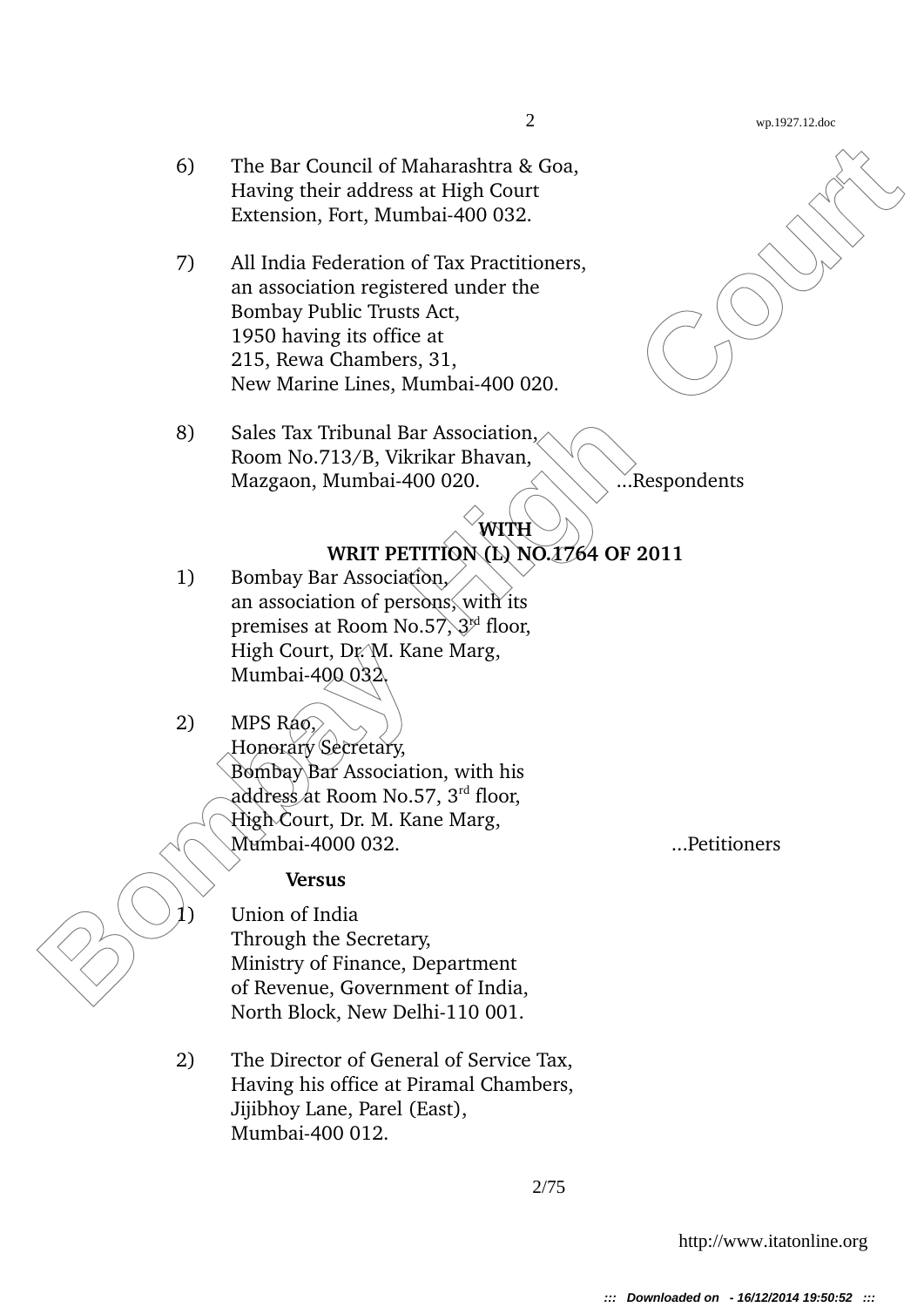- 3) Ministry of Finance, Department of Revenue, Government of India, North Block, New Delhi-110 001.
- 4) The Central Board of Excise and Customs, Having its office at North Block, New Delhi-110 001.
- 5) The Adocates' Association of Western India, an association of persons having its office at Room No.36,  $1<sup>st</sup>$  floor, High Court, Mumbai-400 001, through its President - Rajiv Patil. $\angle$
- 6) The Bombay Incorporated Law Society, an association of persons having its  $\angle$ office at 2nd floor, High Court, Annexe Building, High Court, Mumbai-400 001, through its PresidentDibnsoo Zaiwala. ...Respondents

## **WITH WRIT PETITION (L) NO.1808 OF 2011**

3) Ministry of Finance,<br>
Department of Revenue,<br>
Government of Revision, North Block,<br>
New Delhi-110 001.<br>
4) The Central Roard of Excise and Customs,<br>
Having its office at<br>
North Block, New Delhi-110 001.<br>
5) The Adocates 1) Advocates Association of Western India, an association of Persons through its Secretary Mr. Anilkumar Patil, Advocate, Having its address at 1 st floor, Room No.36, High Court, Bombay.

2) Shri Sanjeev M. Gorwadkar, Advocate, Adult, Indian Inhabitant, Having his address at AAWI, Room No.36, High Court, Mumbai.

3) Sadashiv Deshmukh, Advocate, Adult, Indian Inhabitant, having his address at AAWI, Room No.36, High Court, Mumbai. ...Petitioners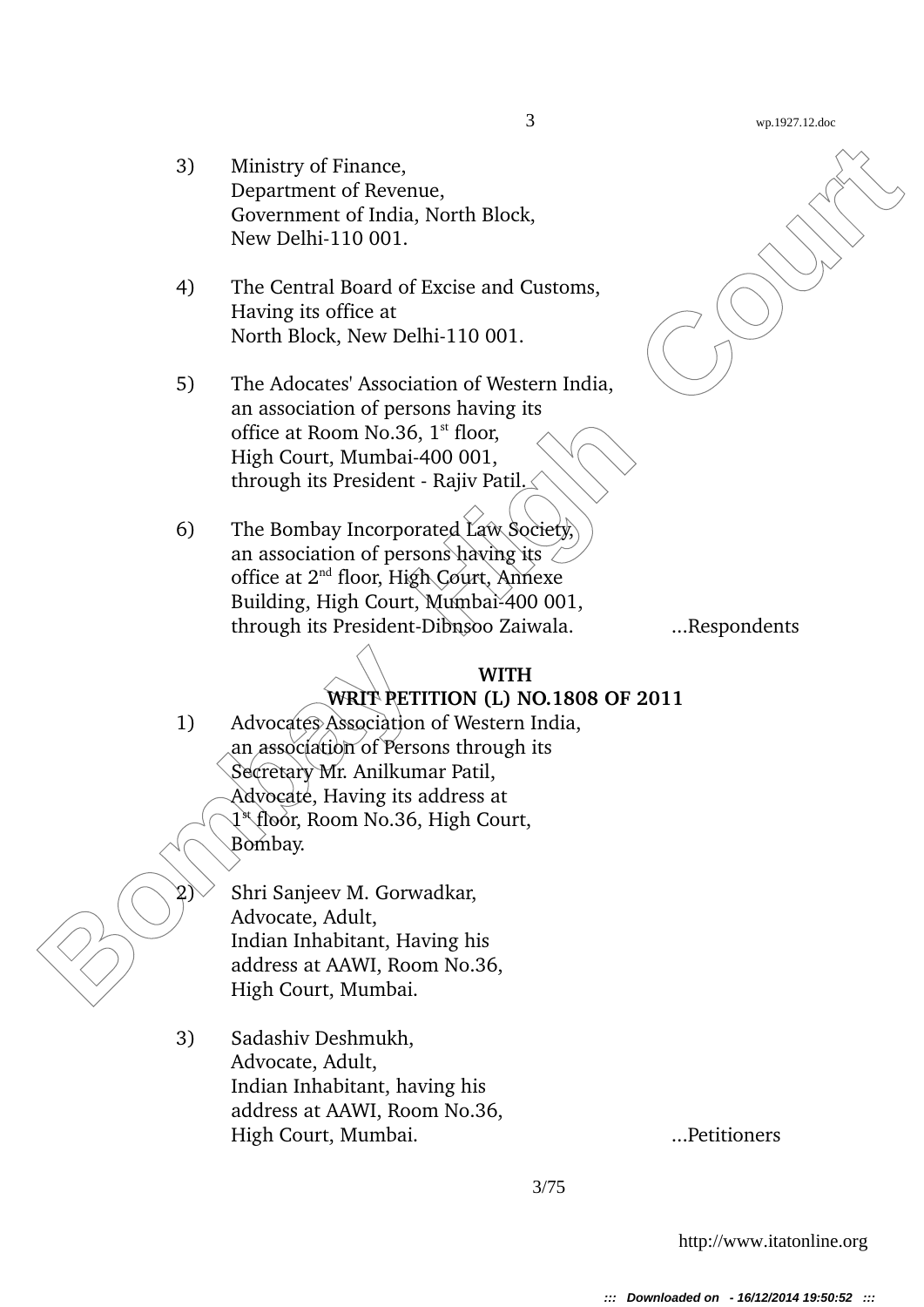#### **Versus**

- 1) Union of India Through the Secretary, Ministry of Finance, Department of Revenue, Government of India, North Block, New Delhi-110 001.
- 2) The Central Board of Excise and Customs, Through its Secretary, Having address at North Block, New Delhi-110 001.
- 3) The Director General of Service Tax, having his office at Piromal Chembers, Jijibhoy lane, Parel, Mumbai-400 012.

**Bombay High Court (Finance, Department**<br> **Bombay High Content (Finance, Covernment of India,**<br> **Bombay of Finance, Department of India,**<br> **Bombay High Court (Finance All Court (Finance All Court)**<br> **Bombay High Court 2** 4) Commissioner Service Tax, Through its Secretary, 6 th floor, 115, M.K. Road, Churchgate, Mumbai400 020. ...Respondents.

 $Mr.$  Sushant Murthy i/b. N. S. Thacker for the Petitioner in W.P.No.1927/2011.

...........

Mr. Rajiv Patil, Senior Counsel, with Mr. Amol Mhatre, for the Petitioner in W.P(L) No.1808/2011.

 $Mx$ . S. Pakale with Ms. Suchitra Kamble for the Respondent Nos.1 to 4.

Mr. Parag Vyas for the Respondent No.7.

Mr. Durgaprasad Poojary i/b. PDS Legal for the Respondent No.8 in W.P.No.1927/2011.

...........

Mr. for the Respondent.

### **CORAM: S.C. DHARMADHIKARI AND A.A. SAYED, JJ.**

4/75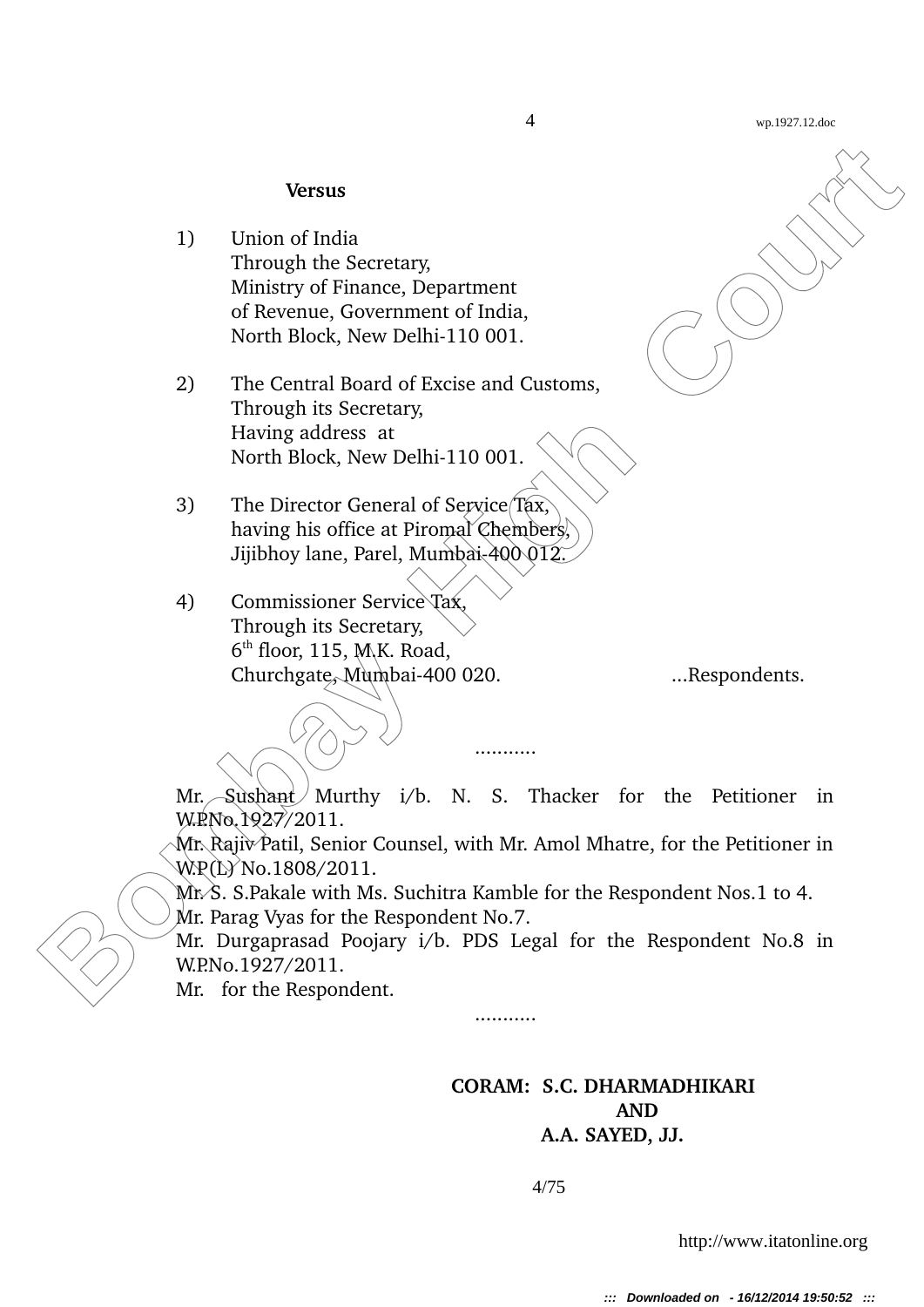## **RESERVED ON : 11th NOVEMBER, 2014 PRONOUNCED ON :15th DECEMBER, 2014.**

#### *JUDGMENT (PER S. C. DHARMADHIKARI, J.)*

Rule. Respondents waives service. By  $\zeta$   $\zeta$   $\zeta$   $\zeta$   $\zeta$   $\zeta$   $\zeta$   $\zeta$   $\zeta$   $\zeta$   $\zeta$   $\zeta$ returnable forthwith.

2] By this Writ Petition under Article 226 of the Constitution of India, the Petitioner, a practicing advocate prays for the following reliefs:

**BESERVED ON : 11<sup>th</sup> NOVEMBER, 2014<br>
PRONOUNCED ON :15<sup>th</sup> DECEMBER, 2014<br>
<b>BOMOUNCED ON :15<sup>th</sup> DECEMBER, 2014**<br> **BOMOUNCED ON :15<sup>th</sup> DECEMBER, 2014**<br> **BOMOUNCED ON :15<sup>th</sup> DECEMBER, 2014**<br> **EUR**<br> **BULE** Respondents wai "(a) Declare the impugned  $\propto$  provisions in section 65(105) (zzzzm) of the Finance Act,  $1994$  as inserted by the Finance Act, 2011 as null and void and ultra vires the Constitution of India and/or section 66 of the Finance Act, 1994 and/or be pleased to  $strik$ e down the said provisions as ultra vires, arbitrary and violative of Articles 13, 14,  $19(1)(g)$ , 246, 265 and 268A of the Constitution of India.

(b) Issue a writ, order of direction in the nature of certiorari or  $\partial$ any  $\partial$ ther writ, order or direction of like nature, quashing section  $71(A)(5)(d)$  of the Finance Act, 2011.

(c) Issue a writ of mandamus, or a writ in the nature of mandamus, or any other appropriate writ, order or direction, restraining the Respondents themselves, by their servants, agents and subordinates from, directly or indirectly giving effect to or acting upon the impugned amendment or collecting Service Tax on the basis of section 65(105)(zzzzm) read with section 66 as substituted by Finance Act, 2011.

5/75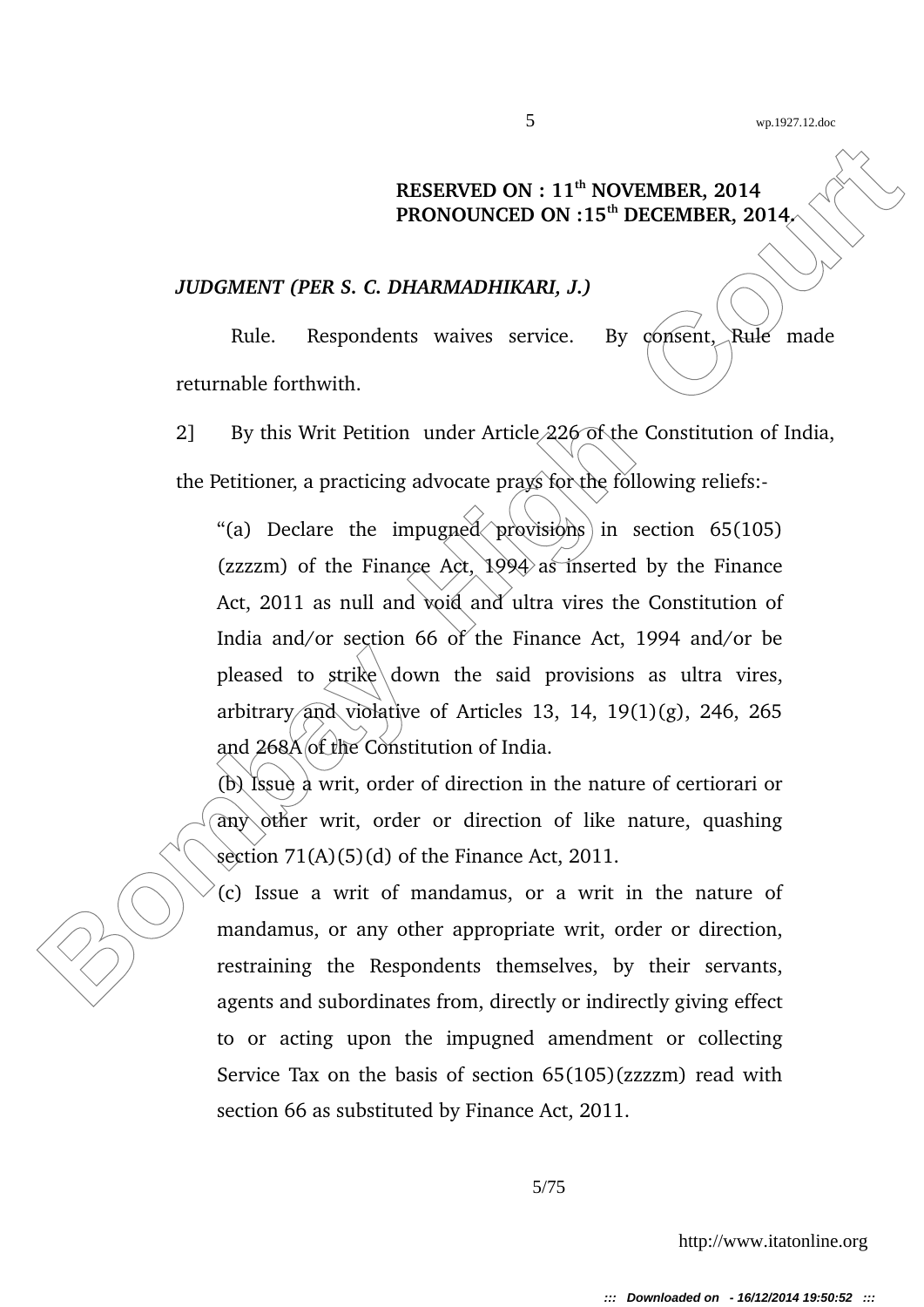(d) In case the High Court is of the view that service tax is leviable on Advocates hold that the provisions of Rule 4A of the Service Tax Rules, 1994, provisions relating to levy of penalty under section 77 of the Finance Act, 1994 and prosecution under section 89 of the Finance Act, 1994 to the extent they are made applicable to Advocates for non issue of invoices within 14 days of the completion of service are ultra vires the Finance Act, 1994 and Article 19(1)(g) of the Constitution of India."

3] The reliefs are claimed in the following factual background.

The Petitioner is an Indian citizen and a practicing Advocate. He claims to be affected by the levy of Service Tax on Advocates.

(d) In case the High Court is of the view that service tax is<br>
leviable on Advocates hold that the provisions of Rule 4A of the<br>
Service Tax Rules, 1994, provisions relating to levy of penalty<br>
under section 89 of the Fin 4] The Respondent before us is the Union of India and Respondent Nos.2 and  $4$   $\alpha$   $\epsilon$  the officers of the Respondent No.1, for the administration of the provisions of the Finance Act,  $1994$  as amended. The  $3<sup>rd</sup>$  Respondent is the Central Board of Excise and Customs whereas the  $\delta$ th respondent is the Ministry of Law and Justice, Government of India. Respondent Nos.6, 7 and 8 are the Bar Council of Maharashtra and Goa, All India Federation of Tax Practitioners and Sales Tax Tribunal Bar Association. They claim to be affected by the imposition and levy of Service Tax on Advocates.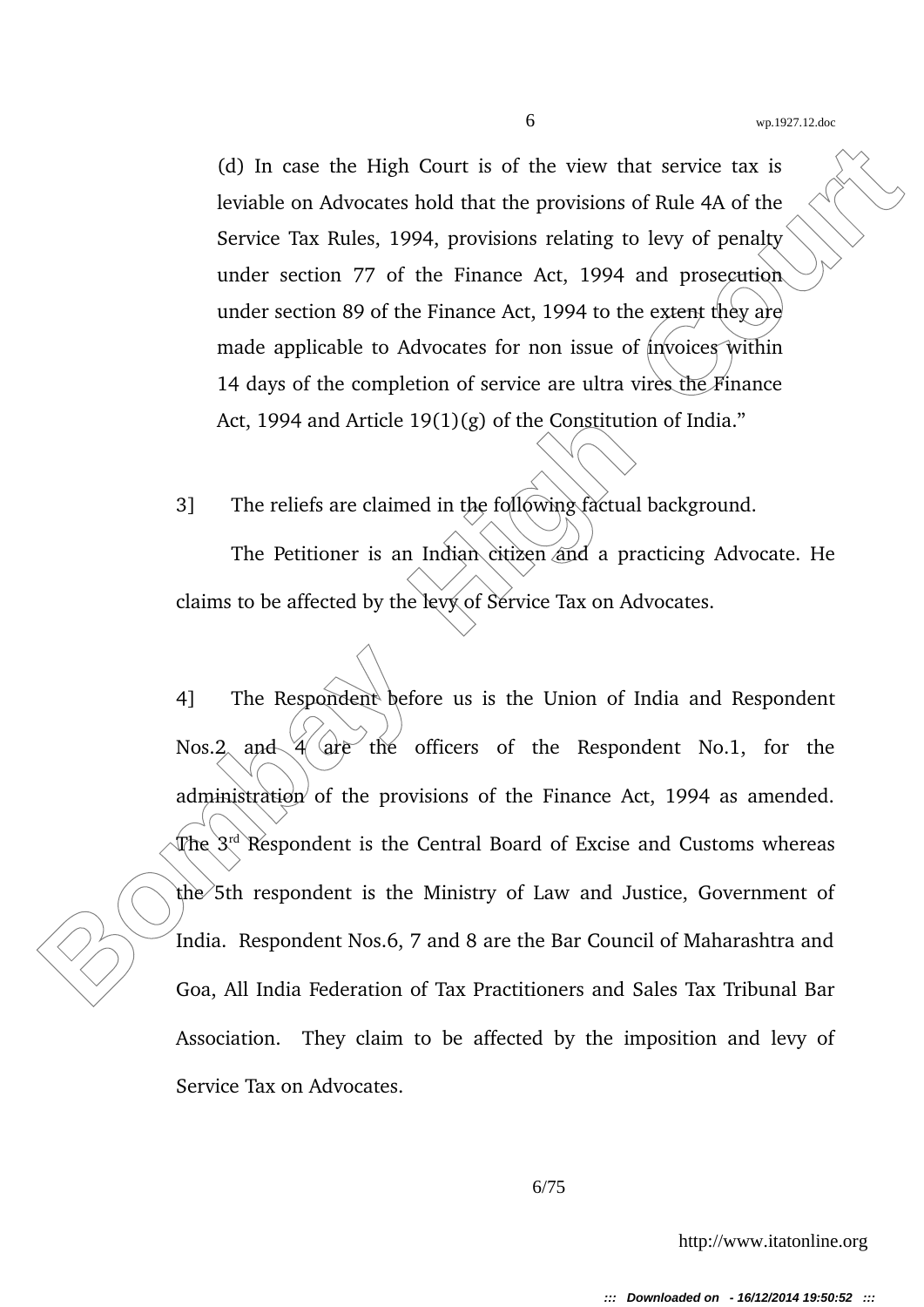5] It is the case of the Petitioner that section 65(105) (*EZZZ*m) of the<br> **Finance Act, 1994 as inserted by the Finance Act 2009 and substituted by**<br> **Finance Act 2011, proceds to levy Service Tax on the Advocates.**<br> **Bo** 5] It is the case of the Petitioner that section 65(105) (zzzzm) of the Finance Act, 1994 as inserted by the Finance Act 2009 and substituted by Finance Act 2011, proceeds to levy Service Tax on the Advocates. The understanding of the Petitioner and the association  $\phi f \cdot a \phi$  dy supporting him is that the amendment to Finance Act as referred above levies, assesses and recovers Service Tax from Advocates and that would be violative of the constitutional guarantee of justice to all. It is theirp submission that justice cannot be secured unless a cause or a legal proceeding is represented properly and effectively before a Court. It is the duty of the Advocates to represent the cause of the litigant before the Court of law to the best of their ability. It is submitted that the Advocates are engaged not only for aid and advice but also for appearance and representation of a case in Court. It is not possible for litigants to argue their cases before the Court of law because they may involve complicated factual and legal issues. In such circumstances, when administration of justice is a sovereign and regal function of the State and Advocates are part of the same, then, they cannot be said to be rendering any service and of the nature envisaged by the Service Tax Act/Finance Act. Legal profession has not been understood from times immemorial as a profit making activity or venture. It is not a business or trade. It is a solemn duty which is performed for the litigants including the State who are

7/75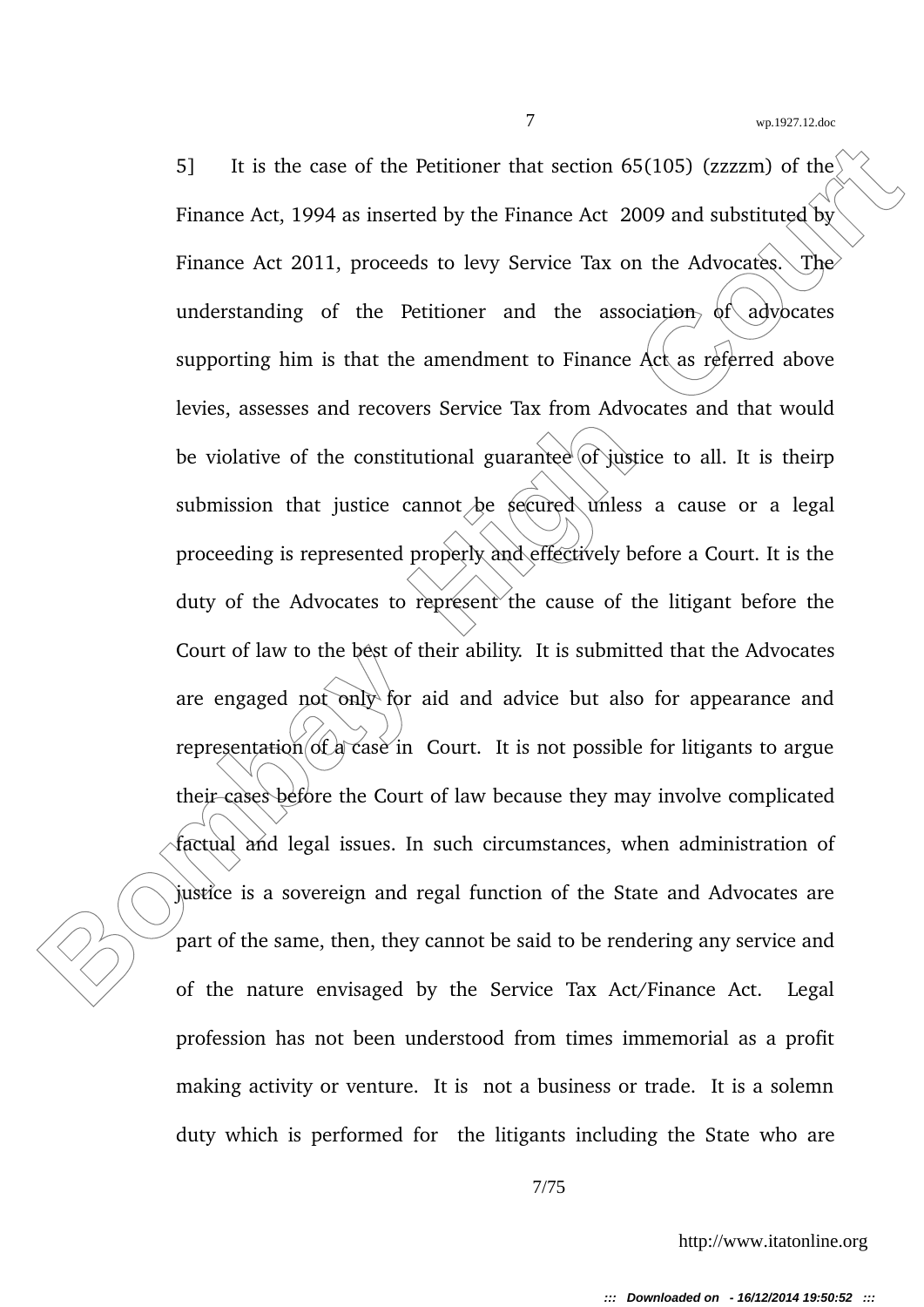major stakeholders in the judicial system. If, therefore, Advocates are approached by litigants so as to properly, completely and effectively represent them in the Court of law, then, a tax cannot be levied by the State on them. That would amount to denying the litigant access to justice. The guarantee of cheap, effective and expeditious justice to the common man is, thus, defeated.

major stakeholders in the judicial system. If, therefore, Advocates are<br>
approached by litigants so as to properly, completely and effectively<br>
represent them in the Court of law, then, a tax cannot be leviced by, the<br>
St 6] It is submitted that the  $A$ evy of Service Tax imposes a heavy additional burden on litigants and also disables them from approaching the Court. It is in these circumstances, that it has been challenged by the Advocates. An Advocate is an officer of the Court. It is for this reason that the fees received by an Advocate is regarded as a mere honorarium and not as a matter of contractual right. It is also for this reason that it has been held by the Hon'ble Supreme Court that an Advocate cannot exercise  $\partial f$  any right of lien over his clients' papers and documents which are lying with him, for the purpose of compelling the client to pay the Advocate's fees.

> 7] The said Amendment violates Article 14 of the Constitution inasmuch as the said amendment discriminates between representation made on behalf of an individual and representation made on behalf of a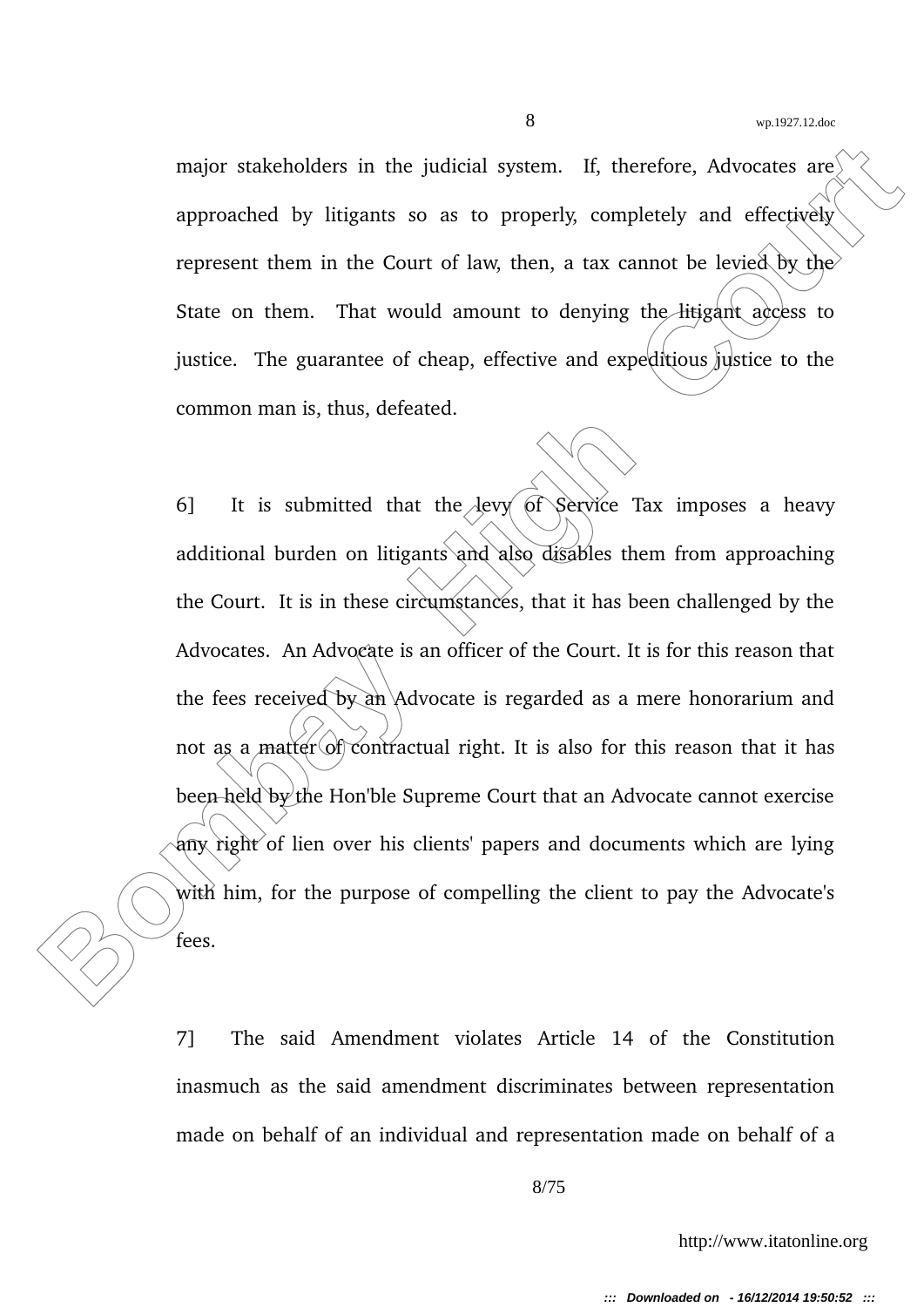business entity. This makes it manifestly evident that the said amendment<br> **Bombay on the same is pagably**<br> **Bombay and is accordingly violative of fundamental rights guaranteed**<br> **Article 14, 19(1)(g) and 21 of the Consti** business entity. This makes it manifestly evident that the said amendment is highly oppressive, unjust and unreasonable and the same is palpably arbitrary and is accordingly violative of fundamental rights guaranteed Article 14, 19(1)(g) and 21 of the Constitution. The purpose to exempt representation and arbitration on behalf of individuals seems to be to cater to the need of Article 39A of the Constitution of India; however the legislature seems to have lost sight of the fact that eventually it is an individual who is affected economically even if Appearance, and Arbitration are on behalf of Corporations and Partnership firms. The said Amendment also runs contrary to the provisions of the Finance Act, 1994 which provide for levy of Service Tax on provision of taxable service. There cannot be any levy, in the absence of there being a service, the levy fails on this ground alone.

 $8\text{N}$  It is submitted that in view of the above, it is manifestly clear that the Advocates are officers of the Court, and they have a duty of assisting the Courts in a just and proper manner in the just and proper administration of justice. Thus, considering representation provided by an Advocate as a commercial service is highly unreasonable, absurd and arbitrary, merely because the Advocates receive consideration from clients. It is the duty of the State not to deny to any person equality before the law

9/75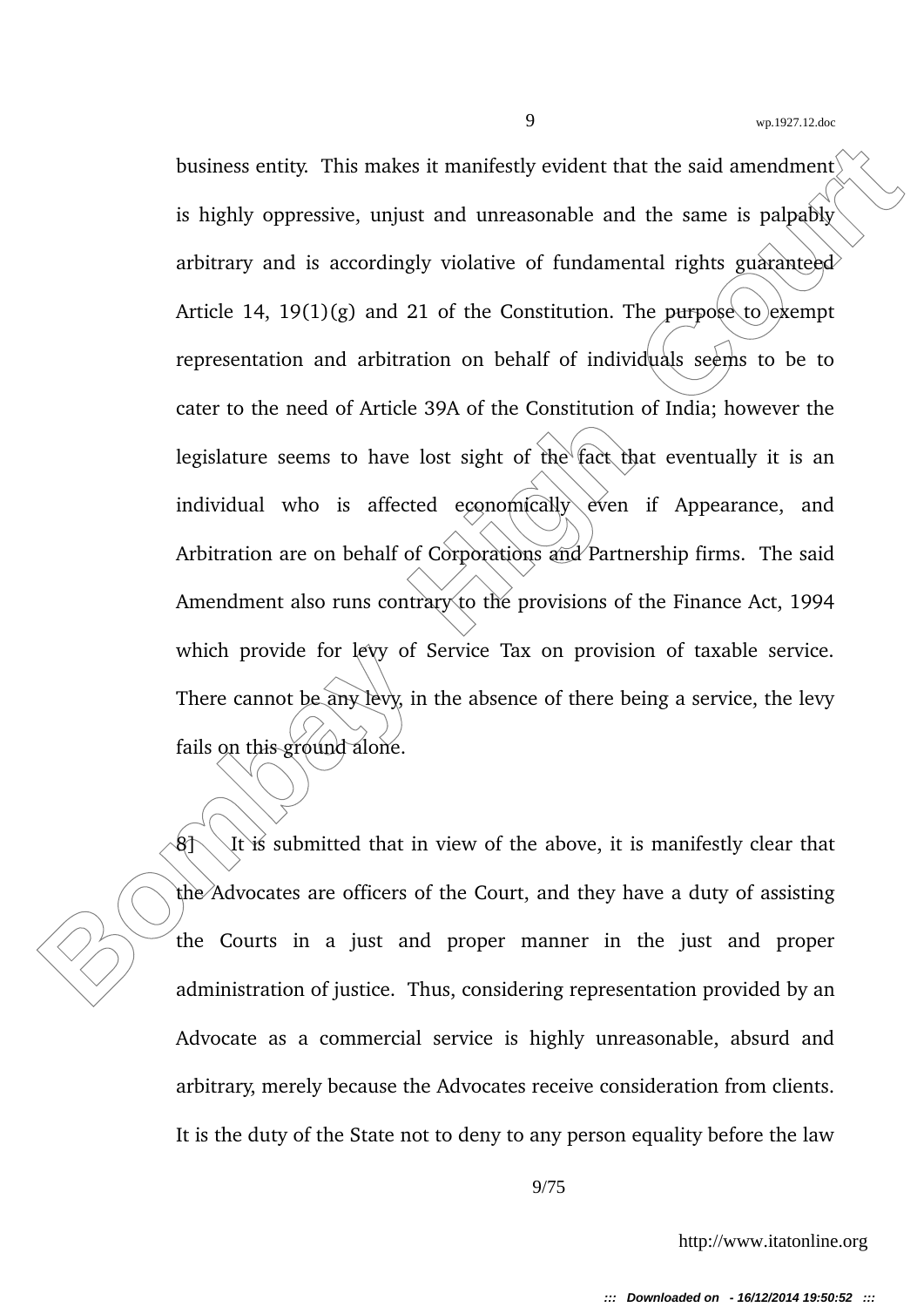or the equal protection of the laws within the territory of India. While the  $\ell$ impugned amendment automatically creeps in inequality, as for instance in a case, Petitioner may be an individual/State and the respondent  $\alpha$ business entity and the business entity to defend  $\lambda$ ts rights  $\lambda$ nd get protection of law will be required to pay Service  $\frac{1}{\alpha}$  and not the individual/State even though the Petition may be frivolous and litigation may have been forced on the business entity. Similarly, the Advocate representing the business entity will have to bear the incidence of tax.

or the equal protection of the laws within the territory of India. While the impugned amendment automatically creeps in inequality, as for instance in a case, Petritorer may be an individual/State and the respondent  $\hat{\rho}$ 9] It is submitted that the said amendment also violates Article 268A of the Constitution and contravenes section 66 of the Finance Act, 1994, which is the charging section. It is further submitted that in order to attract the liability for payment of Service Tax, there should be a service provider and a recipient of service. In the case of the Petitioner, the relationship between the Advocate and the litigant before the Court is that  $\delta$  a representative of a litigant. Therefore, the amendment inserted is clearly ultra vires the Constitution of India. The impugned amendment brings within the purview of Service Tax appearances made by Advocates before Arbitral Tribunals also. Alternative Dispute Resolution is a wellrecognized mechanism meant to aid to clear back logs of cases in the Courts. Hearing and adjudication by Arbitral Tribunal can, therefore,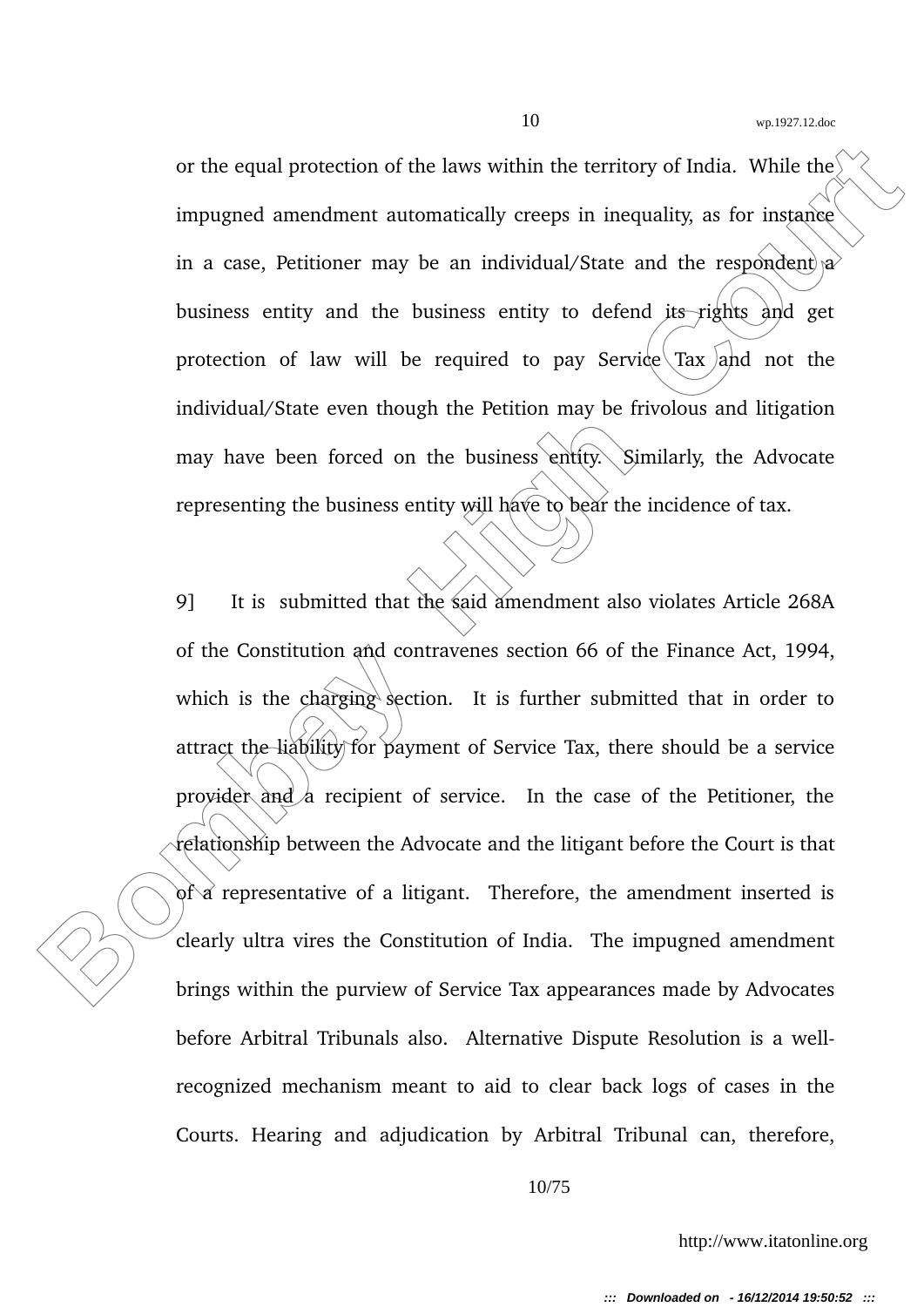never be "service" in law. It is an adjudication recognized by law as a decree in *personam*.

10] It is submitted that the Advocates appear in the Court to represent their clients, but in effect assist the Court to dispense justice. The fact that the assistance rendered by Advocates is to bring in harmony and peace in the society and resolve disputes between the parties, even by applying the fiction, to consider the representation provided by Advocates as service would be highly unreasonable and absurd.

**Bombay High Control Court is an adjudication recognized by law as a decree in personant.**<br> **Bombay High Court is absoluted that the Advocates appear in the Court (in represent<br>
their clients, but in effect assist the Cour** 11] It is also submitted that the Hon'ble Supreme Court in All India Federation of Tax Practitioners V/s. Union of India 2007 (7) SCC 527 has held that Service Tax is a value added tax which is levied on the value addition which is made as a result of rendition of a service. It flows directly from this judgment that merely the act of representing the litigant before the Courts can never amount to a service, for the simple reason that the representation before a Court does not result in any value addition. It is, therefore, submitted that levy of Service Tax in the present case is clearly illegal and contrary to the law as laid down by the Hon'ble Supreme Court and also the provisions of the Finance Act, 1994. The levy of Service Tax on Arbitration is unjustified as an Arbitral Tribunal acts in a

11/75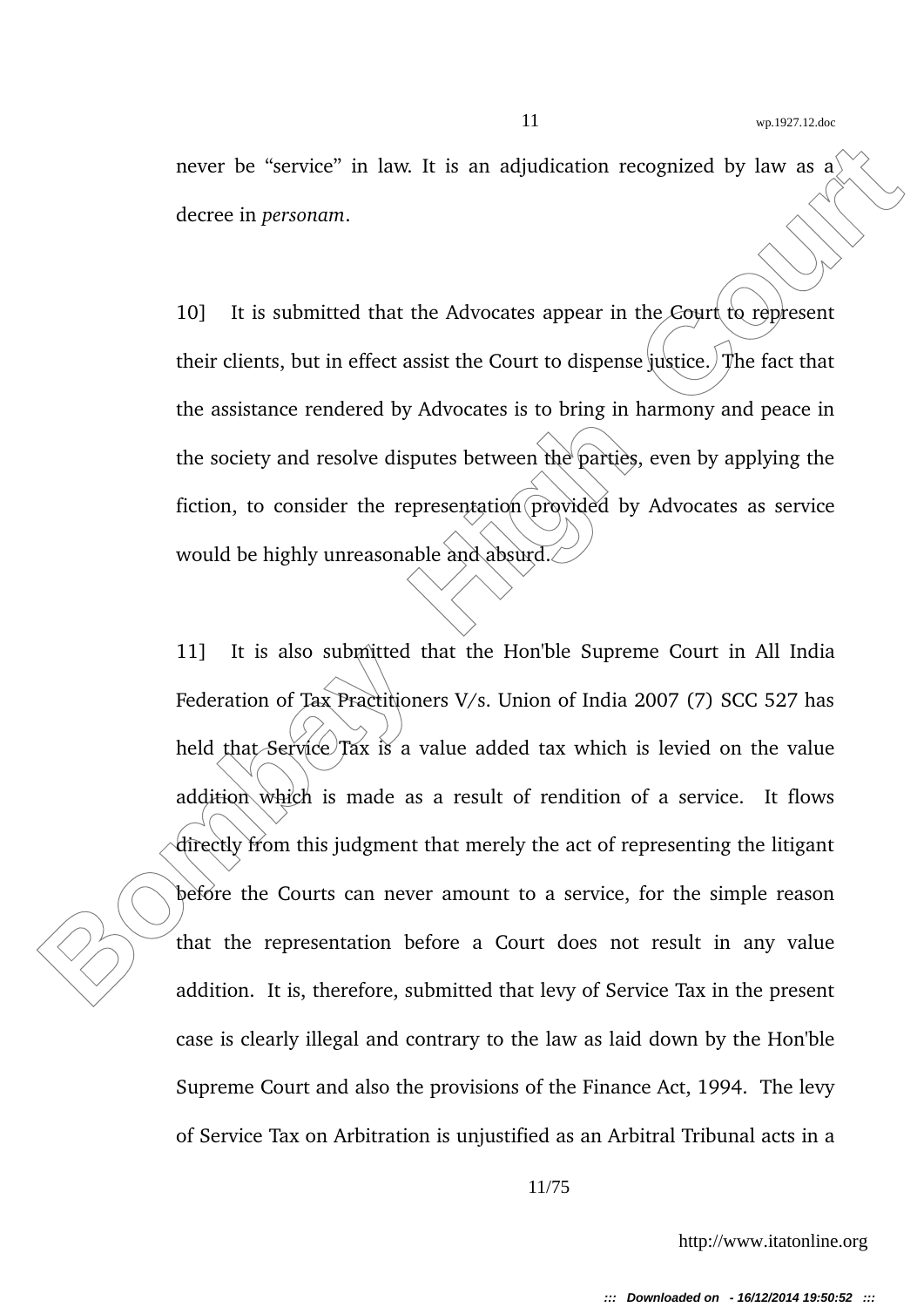judicial capacity and by doing so is only performing the judicial function of the State and is, therefore, only assisting the State in performing its Judicial functions. Levy of Service Tax on Arbitration goes against the purpose of setting up the alternative remedy mechanism through arbitration as it makes arbitration that much more costlier for the litigating parties and amounts to a levy of Court Fees which is beyond the powers of the Central Government under List<sup>(1)</sup>

judicial capacity and by doing so is only performing the judicial function<br>of the State and is, therefore, only assisting the State in performing its<br>Judicial functions. Levy of Service Tax on Arbitration goes against, the 12] The levy of Service Tax on advisory consultancy and assistance services to the extent it relates to levy of Service Tax on legal advice by Advocates is invalid as a Lawyer is merely advising or opining on the position of law and is only assisting the State in making the public aware about what the law on a particular subject is and, therefore, is only rendering a service to the State. The levy of Service Tax on legal services goes against the principle of Article 39A of the Constitution of India which amongst other things states that the State has to secure that opportunities for securing justice are not denied to any citizen by reason of economic or other disabilities. Levy of Service Tax would be a disability which would restrict the opportunity of securing justice as the same makes legal services that much costlier economically. Even the Ministry of Law and Justice in Rajiv Gandhi Adhivakta Prashikshan Yojana of the Government

12/75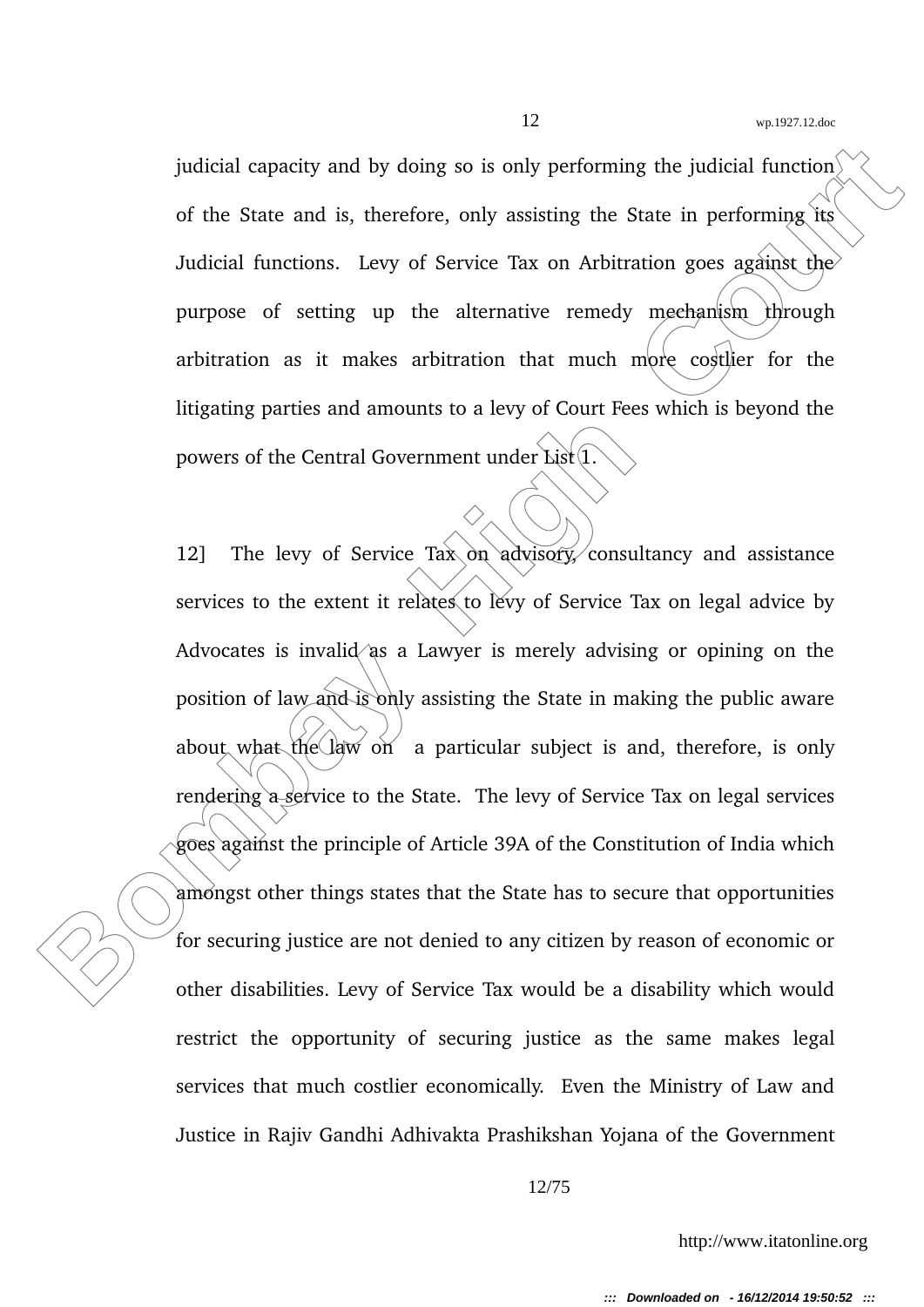of India have stated that: Constitution of India reflects the quest and<br>
aspiration of the mankind for justice. Its preamble speaks of justice in all<br>
forms; social, conomic and political. Article 39A which was inserted by of India have stated that: Constitution of India reflects the quest and aspiration of the mankind for justice. Its preamble speaks of justice in all forms; social, economic and political. Article 39A which was inserted by way of 42<sup>nd</sup> Amendment to the Constitution, recognizes equal justice and free legal aid. It imposes a duty on the State to secure that the operation of the legal system promotes justice on a basis of equal opportunity and in particular, provides that the State shall provide free legal aid to ensure that opportunities for securing justice  $\alpha$  are not denied to any citizen by reason of economic or other disabilities. Access to justice is recognized as a fundamental right. Hence levy of Service Tax on Legal Services violates the fundamental rights and is, therefore, violative of the Constitution of India.

13] It is submitted that the levy of Service Tax after the Constitutional  $88<sup>th</sup>$  Amendment Act whereby section 92C was inserted in List 1 to provide for Levy of Taxes on Services by the Central Government can only be under Entry 92C and not under Entry 97 of List 1 which is a residual entry. Since the Constitutional 88<sup>th</sup> Amendment Act has not yet been brought into force there is no power with the Central Government to levy any tax on Services before such Notification and therefore levy of Service Tax under sub-clause (zzzzm) can only be after such Notification by the

13/75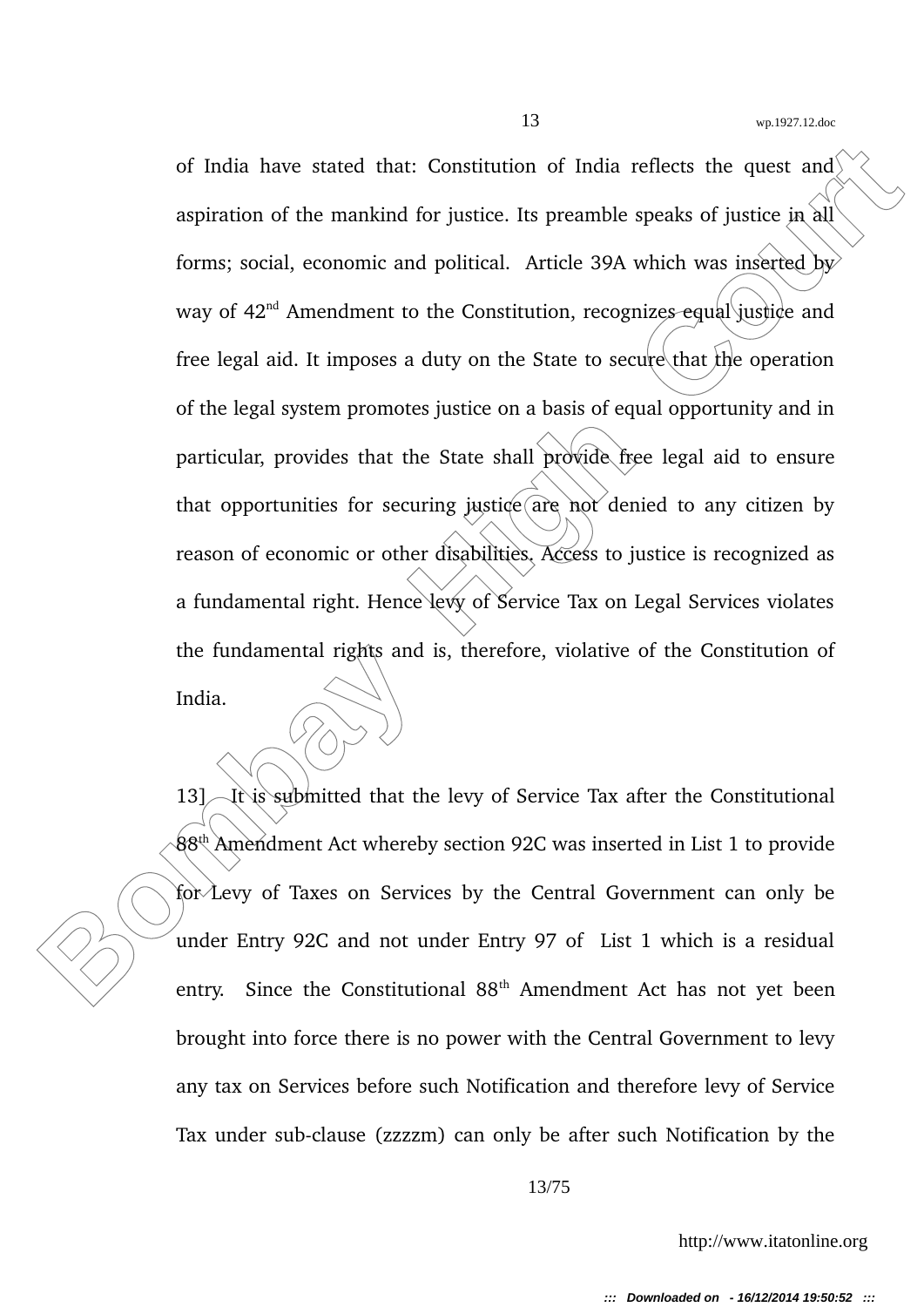Central Government but presently is beyond the jurisdiction of the Parliament under Article 246(1).

Central Government but presently is beyond the jurisdiction of the<br> **Parliament under Article 246(1).**<br> **Bombay High Court Court Court Court Court Court Court Court Court Court Court Court Court Court Court Court Court Cou** 14] It is submitted that without prejudice to the above assuming that Service Tax is leviable on the legal profession, the requirement of issuing invoices within 14 days of completion of service as per the Service Tax Rules 1994 serves no purpose as under the point of Taxation Rules 2011 services covered under clause  $5(105)(7222)$  are taxable only on receipt basis. Hence to the extent of activities covered under section 65(105) (zzzzm), the provisions of Rule  $4A$  of the Service Tax Rules to the extent they require invoices to be issued within 14 days of completion of the legal assistance is ultra vires the Finance Act 1994. Requirement to issue invoice within  $\left( \frac{1}{4} \right)$  days of rendering of legal assistance unnecessarily distracts professional time towards avoidable compliance. Also most counsel do not follow the system of issuing invoices and merely dockets are marked. Requirement to issue invoices in the view of certain counsel may be disrespectful to the profession. The requirement of issuing invoices as per Rule 4A for Advocates, the requirement of issuing such invoices within 14 days of completion of services, the provisions of section 77 of the Finance Act 1994 and the provisions of section 89 of the Finance Act 1994 as inserted by the Finance Act 2011 to the extent they require

14/75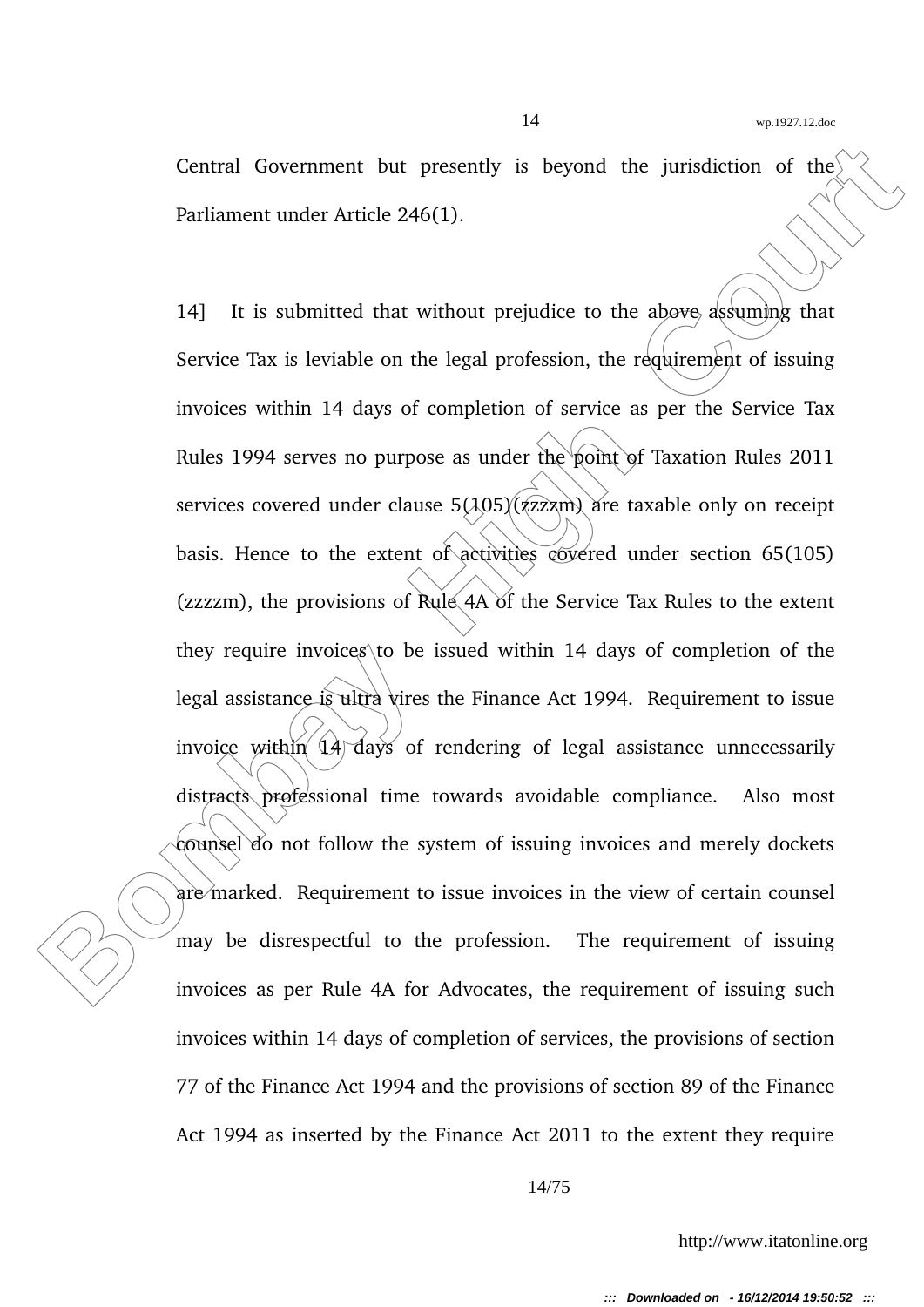Advocates to issue invoices at all, to issue invoices within 14 days of the completion of assistance, relating to levy of penalty under section  $77$  of the Finance Act 1994 for not issuing of invoices and prosecution provisions under section 89 of the Finance Act 1994 to the extent they relate to requirement of issuing invoice within 14 days of completion of rendering of service are ultra vires the Finance Act 1994 and Article 19(1) (g) of the Constitution of India.

Advocates to issue invoices at all, to issue invoices within 14 days of the<br>
completion of assistance, relating to levy of penalty under section *PC* of<br>
the Finance Act 1994 for not issuing of invoices and prosecution<br>
pr 15] It is submitted that without prejudice even if it is held that service tax is leviable on lawyers the provisions of Rule 4A of the Service Tax Rules 1994 requiring invoices to be issued within 14 days of completion of the rendering of legal assistance, levy of penalty under section 77 of the Finance Act  $1994$  and prosecution provisions under section 89 of the Finance Act  $1994$  to the extent they relate to issue of invoice within 14 days of completion of legal assistance are ultra vires the Finance Act 1994 and Article  $19(1)(g)$  as no practical purpose is served by requiring Advocates to issue invoices within 14 days of rendering legal assistance since such activities under the point of taxation rules are taxable only on receipt basis.

16] In the grounds raised in the Writ Petition, the same pleas are

15/75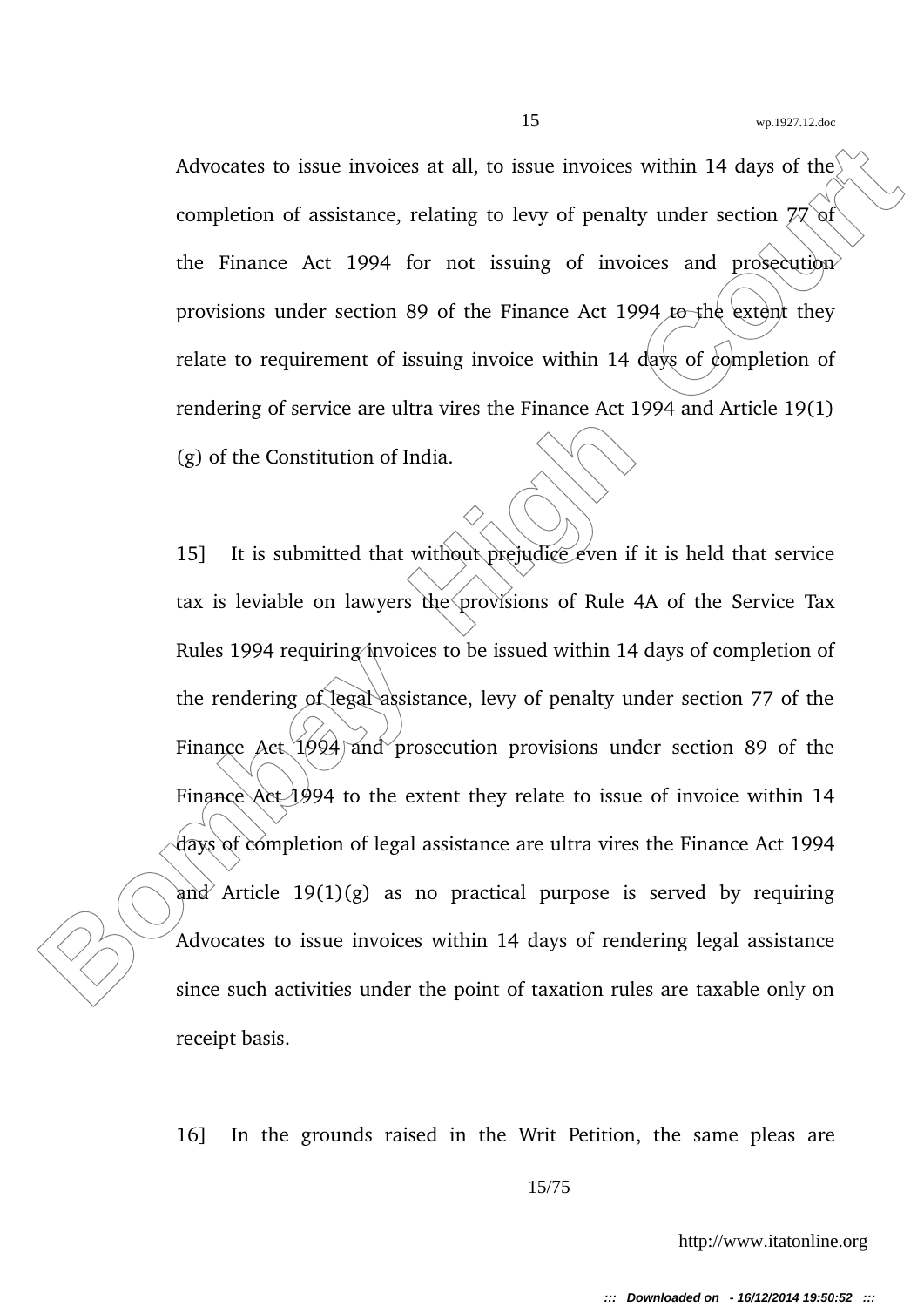canvassed. There the elaboration of the above as made by the counsel appearing before us, is set out.

17] It is in the aforesaid facts and circumstances that the reliefs  $\ln$  terms of the prayers above, have been prayed. An affidavit in reply has been filed by the Deputy Commissioner of Service Tax and which is on behalf of Respondent No.4. In that affidavit, the stand of the Respondent No.4 is as under;

can<br>vassed. There the claboration of the above as made by the coursed<br>
appearing before us, is set out.<br> **Bombay Equality Court is and controlled that the effects** in terms<br>
of the prayers above, have been prayed. An affi "*The main ground of the Petitioner is that Advocates are officers of the Court and not service providers. It is contended by the Petitioner that providing assistance to the Court cannot be regarded as 'service' and therefore service tax cannot be levied on lawyers. It may be pointed out that not only lawyers but also other professionals like chartered accountants, cost and work accountants and company secretaries also provide representational services before the statutory authorities like Tribunals etc. They were earlier exempted from paying service tax* on *representational services vide Notification No.25/2006-ST, dated 13.07.2006. The said Notification has since been rescinded vide Notification No.32/2011ST, dated 25.04.2011 and now even such professionals are required to pay service tax on their representational services. Lawyers/Advocates provide assistance in administering justice by putting forth the facts of the case in a true manner, but to say that they do not render any service to their clients is not correct. They do in fact provide services to their clients and are duly compensated in the form of fees which are charged from the clients.*

> *I further say that, representational services provided to individuals have been kept out of the service tax net so that the burden is not felt by the common man. Only the representational services provided to business entities are covered by the levy. I say*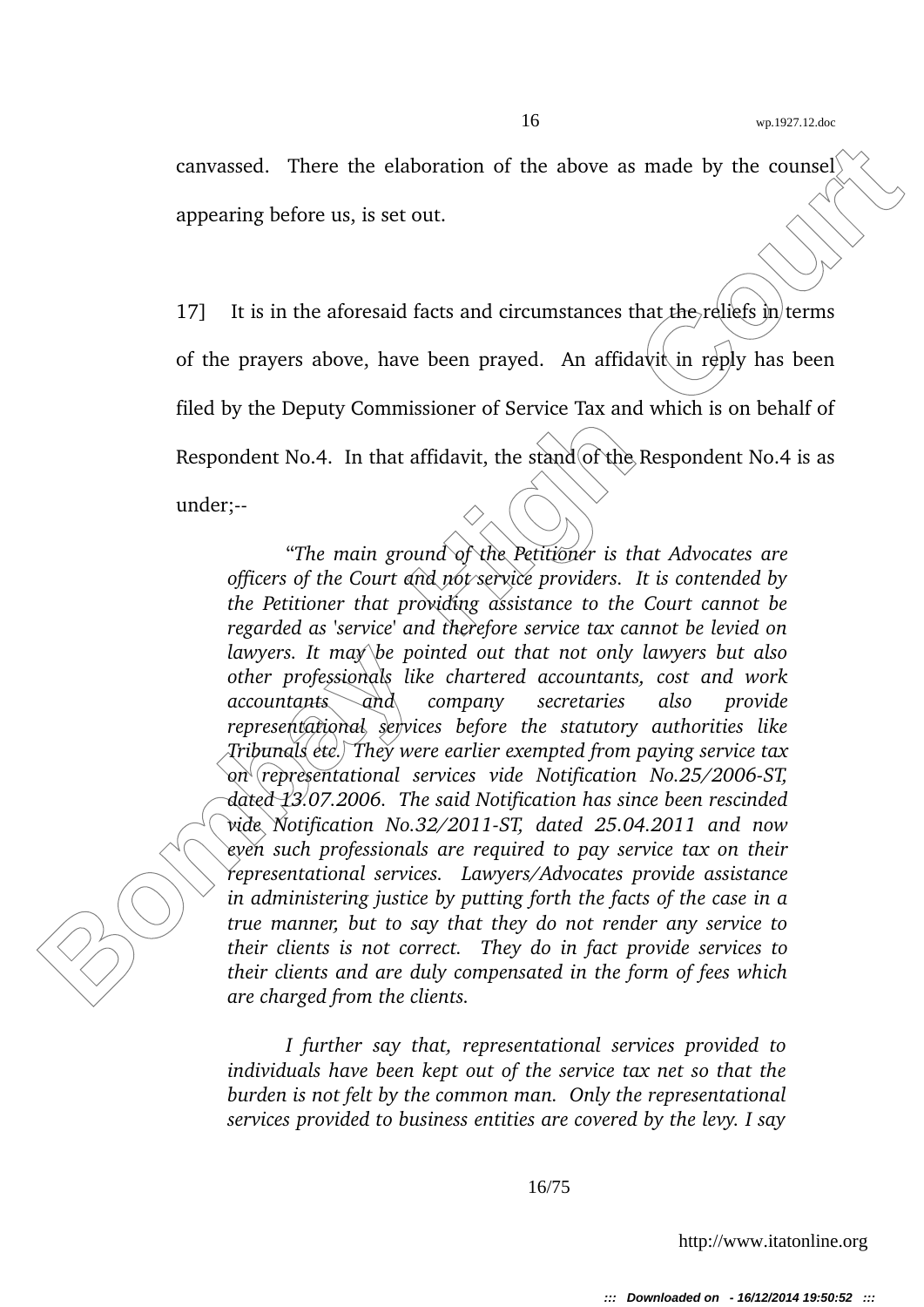that the Horible Supreme Court has repeatedly held that<br>reasonable classification is allowed if it is found on intelligible<br>differentia. It has been held that differentiation is not always<br>discriminatory. If there is a rat *that the Hon'ble Supreme Court has repeatedly held that reasonable classification is allowed if it is founded on intelligible differentia. It has been held that differentiation is not always discriminatory. If there is a rational nexus on the basis of which differentiation has been made with the object sought to be achieved by particular provision, then, such differentiation is not discriminatory and does not violate the principles of Article 14 of the Constitution. This principle is well-settled.* In the present *case there is intelligible basis for differentiation. Whether the same result or better result could have been achieved and better basis of differentiation evolved is within the domain of legislatures and must be left to the wisdom of the legislature. Moreover, there is a greater latitude in classification that is allowed in matters of taxation. It is well settled that in matters of taxation, Courts permit greater latitude to pick and choose objects and rates for Taxation and Parliament/Legislature has a wide discretion with regard thereto. The State is allowed to pick and choose objects, persons, methods and even rates for taxation.*

*Hence I state that the Legislature or the Parliament is competent to identify and reasonably differentiate between various services and service recipients for the purpose of taxation and that there is no ground to challenge the levy on the grounds of discrimination. This is more so considering the public interest basis for the classification i.e. not to impose an unnecessary burden on individuals.*

*Further, I say that it is well established that the legislature in order to tax some, need not tax all. It can adopt a reasonable classification of persons and things in imposing tax liabilities. The mere fact that a tax falls more heavily on certain goods or persons will not result in its invalidity. The Courts lean more readily in favour of upholding the constitutionality of taxing laws in view of the complexities involved in the social and economic life of the community.*

*In light of the aforegoing, I say that the reasonable classification for taxation purpose is well within powers of the Parliament. The classification within a broader group into subgroups based on reasons like capacity to pay and comply with*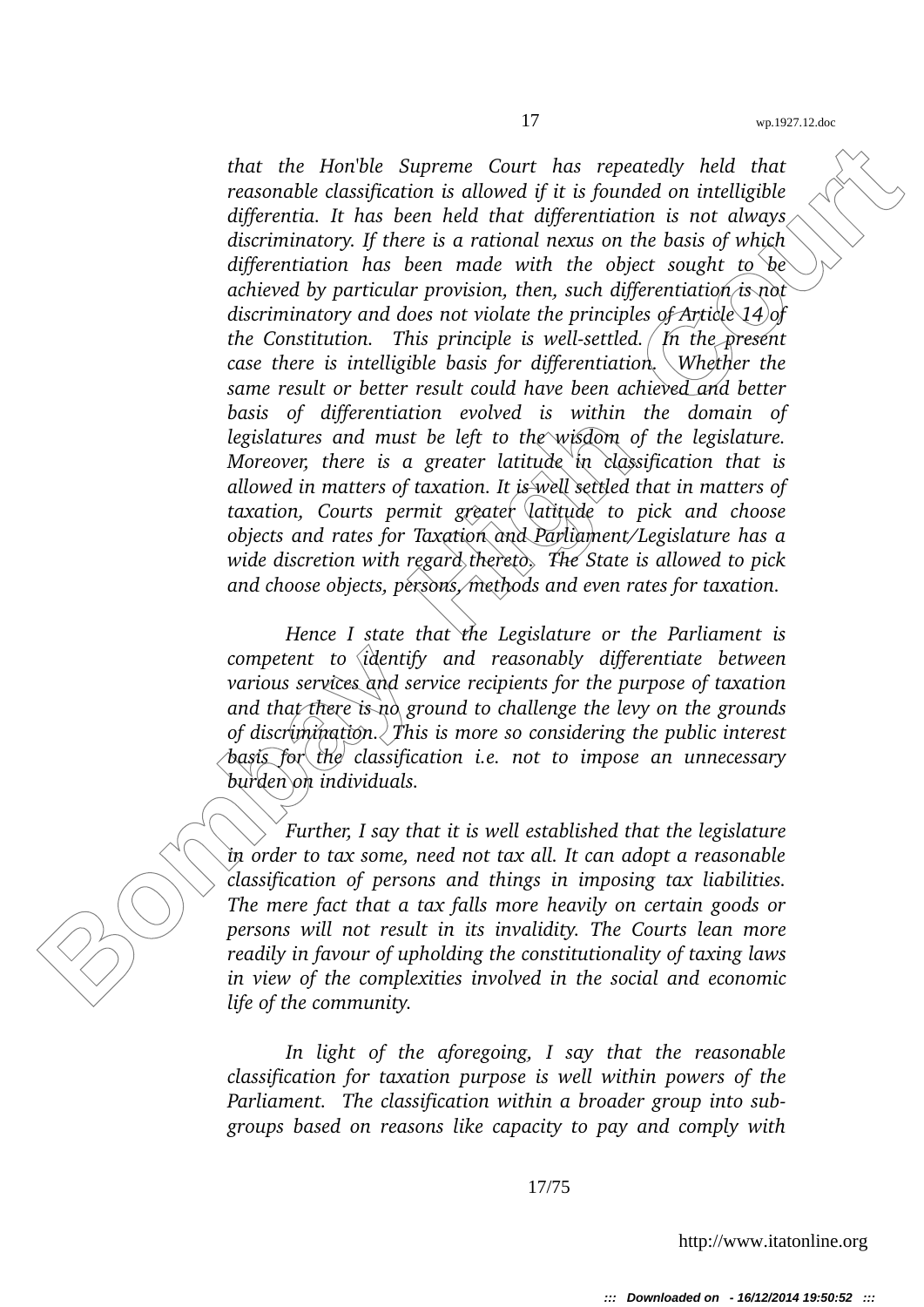*taxing provisions, and lessening the tax burden on individual litigants cannot be held as legally discriminating.*

**Early provisions, and lessening the tax burden on individual litigants cannot be held as legally discriminating.**<br>
With reference to para st, 5 and 6 of the Writ Petition, the Response of the stress of the transitions of *With reference to paras 4, 5 and 6 of the Writ Petition, the Respondent states that the legislative competence of the Parliament to levy service tax under Entry 97 has been upheld by the Hon'ble Apex Court in several judgments. In the case of All India Federation of Tax Practitioners V/s. Union of India [2007(7) S.T.R. 625 (S.C.)] it has been held that Parliament has legislative competence to levy service tax by way of impugned Finance Acts of 1994 and 1998 under Entry 97 of List I and accordingly imposition of service tax on professionals upheld in that case. The assertion that this legislation is an attempt to collect tax without the authority of law and is, therefore, violative of Article 265 of the Constitution, is wrong and misplaced. Service tax is levied under the residuary power of Parliament as Entry 92C of List 1 has not come into force. The Hon'ble Supreme Court has emphasized that a tax cannot be struck down on the ground of lack of legislative competence by enquiring whether the definition accords with the layman's view of service. It is well settled that in matters of taxation laws, the Court permits greater latitude to pick and chose objects and rates for taxation and has a wide discretion with regard there to. I further say that the right to justice is available to all. The amendment does not seek to place any restriction on the same. Further, individuals seeking the representational services of lawyers/advocates are not required to pay any service tax to the lawyers.*

*With reference to paras 7 and 8 of the Writ Petition, I reiterate that the legislative competence of the Parliament to levy service tax under Entry 97 has been upheld by the Hon'ble Supreme Court in a number of judgments. Since the business entity uses the services of advocates for representation, service tax is leviable. Further, I say that 'value addition' does not necessarily mean that certain intrinsic changes must occur, in what is being offered as goods or services. In the case of services provided by the advocates, it is their skill, knowledge and expertise in legal matters which is availed of by the clients for monetary consideration on which service tax has been sought to be levied.*

18/75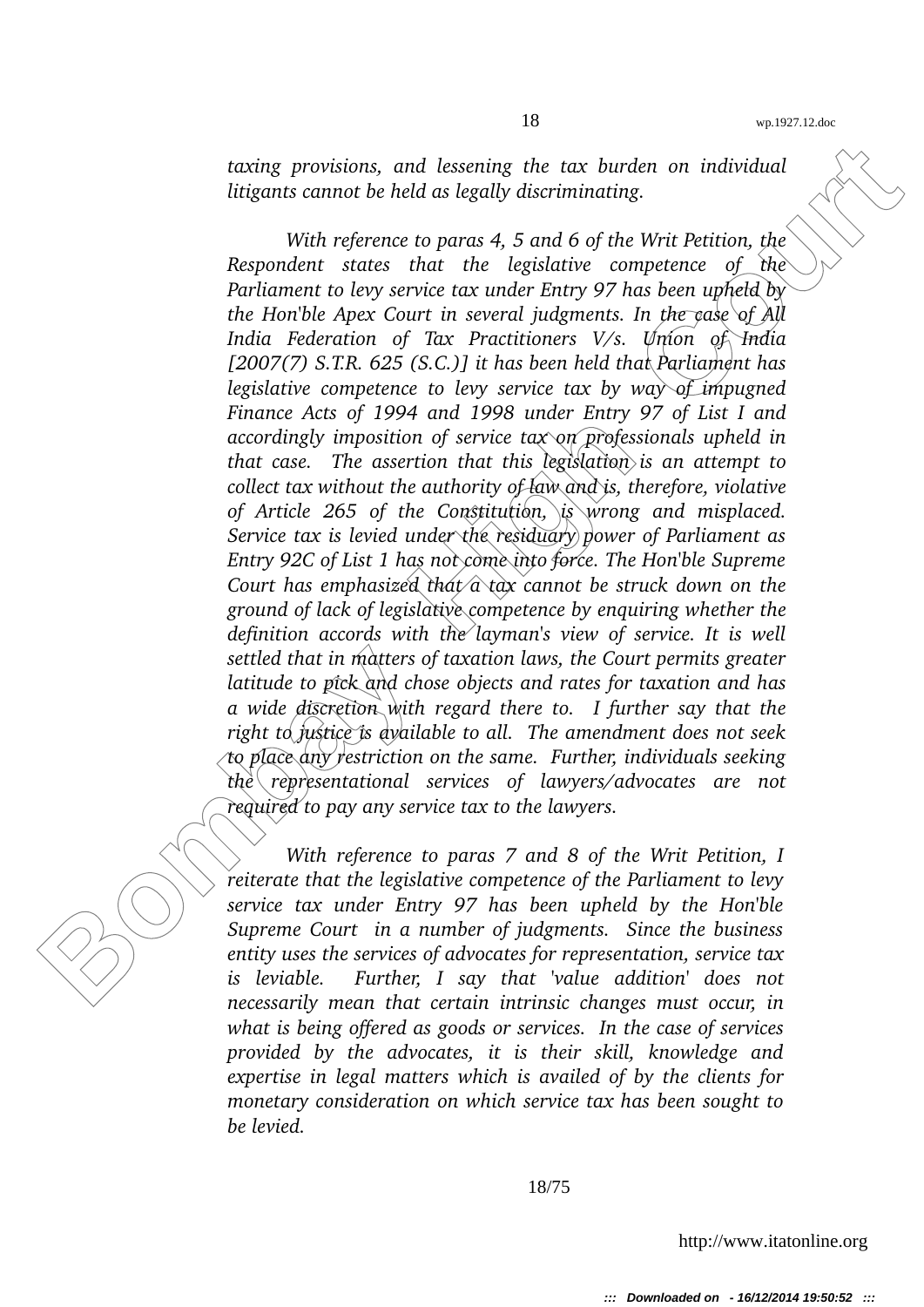With reference to paras 9, 10 and 11 of the Writ Petition,<br>the Respondent states that no fundamental right of any person<br>has been volated. Equality before law and equal procedion, contained in Equality and the distribution *With reference to paras 9, 10 and 11 of the Writ Petition, the Respondent states that no fundamental right of any persons has been violated. Equality before law and equal protection of laws and freedom to practice any profession is still provided. The imposition of Service Tax on lawyers does not take away or abridge the rights conferred by the Constitution and thus, no violation of Articles 14 and/or 19 has been committed. The impugned levy is reasonable, fair and legal. I say that the Parliament enacted the said provision to levy Service Tax on the Advocates in proper exercise of its legislative competence. I say that the claim of Petitioner that there is a discrimination made between the Law Firms and an individual providing Legal Services, is unsustainable. I say that the Constitution of India allows for reasonable classification for the purpose of Legislation, as stated above.*

*With reference to paras 12, 13 and 14 of the Writ Petition, the Respondent states that these case laws referred to by the Petitioners are on the duties of a lawyer towards his client and also to maintain the decorum of the Hon'ble Courts. The said judgments merely speak of the duties of a lawyer to the Courts before whom they appear. The propositions laid down in the said judgments is undisputed, but the same has no application to, or bearing on the issues at hand, namely, levy of service tax on legal services provided by a lawyer to his client. I say that it is the lawyer's skill and expertise which is the service he provides to the litigants, which makes a difference to the representation of his client's case before the Court of law and assists the Court in arriving at the proper interpretation of law.*

*With reference to paras 15 and 16 of the Writ Petition, the Respondent states that no restriction has been imposed on the practice of the profession of law. The Parliament has levied service tax on representational services provided to business entities after careful consideration. Representational services to individuals have been deliberately kept out of the tax net so that a financial burden is not cast upon them. For business entities the amount will be cenvatable and thus a set off is available. The said amendment does not violate Article 268A of the Constitution*

19/75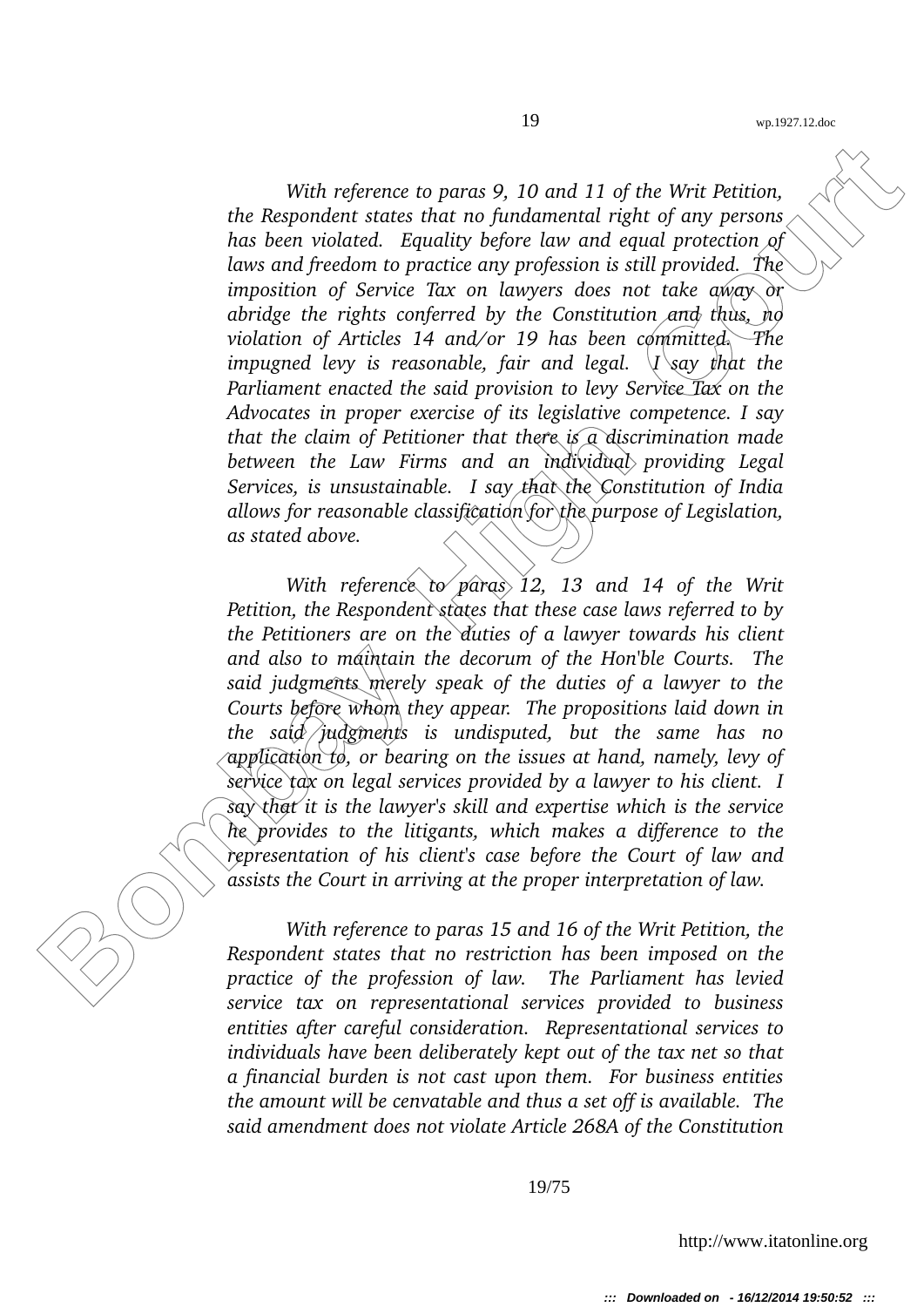*and does not contravene section 66 of the Finance Act, 1994. No discrimination has been made. This has been a conscious attempt to exclude representational services provided to individuals. The intention is to cover those where the new levy can be imposed and it can be collected without much hardship to tax payers.*

and does not contravene section 66 of the Finance Act, 1994. No<br>discrimination has been made. This has been the constolations of the matrix the dividuals are model in<br>the interpret of the interpret of the court of the pro *With reference to paras 18, 19, 20 and 21 of the Writ Petition, I say that an Arbitrator is a private person appointed by parties to render the service of adjudicating their disputes, and is hence correctly exigible to service tax. However, vide Notification No.45/2011-Service Tax, dated 12/09/2011, services in respect of arbitration by an Arbitrator Tribunal are exempt from levy of service tax (annexed is a copy of notification marked as 'A'). Further, I reiterate that not*  $\langle n_y \rangle$  *lawyers but also other professionals like chartered accountants, cost and work accountants and company secretaries provide representational services before the statutory authorities like Tribunals etc. They were earlier exempted from paying service tax on* representational services vide notification No.25/2006-ST, dated 13.7.2006 *(now rescinded vide notification No.32/2011-ST, dated 25.4.2011). Lawyers/Advocates provide assistance in administering justice by putting forth the facts of the case in a true manner; so do other professionals representing their clients before the authorities. To say that they do not render any service to the clients is not correct. They are duly compensated in the form of fee which is charged from the clients. Accountability to courts for their actions is no doubt an important aspect of the profession but it does not affect the service relationship of a lawyer with his client with respect of levy of service tax. The nature of services rendered by different service providers cannot be compared, say with a consulting engineer or a doctor. A lawyer provides the service of representing his client before the judicial forum presenting his client's case for which he is compensated by the client who has availed of his services. Even chartered accountants/company secretaries/cost accountants are similarly placed. They are also prohibited from entering into some professions/activities. That in itself does not exclude them from the category of service providers in respect of the services provided by them.*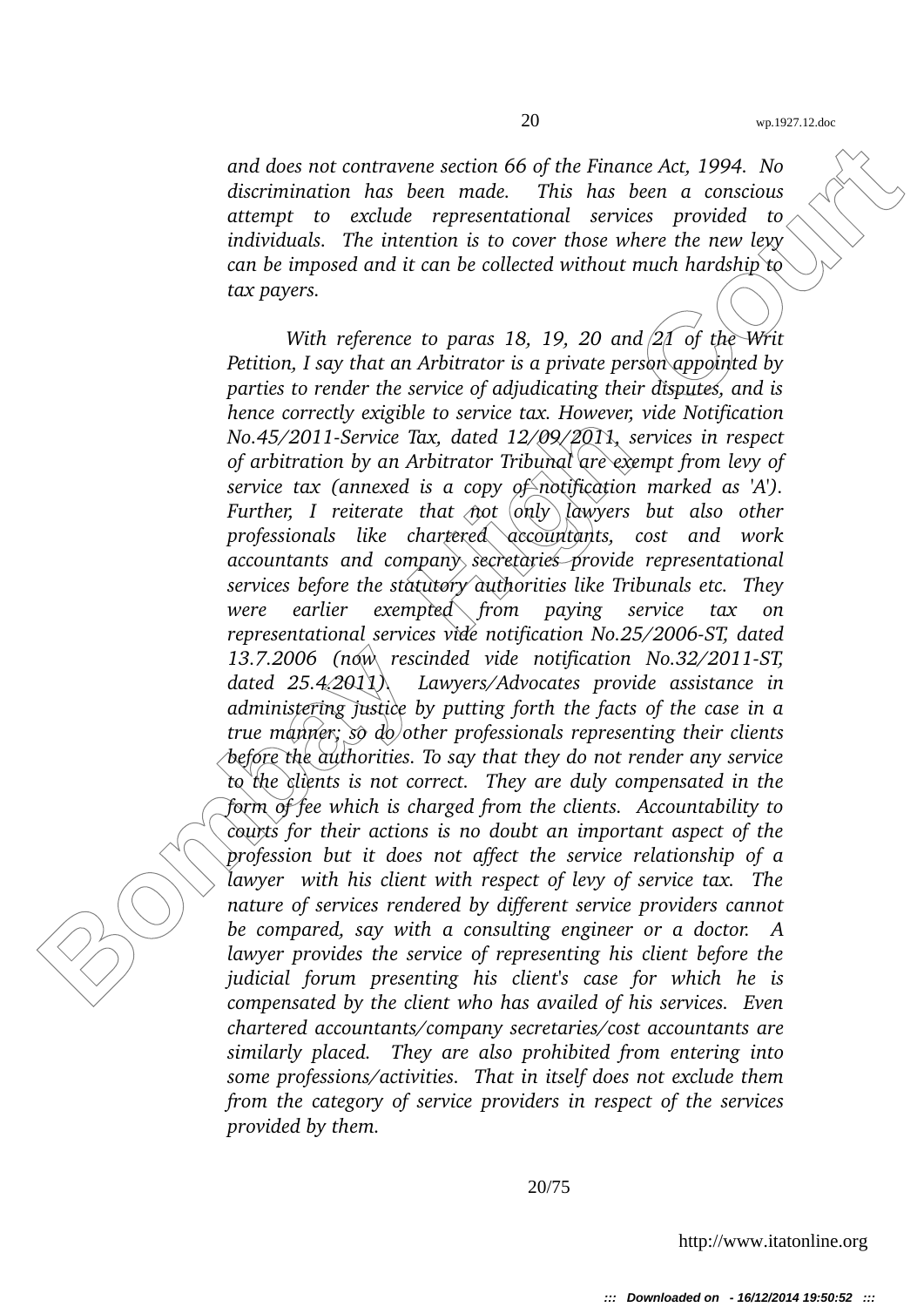With reference to paras 22, 23 and 24 of the Writ<br>
Petition, the Respondent states that 'volue addition' does no<br>
necessarily mean that textual intrinsic changes must occur in<br>
what is being offered as goods or services. I *With reference to paras 22, 23 and 24 of the Writ Petition, the Respondent states that 'value addition' does not necessarily mean that certain intrinsic changes must occur in what is being offered as goods or services. In the case of services provided by the advocates, it is their expertise in legal matters which is availed of the clients for monetary consideration on which service tax has been sought to be levied. It is submitted that in law a transaction can, depending on its nature attract two taxes,and thus, while the income of a lawyer is subject to income tax, service tax is leviable on the services provided by the lawyer to this client. Moreover, the nature of income tax and service tax is different, the former being a direct tax and the latter being an indirect tax. The incidence in the former is on the professional or entity rendering the service whereas the incidence in latter is on the client. This situation is not peculiar to advocates only. All service providers are also subject to Income Tax. There is therefore, no violation of Article 19(1)(g).*

*With reference to para 25 of the writ petition, the Respondent states that no fundamental right, including Article 39A, has been violated. Equality before law and equal protection of laws and freedom to practice any profession is still provided. The State has not made any law which has taken away or abridged the rights conferred by the Constitution and thus, no violation of Article 14 or 39A has been committed. The impugned levy is reasonable, fair and legal. I say that the Article 14 of Constitution of India forbids class Legislation but it does not forbid reasonable classification for the purpose of Legislation.*

*With reference to paras 27 and 28 of the Writ Petition, the Respondent states that Parliament has legislative competence to levy service tax under Entry 97 of List 1. The submission that the Constitutional 88th Amendment Act has not yet been brought into force are untenable in the eyes of law. I say that this point is not longer res integra.*

*With reference to para 29 and 31 of the Writ Petition, the respondent states that Rule 4A of Service Tax Rules 1994 applies to all taxable service providers and not merely legal service. It is*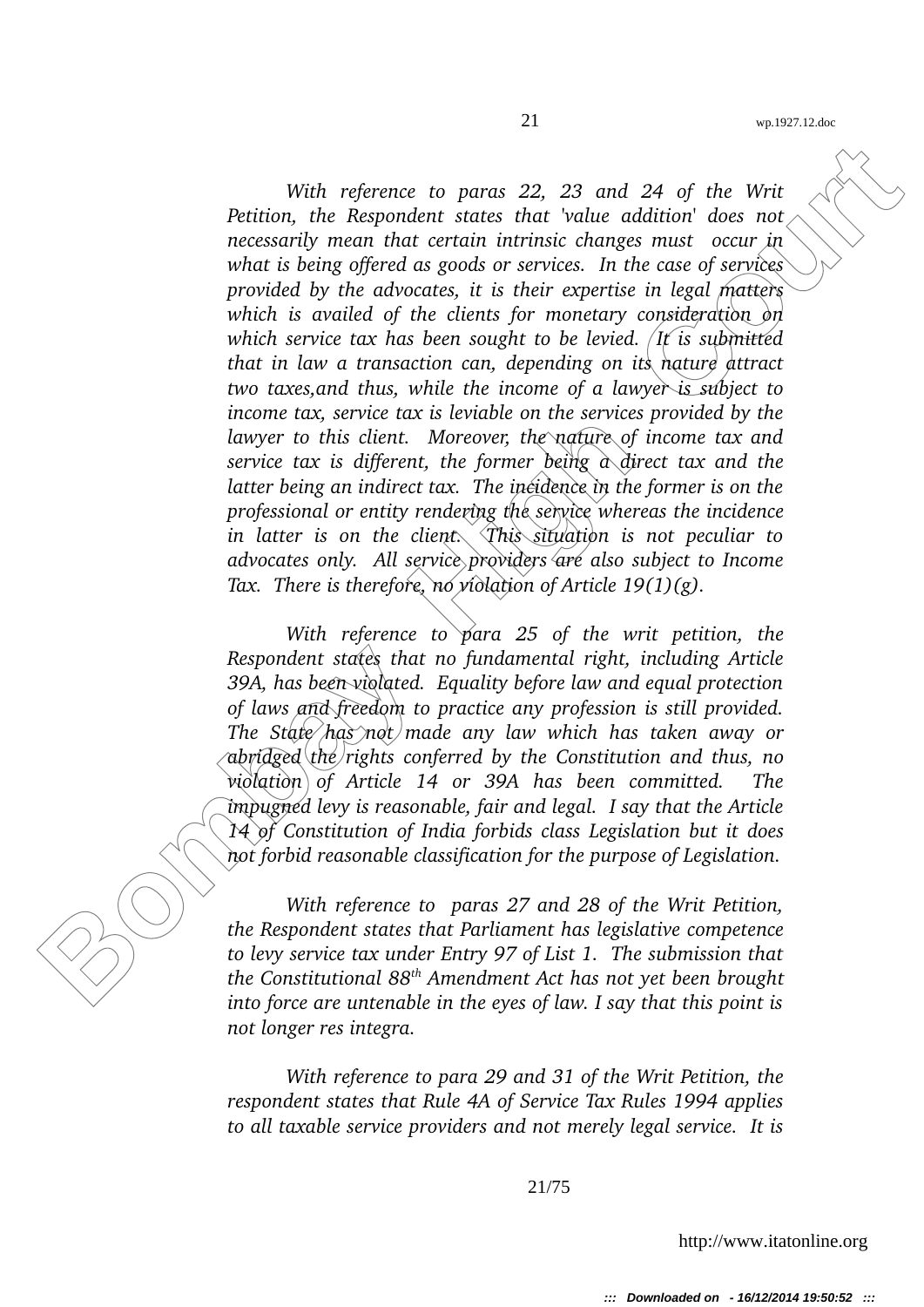*submitted that this rule is in operation since 10/09/2004 and is suitably amended from time to time within the service tax frame work. The invoice is the basis of availment of cenvat credit under Cenvat Credit Rules 2004. It enables the service recipient to obtain cenvat credit of service tax paid/payable on the taxable service availed. This prevents the cascading effect. Thus, it is one of the key documents on the basis of which the service tax is administered. Further there is a need to prescribe a time limit for compliance with any provision regarding issuance of invoice. Any dispensation of the same would affect the efficiency and effective need of the tax administration.*

**Bombay America** that this rule is in operation since 10/09/2004 and is<br>subably amended from three to time within the service tax from<br>work. The invoice is the basis of availment of cenvat credit unde<br>Cornect Coult Rules 2 *By imposing a provision for timely issuance of invoices, the right to practice any profession or to carry on any occupation, trade or business as provided under the Constitution has not been violated. It is further submitted that provision of penalty under section 77 and prosecution under section 89 of the Finance Act, are also not ultra vires of the Finance Act 1994 read with Article 19(1)(g) of the constitution. Further notification* 25/2011-ST dated 31/03/2011 has defined the point of taxation *in respect of certain services, including legal services, as the date on which payment is received or made as the case may be. (Annexed is copy of the Notification No.25/2011-Service Tax, dated 31/03/2011 marked as Exhibit B)."*

18] There is further affidavit in reply filed by respondent No.4 on

 $13<sup>th</sup>$  ) anuary, 2012. In para 5 and 9 of the same this is what is stated:

*"5. I say that while elaborating the above said contention it has been stated that advocates are governed by rules and* regulations formed by the bar council, to sub-serve the cause of *justice. An advocates work under severe constraints, restrictions and public duties, cast by law under peculiar statutory provisions governing the profession and therefore they are entitled to remain out of the net of service tax. I respectfully say and submit that the said contention is also equally misconceived and not tenable in the eyes of law.*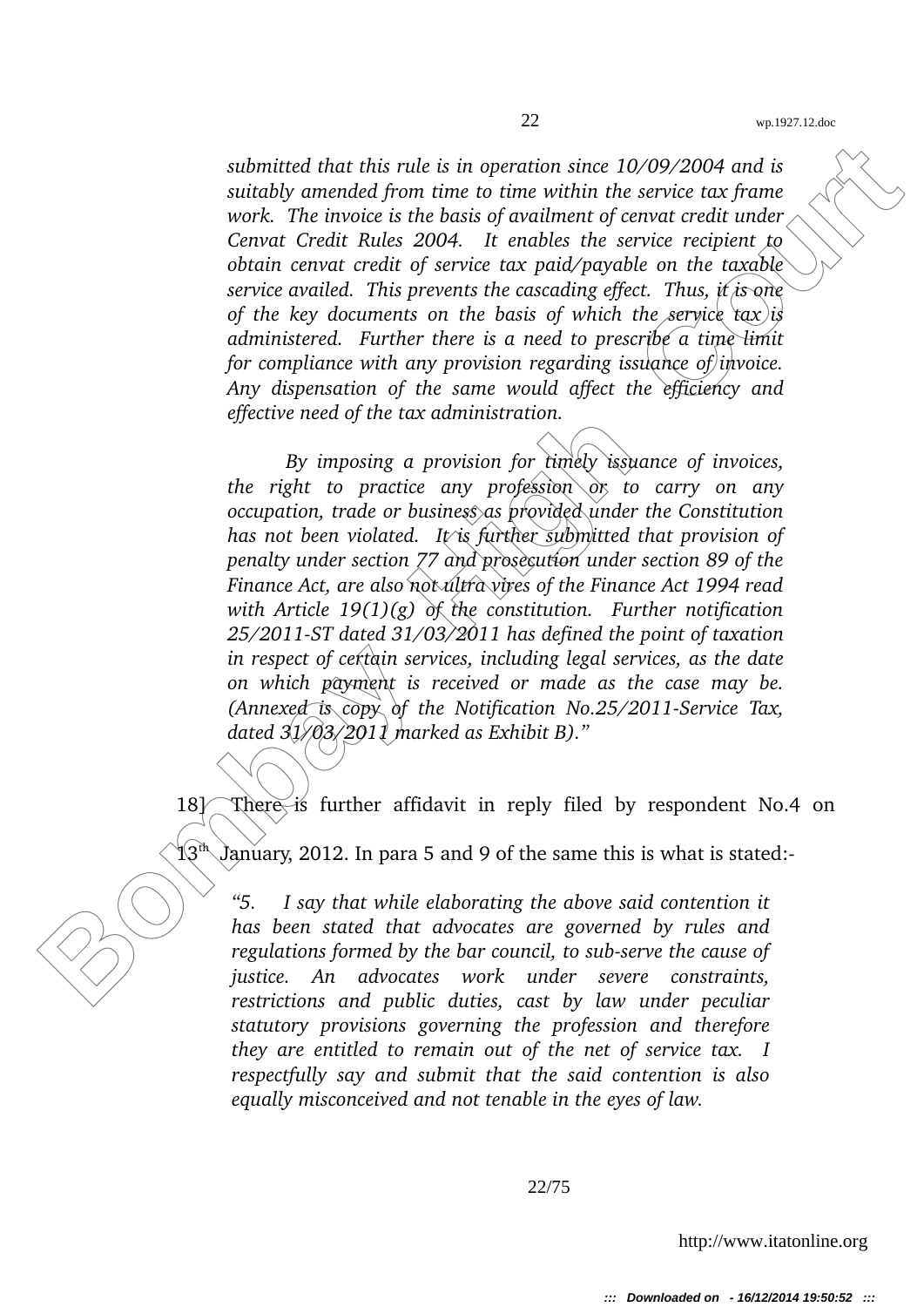**Box** that it is true that functioning of his profession is<br>convolubel, governed and regulated by the Central and State<br>Government. It is also true that the bar council of India is the<br>monitoring and governing authority f *I say that it is true that functioning of his profession is controlled, governed and regulated by the Central and State Government. It is also true that the bar council of India is the monitoring and governing authority for the conduct of the profession and the professional advocates etc., as elaborately set out in para 7 of his affidavit, however, that itself is not enough to claim an extra ordinary privilege of a constitutional functionaries. I say and submit that, firstly no restrictions has been imposed on the practice of the profession of law. The Parliament has levied service tax on representation services provided to business entities after careful consideration. Representational services to individuals have been deliberately kept out of the tax net so that a financial burden is not cast upon them. For business entities the amount will be cenvatable and thus a set off is available. The said amendment does not contravene section 66 of the Finance Act, 1994. No discrimination has been made. This has been a conscious attempt to exclude representational services provided to individuals. The intention is to cover those where the new levy can be imposed and it can be collected without much hardship to tax payers.*

9. *I say that this issue has already been examined by the Hon'ble Apex Court in favour of this Respondent. It is further submitted that the impugned notification does not impose any restrictions on the legal profession nor it altered, mofidied or amended the provisions of the Advocates Act 1961 or any other relevant statute to their disadvantage. It is well settled principle of law that in matters of taxation laws, the Court permits greater latitude to pick and chose objects and rates for taxation and has a wide discretion with regard thereto. I further say that right to justice is available to all. The amendment does not seek to place any restriction on the same. Further, individuals seeking the representational services of lawyers/advocates are not required to pay any service tax to the lawyers.*

*10. I further say and submit that no fundamental right of any person has been violated equality before law and equal protection of laws and freedom to practice any profession is*

23/75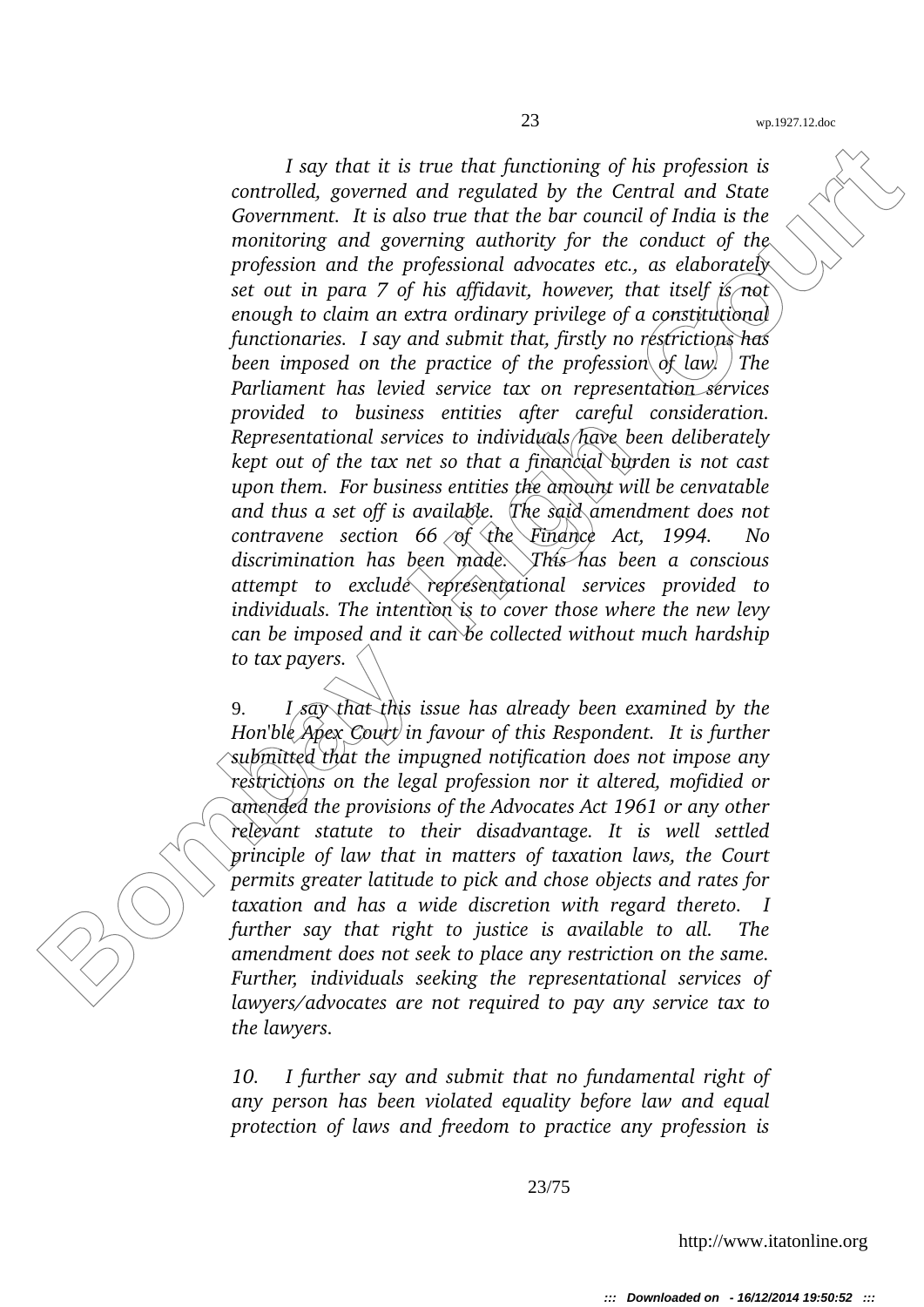*provided and available. The imposition of service tax on lawyers does not take away or abridge the rights conferred by the Constitution and, thus, no violation of Article 14 and/or 19 has been committed. The impugned levy is reasonable fair and legal. I say that the Parliament enacted the said provision to levy service tax on the advocates in proper exercise of its legislative competent and that there is no discrimination as alleged by Respondent No.8."*

provided and available. The imposition of service tax on<br>the Constitution and, thus, no abidge the rights conferred by<br>the Constitution and, thus, no violation of Article 14 and/or<br>19 has been committed. The impugned by i 19] It is on the above material that we have heard the counsel appearing for the parties. Mr. Thacker, learned advocate, appearing for the Petitioner submitted that a lawyers office or an advocates chamber is not a commercial or business establishment. The advocate does not carry on any business or profit  $m\lambda$  ing venture. In the present case, by imposing a tax for the services rendered by the advocates/lawyers, it is ultimately the litigant of a client who will suffer. He submits that though the controversy is narrowed down to some extent still, what the Petitioner is aggrieved by is a step or measure of recovering service tax from the advocate and for a period prior to the amendment.

20] It is in that regard Mr. Thacker invites our attention to Notification No.30/2012 dated 20<sup>th</sup> June, 2012 and submits that by this Notification and which is issued under exercise of the powers conferred by section 68(2) of the Finance Act, 1994 (Act 32 of 1994) and in supersession of clause (i) of Notification of the Government of India in the Ministry of

24/75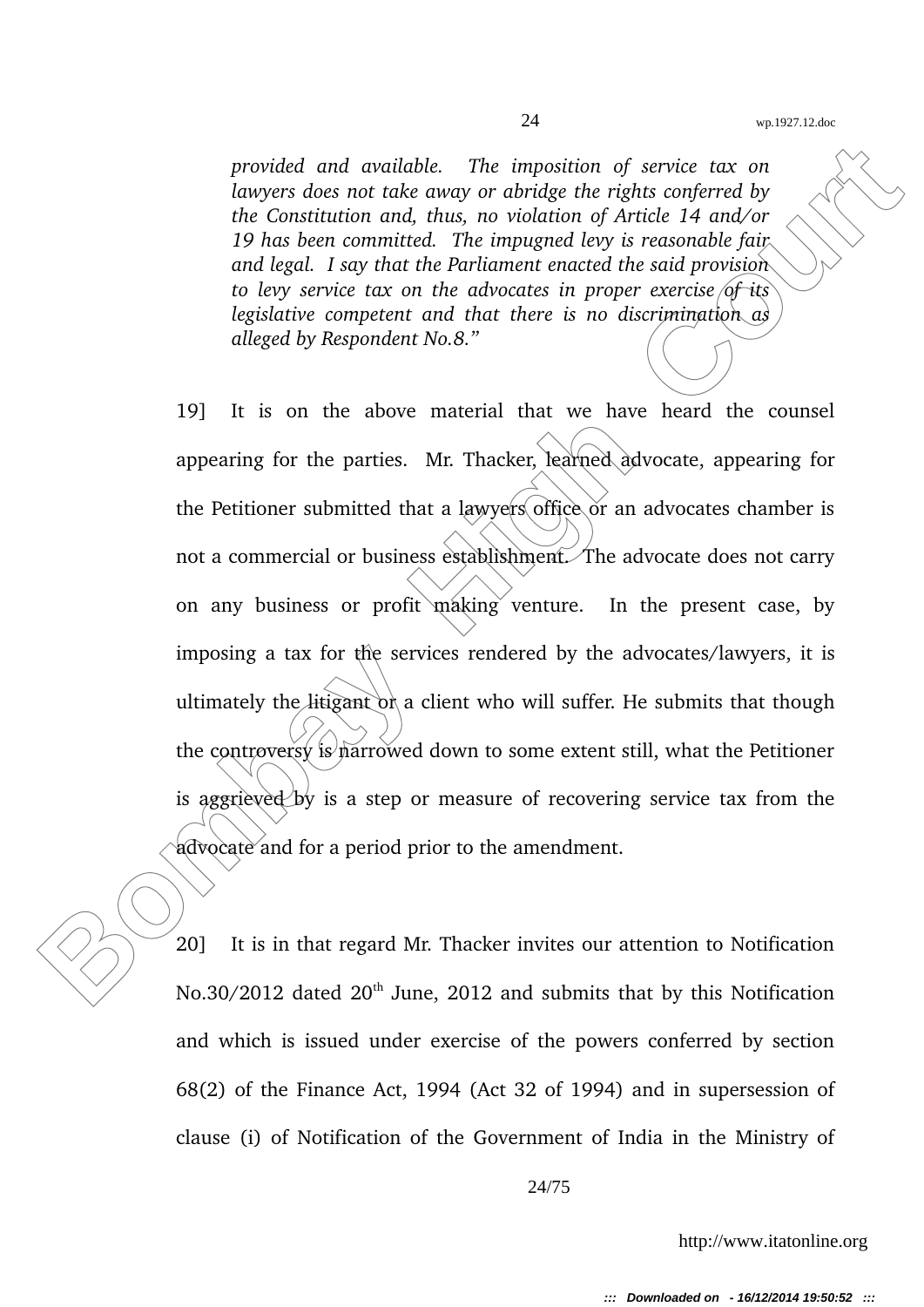Finance (Department of Revenue) No.15/2012-Service Tax, dated 17<sup>e/</sup><br>March 2012, published in the Gazette of India, Extraordinary, Part-II<br>section 3 sub-section (i) and (ii) Notification of the Government of Todia)<br>in the Finance (Department of Revenue) No.15/2012-Service Tax, dated  $17<sup>th</sup>$ March 2012, published in the Gazette of India, Extraordinary, Part-II, section 3 sub-section (i) and (ii) Notification of the Government of India, in the Ministry of Finance (Department of Revenue)  $N\sigma$ :36/2004 Service Tax dated  $31<sup>st</sup>$  December, 2004 except as respects things done or omitted to be done before such supersession, the Central Government notified the taxable services and the extent of the service tax payable by the person liable to pay service tax for the purposes of the said sub-section. In that regard, Mr. Thacker invites our attention to clause (i) of this Notification and submits that the taxable services provided or agreed to be provided by an Arbitral Tribunal  $\alpha$ r an individual advocate or a firm of advocates by way of support services to any business entity located in the taxable territory would be taxable. Now, the service tax and of the description given in the table will be liable to tax in the hands of the recipient and to the extent of 100%. Meaning thereby, in respect of services provided or agreed to be provided by an Arbitral Tribunal, Service Tax to the extent of 100% by the recipient of the service and in respect of services provided or agreed to be provided by individual advocate or firm of advocates by way of legal services would be liable to Service Tax and the recipient accordingly will have to bear it in its entirety.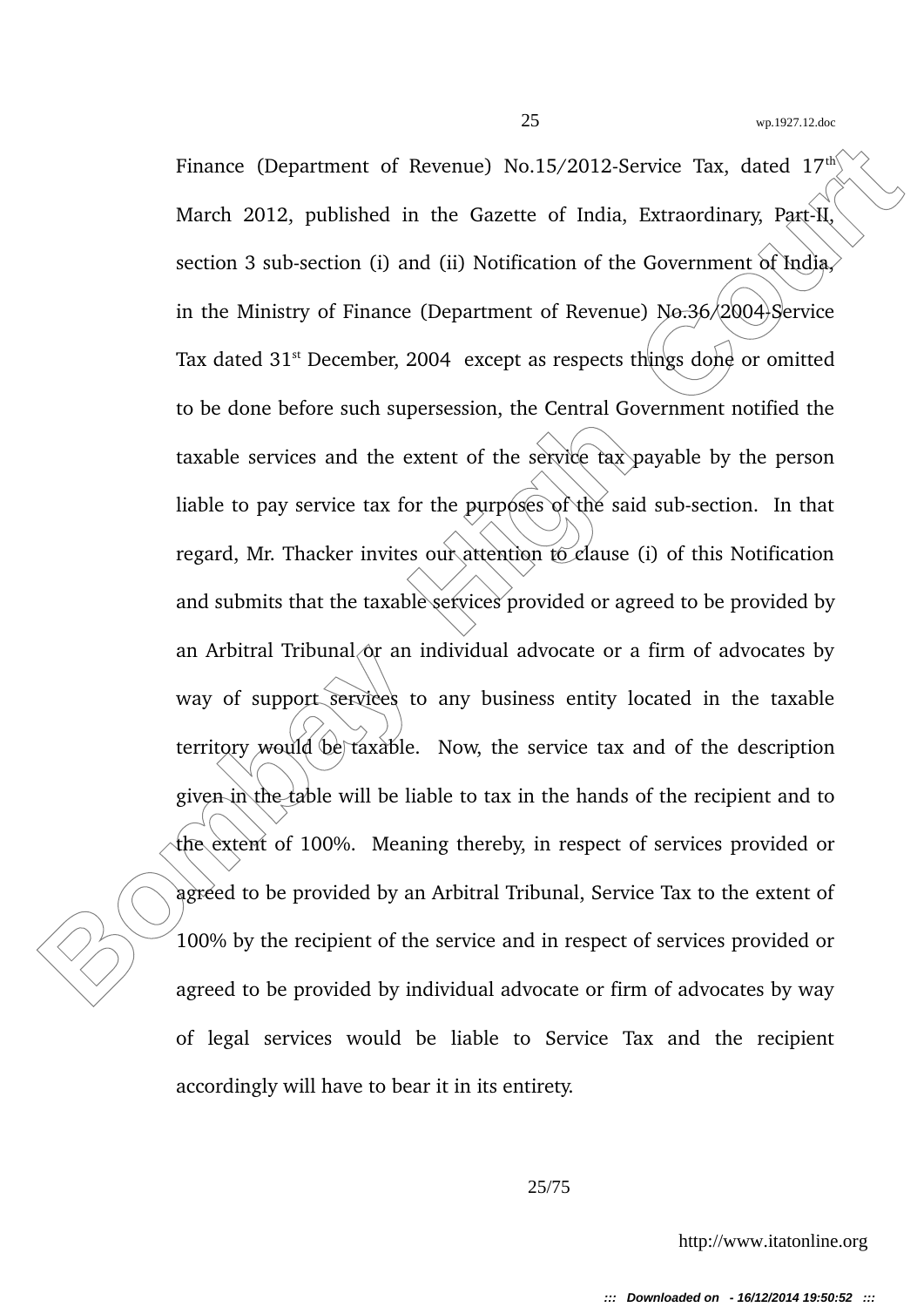21] Mr. Thacker, therefore, submits that first of all no Service Tax is<br>
liable to be paid on legal services or services rendered by an advocate<br>
individually or collectively. Assuming that Service Tax is leviable and<br>
re 21] Mr. Thacker, therefore, submits that first of all no Service Tax is liable to be paid on legal services or services rendered by an advocate, individually or collectively. Assuming that Service Tax is leviable and recoverable, yet, the burden to collect and pay the same should not be on the service provider and the amendment made by the above Notification should be given retrospective effect. Mr. Thacker submits that the Petitioner wants to assert that no Service  $\frac{d}{dx}$  is liable to be levied, assessed and recovered from  $a_n$  advocate or the legal profession. Our attention is invited to section  $\delta$ 5 (105) (zzzzm) and a speech given by the then Finance Minister while presenting the Union Budget of  $2009-2010$ dated  $6<sup>th</sup>$  July, 2009. It is submitted by Mr. Thacker that the Minister proceeds on the footing that service provided by chartered accountants, cost accountants and company secretaries as well as engineering and management consultants, and legal consultants, is identical or similar. Therefore, he proceeds to levy Service Tax on advice, consultancy or technical assistance provided in the field of law. The clarification given that the tax would not be applicable in case the service provider or the service receiver is an individual, is a misnomer. That does not remove the basic and fundamental anomaly in equating the services of lawyers, legal consultants and advocates with the cost accountant, chartered accountant, company secretaries and other consultants. They essentially concentrate

26/75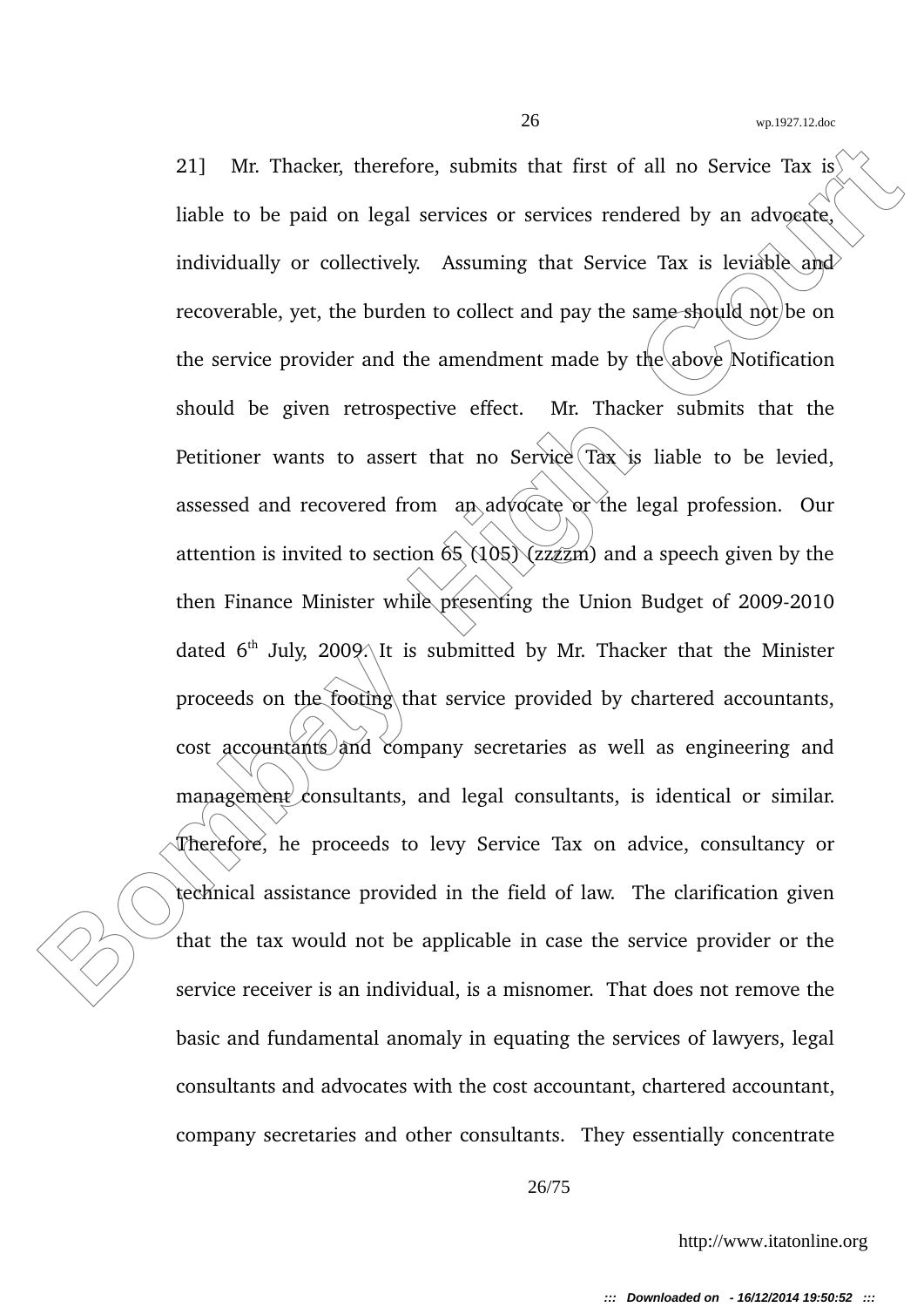on advisory and consultancy services and to corporates or business<br>
concerns or entities. The advocates do not either individually or<br>
collectively cater only to business entities. The term is hopedessly vague<br>
Even a sole on advisory and consultancy services and to corporates or business concerns or entities. The advocates do not either individually  $\alpha r$ collectively cater only to business entities. The term is hopelessly vague. Even a sole proprietary concern and which is an individual business activity can be termed as a business entity. Small and  $\text{p}$ etty traders carrying on business individually or collectively in the name or nomenclature of a firm are not cash rich or  $f$  financially powerful to bear the burden of any additional taxation. Therefore, the services provided by individual advocates or firms both too individuals as also business entities cannot be brought within the net of service tax. Mr. Thacker therefore submits that equating legal profession with chartered accountants and cost accountants, engineering and management consultants, is ultra vires Article 14 of the Constitution of India. Mr. Thacker submits that unequals  $\alpha$  cannot be treated equally and that also violates the constitutional  $\theta$  mandate. He further submits that the amendments to section 65(105) (zzzzm) would reveal that the emphasis is on service provided and to any person by a business entity, in relation to advice, consultancy or assistance in any branch of law, in any manner. Thereafter to any business entity, by any person in relation to representational service before any Court, Tribunal or authority and service provided to any business entity by an Arbitral Tribunal in respect of arbitration.

27/75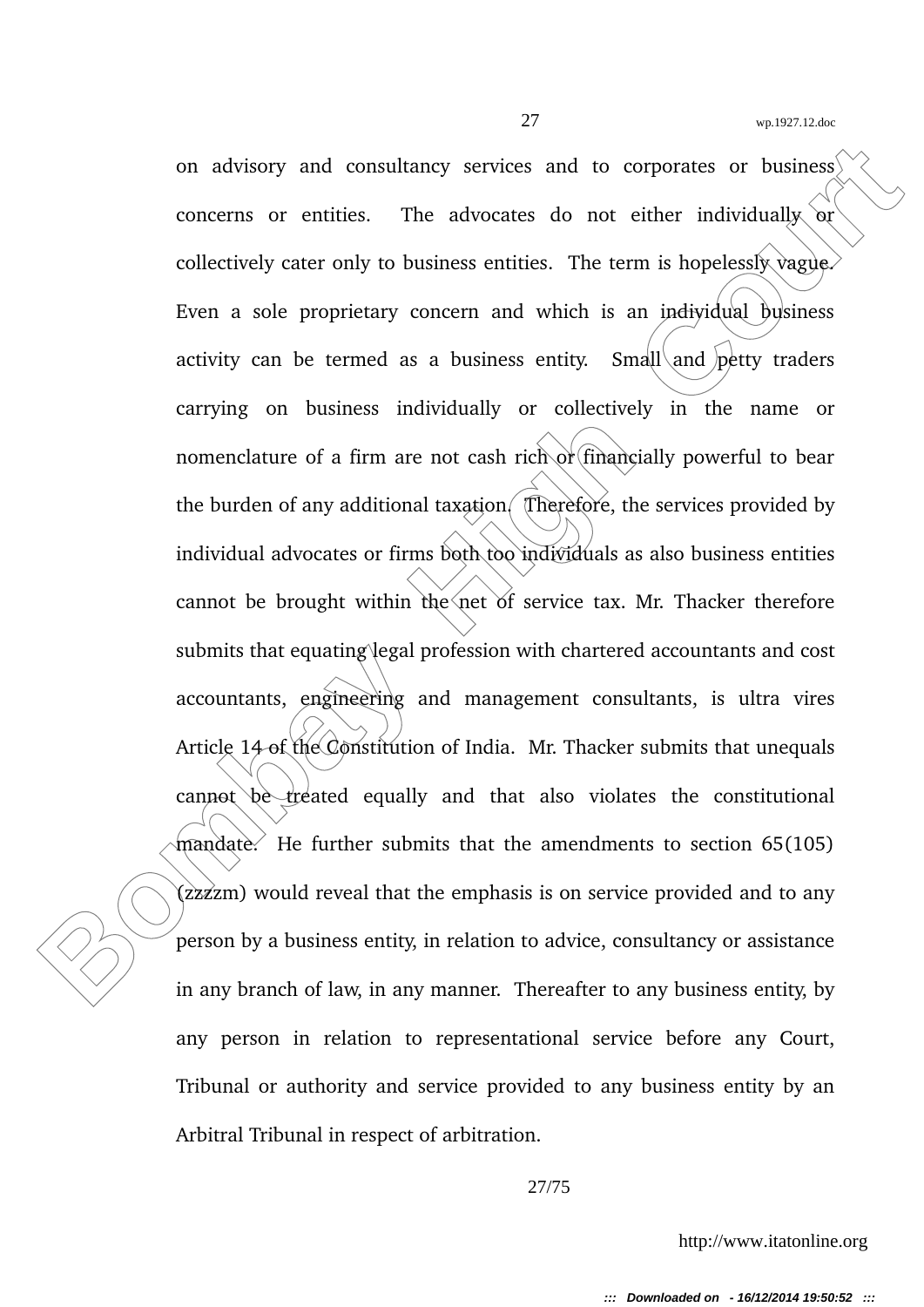22] It is submitted that the budget speech of the then Finance Minister<br>
while presenting the union budget of 2011-12 indicates as to how the<br>
State wishes to expand the scope of legal services to include services<br>
provide 22] It is submitted that the budget speech of the then Finance Minister while presenting the union budget of 2011-12 indicates as to how the State wishes to expand the scope of legal services to include services provided by business entities to individuals as well as representational and arbitration services by individuals to business entities. If in the light of this budget speech, the notification of 20th June, 2012 is perused, then, according to Mr. Thacker the constitutional guarantee of equal justice and equal opportunity to secure justice, guaranteed by Article 21 and 39A of the Constitution of India is defeated. The duty of the State is to render and promote justice. Any hindrance or obstacle in the promotion of justice would be defeating the constitutional guarantee. He submits that the State has to guarantee equal opportunity so as to remove economic, social and other disabilities. No disability or obstacle can be placed in the path of access/to justice. If an advocate is a means to secure justice, then, by limiting the advocates' capacity the state is indirectly acting contrary to  $the$  constitutional mandate. An impartial and independent judiciary equally requires an impartial, independent and fearless officer to assist it. An advocate being an officer of the Court and the profession being different from a chartered accountant or cost accountant that imposing Service Tax is unconstitutional. Mr. Thacker has also relied upon entry 92C in the union list (list-I of schedule VII of the Constitution of India) he

28/75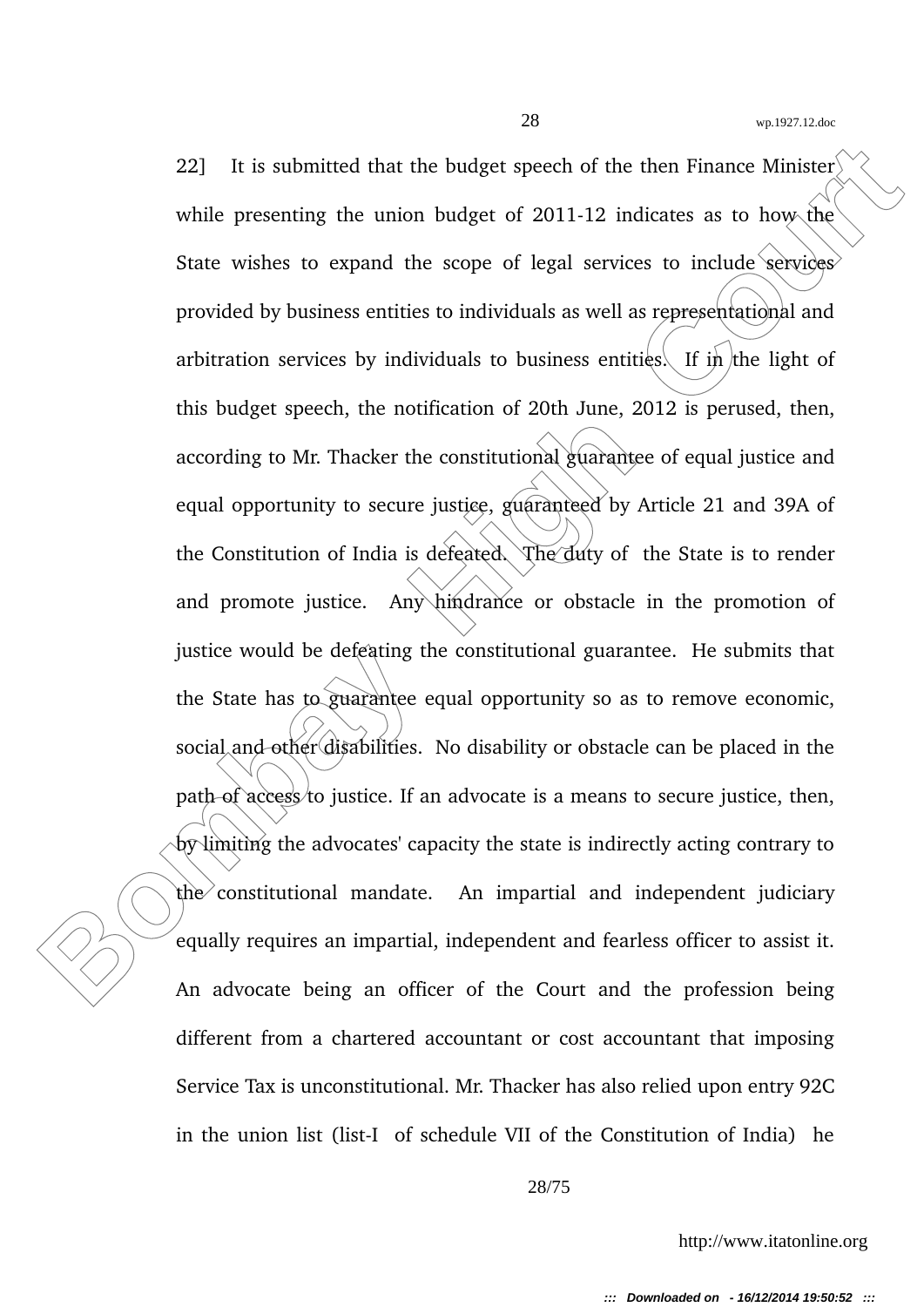**Bombay High Court School And The Court Court Court Court Court Court Court Court Court Court Court Court Court Court Court Court Court Court Court Court Court Court Court Court Court Court Court Court Court Court Court Co** submits that this entry inserted by  $88<sup>th</sup>$  Amendment to the constitution has not been brought into effect. This is a specific entry and in relation to Service Tax. Therefore, the levy of Service Tax cannot be said to be permissible under entry 97 of this list. For these reasons, he submits that the levy is bad in law.

23] The compilation of the Notifications and relevant statutory provisions has been handed over by Mr. Thacker. That is taken on record. Mr. Thacker placed reliance upon the following judgments:-

- 1) *D. P. Chadha V/s. Triyugi Narain Mishra and others reported in (2001) 2 Supreme Court Cases 221;*
- *2)All India Federation of Tax Practitioners and others V/s. Union of India and Others reported in (2007) 7 Supreme Court Cases 527;*

*3)Tamil Nadu Kalyana Mandapam Assn. V/s. Union of India reported in 2004(167) E.L.T. (S.C.);*

*4)The Bar Council of Maharashtra V/s. M. V. Dabholkar and Others reported in (1976) 2 Supreme Court Cases 291;*

*5)State of Maharashtra V/s. Manubhai Pragaji Vashi and others reported in (1995) 5 Supreme Court Cases 730;*

- *6)Manoharan V/s. Sivarajan and others reported in (2014) 4 Supreme Court Cases 163;*
- *7)All India Sainik Schools Employees' Association V/s. Defence Minister-cum-Chairman Board of Governors, Sainik Schools Society, New Delhi and others reported in 1989 Supp (1) Supreme Court Cases 205;*

29/75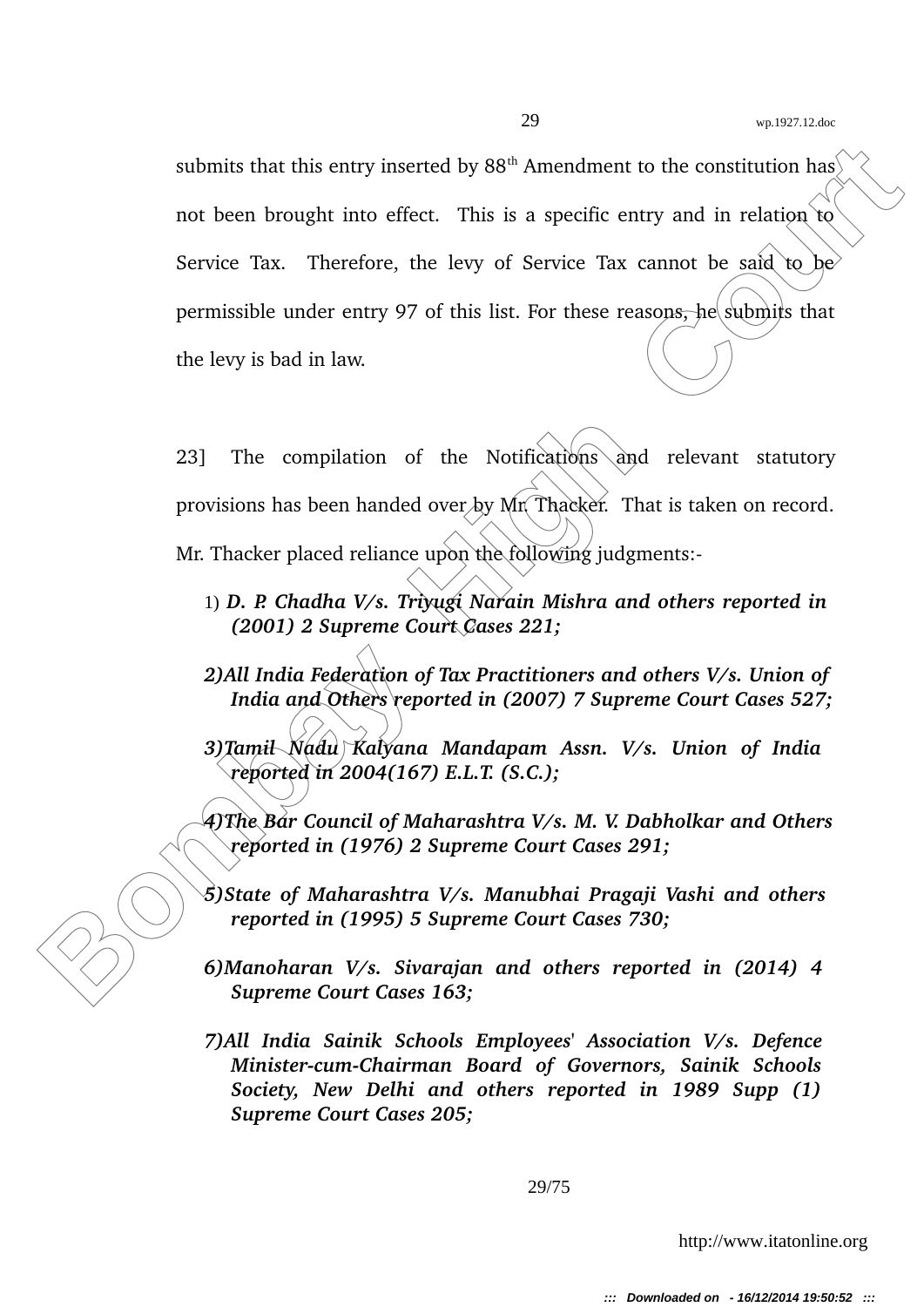*8)Uttar Pradesh Power Corporation Limited V/s. Ayodhya Prasad Mishra and another reported in (2008) 10 Supreme Court Cases 139; and*

### *9)Premchand Somchand Shah and another V/s. Union of India and another reported in (1991) 2 Supreme Court Cases 48.*

**Bother Pradesh Power Corporation Limited V/s. Ayodhya Prasad Mishra ond another reported in (2008) 10 Supreme Court Cases (1993) and another reported in (1991) 2 Supreme Court Cases (1993) and preme Court Cases (1993) and** 24] On the other hand, Mr. Pakale appearing on behalf of the union of India relied upon the affidavits filed and a chart which has been handed over. Mr. Pakale submits that a comparison of the provisions of Finance Act, 2005 brought into effect from 16th June, 2005 and Finance Act, 2011 which has been brought into effect from 1st May, 2011 would indicate as to how the complaint made  $\psi$  the interested parties that individual advocates rendering  $\sqrt{\frac{1}{2}}$  service to individuals would suffer immensely is redressed. The levy of service tax would affect them adversely and consequently the constitutional mandate of free and fair opportunity to secure and guarantee justice. Therefore, that hardship has been removed. Mr. Pakale has laid special emphasis on the fact that prior to the amendments made in 2011 service provider and recipient both were included. However, after the amendments made in the relevant Notification having been brought into effect, the provider has been relieved and the burden falls on the recipient. In such circumstances, the Notifications have to be read accordingly. Mr. Pakale submits that by

30/75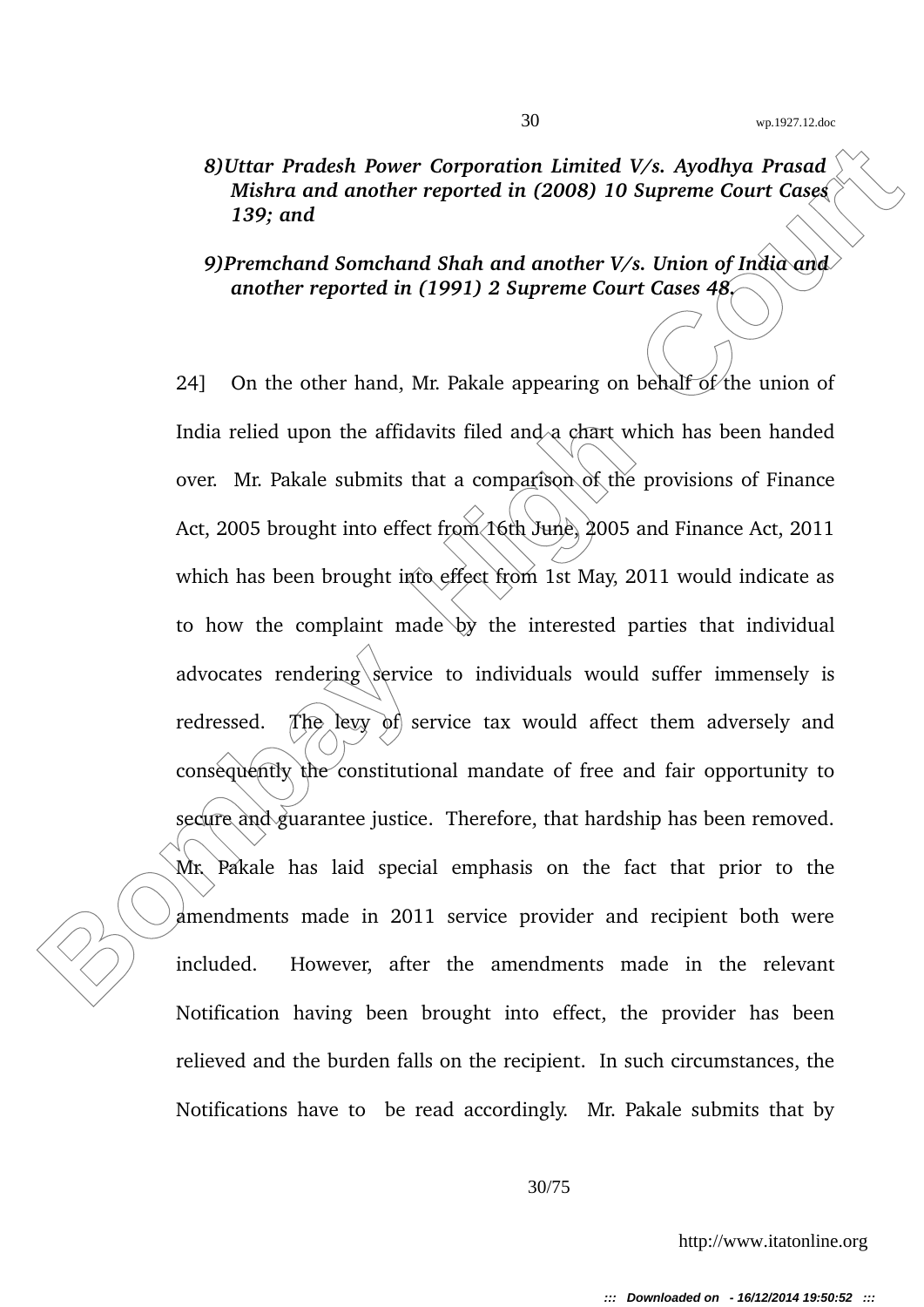Notification No.12/2012 dated 17<sup>th</sup> March, 2012 and particularly clause.<br>
(6) services provided to any person other than a business entity by anti-<br>
individual as an advocate or a person represented on and as Arbitral<br>
T Notification No.12/2012 dated 17<sup>th</sup> March, 2012 and particularly clause (6) services provided to any person other than a business entity by an individual as an advocate or a person represented on and as  $\Delta r$ bitral Tribunals came to be exempted from the service tax. Thus, the  $\frac{1}{2}$  service provided by an individual advocate to any person other than a business entity came to be exempted. The term "Arbitral Tribunal" is defined. By Notification No.15/2012 dated  $17<sup>th</sup>$  March, 2012 services provided or agreed to be provided by Arbitral Tribunal or an individual to any business entity located in the taxable territory is what is dealt with. Then, there is a Notification issued on  $20^{th}$  June,  $2012$  being notification no.25/2012-S.T. styled as a Mega Notification. Thereunder service provided by any person other than a business entity or a business entity having a turn over upto Rs.10 lakhs in the preceding financial year came to be exempted from payment of Service Tax. Here also, both the terms advocate and Arbitral Tribunal are defined.

25] By Notification No.30/12 which is also issued on  $20<sup>th</sup>$  June, 2012 the position is further clarified.

26] Mr. Pakale submits that as explained in the affidavit in reply there is absolutely no substance in the challenge raised by the Petitioners.

31/75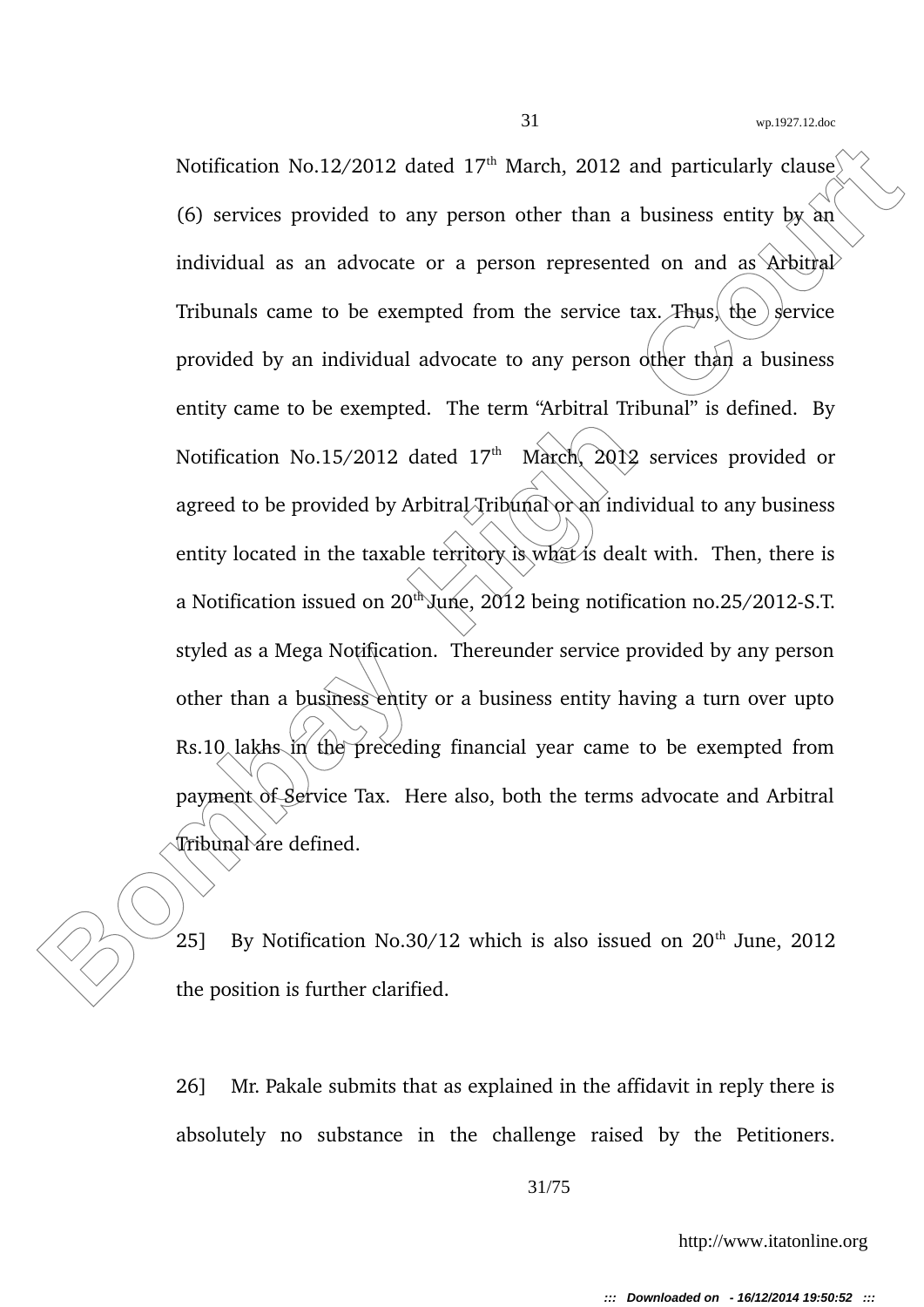Mr. Pakale submits that by the constitutional provision, namely, Article<sup>1</sup><br>19(1)(g) there is a right to practice any profession, or to carry on amo<br>occupation, trade or business, however, this is subject to the reaconable Mr. Pakale submits that by the constitutional provision, namely, Article<sup> $\langle$ </sup>  $19(1)(g)$  there is a right to practice any profession, or to carry on any occupation, trade or business, however, this is subject to the reasonable restriction which has been prescribed by Article  $19(6)$ . Nothing in subclause (g) of clause (1) of Article 19 shall affect the operation of any existing law insofar as it imposes or prevents making of any law in the interest of general public to impose reasonable restrictions on the exercise of the right conferred by the said  $\sinh$ -clause and particularly the restrictions of the nature specified therein. Therefore, it is not a absolute right but subject to reasonable restrictions. The imposition of a tax including Service Tax does not restrict a person from exercising his right to carry on any profession, trade or occupation. In the present case an advocate is not prevented or prohibited from carrying on his professional activities simply because he is required to pay taxes. The advocates are paying taxes on their income (income tax, paying taxes on their profession/professional tax). They are also paying tax to statutory authorities and public bodies such as the Municipalities, Panchayat. Therefore, different types of taxes and which are levied, assessed and recovered does not impair the exercise of the right conferred by Article  $19(1)(g)$  of the Constitution of India. This fundamental right being subjected to a reasonable restriction by the constitution itself, none of the

32/75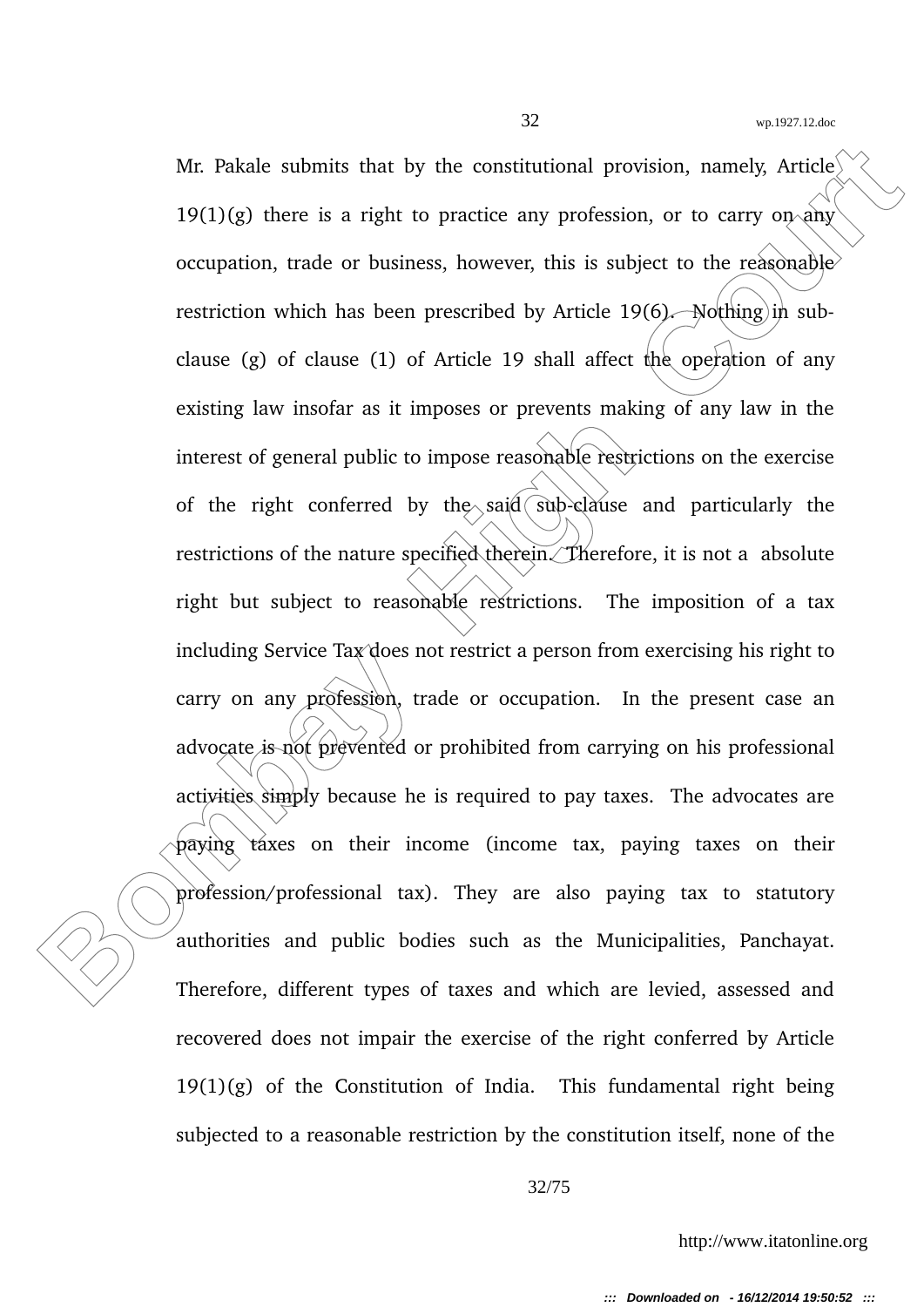Petitioners can complain. The tax cannot be said to be unconstitutional.<br>
In this regard, Mr. Pakale relies upon a prescription to obtain a license or<br>
permit to carry on business. Therefore, it is futile to complain that Petitioners can complain. The tax cannot be said to be unconstitutional. In this regard, Mr. Pakale relies upon a prescription to obtain a license or permit to carry on business. Therefore, it is futile to complain that the restrictions which are guaranteeing economic stability for the country will in any way hamper the exercise of the right. Mr. Pakale points out that a restriction in public interest cannot be said to be unreasonable merely because in a given case it operates harshly on a person or some persons. It is submitted that there is nothing unreasonable, unfair, illegal or discriminatory in the imposition and levy of service tax. There is a policy to tax and in larger public interest that would override the business interest of an individual. Mr. Pakale brings to our notice several aspects and which could be said to be part and parcel of a reasonable restriction. Relying upon a judgment of the Hon'ble Supreme Court in the case of *M.A. Rehman V/s. State of Andhra Pradesh reported in AIR 1961 SC 1471*, Mr. Pakale submits that the restriction to pay tax cannot be said to be unreasonable. It is in these circumstances that the challenge must fail. Mr. Pakale also relies upon the judgment of the Hon'ble Supreme Court in the case of *M/s. K. M. Mohamad Ahdul Khader Firm V/s. State of Tamil Nadu reported in AIR 1985 Supreme Court 12* and other decisions to urge that a tax unless it is confiscatory in nature cannot be said to be a unreasonable restriction upon the freedom of business. It cannot be said

33/75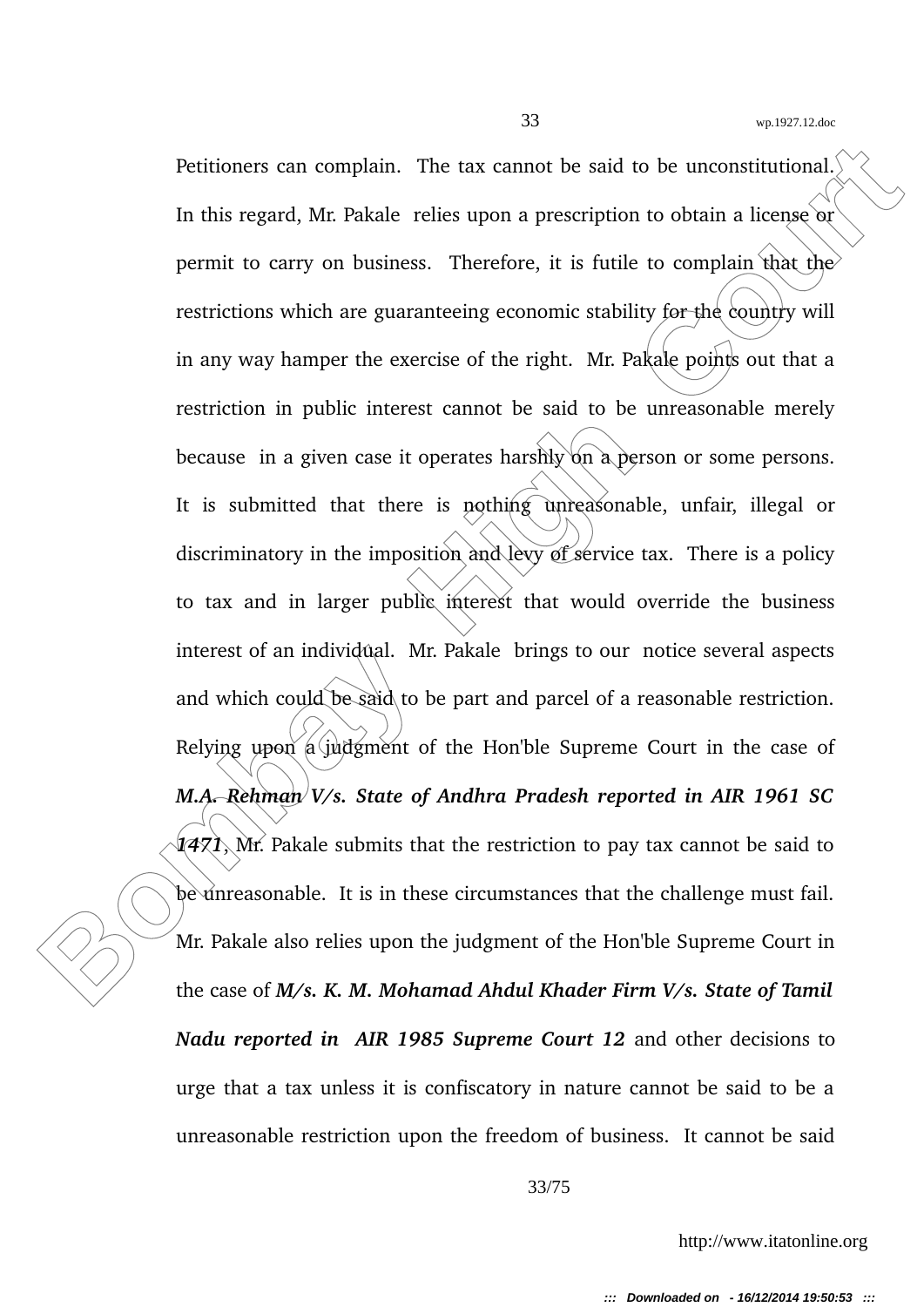to be unreasonable even if the dealer who is liable to pay service tax cannot pass on the burden to the purchaser.

27] So long as the tax is imposed with legal authority it does not violate the mandate of Article 286 of the Constitution of India. That cannot be held to be a unreasonable restriction on the fundamental right guaranteed by Article 19(1)(g) of the Constitution of India. The tax cannot be said to be excessive.

to be unreasonable even if the dealer who is liable to pay service tax<br>
cannot pass on the burden to the purchaser.<br>
27] So long as the tax is imposed with legal authority is does not violate<br>
the mandate of Article 286 of 28] Mr. Pakale also submits that retrospective operation of a taxing statute is not necessarily unreasonable and the Petitioners have failed to point out any particular circumstances in which the same could be said to be so. Hence the challenge based on Article 14 of the Constitution of India must fail.

 $29$ ) According to Mr. Pakale equally baseless is the challenge based on the Entry 92C of list I of Schedule VII of the Constitution of India. The argument that Constitution  $(88<sup>th</sup>$  Amendment) Act has not been brought into force or effect, will not help the Petitioners by any means. There is no bar for taxation and Mr. Pakale heavily relies upon Article 245, Article 246 and Article 248 of the Constitution of India in that regard. By heavily

34/75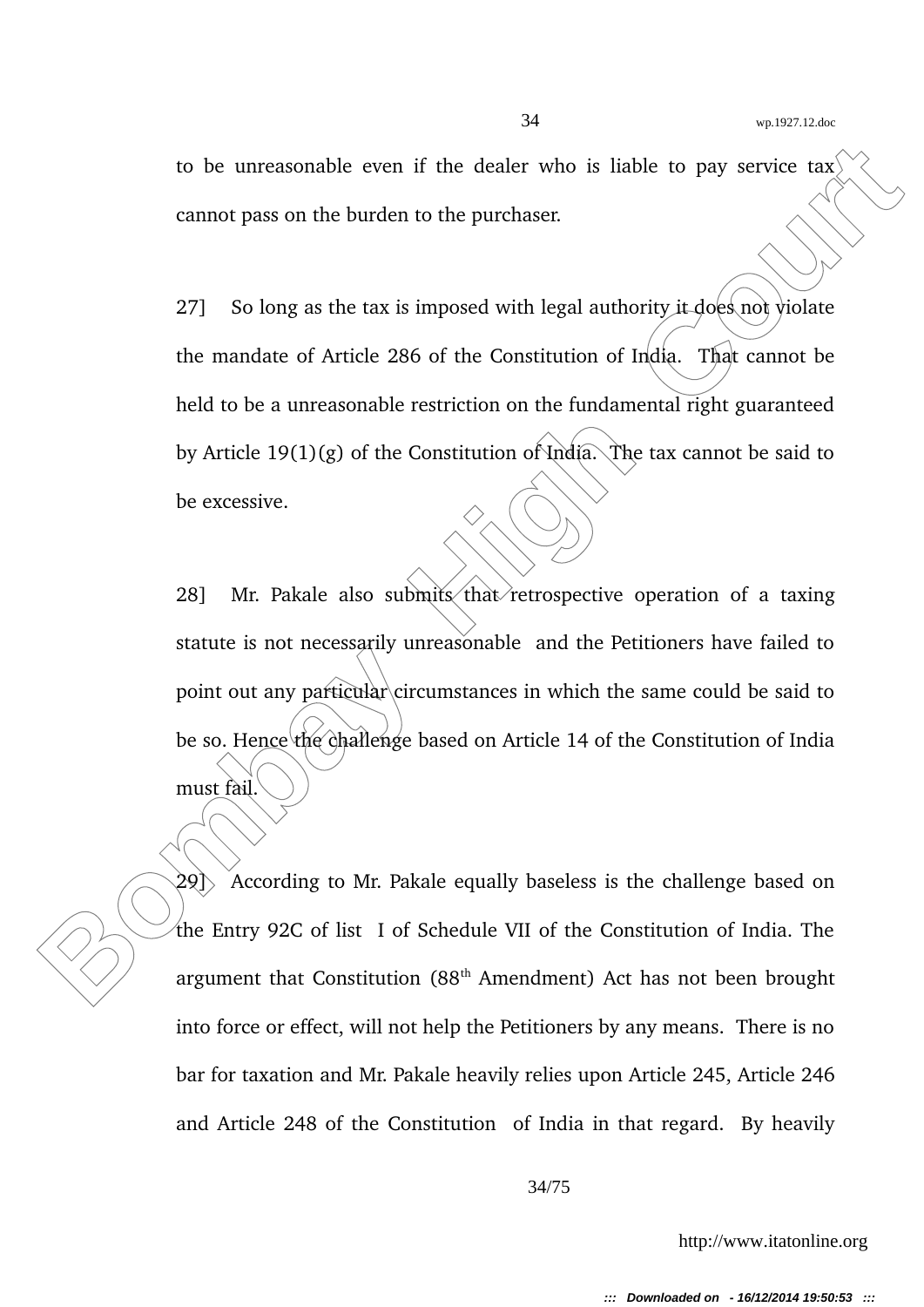relying upon Article 248, Mr. Pakale submits that by sub-Article(1) of that<br>Article Parliament has exclusive power to make any law with respect to<br>any matter not enumerated in the Concurrent List or State List<br>further such relying upon Article 248, Mr. Pakale submits that by sub-Article(1) of that Article Parliament has exclusive power to make any law with respect to any matter not enumerated in the Concurrent List or State List  $\alpha$ nd further such power shall include the power of making any law imposing a tax not mentioned in either of those Lists. Therefore, this Article read with entry 97 of List I of schedule VII of the Constitution of India grants and confers a residuary power of legislation in the Parliament and which it has exercised in the present case. In such circumstances, merely because entry 92C is not brought into effect will not make any difference.

30] Mr. Pakale also submits that Petitioner cannot insist on the Notification No.30 $\angle$ 2012 operating retrospectively. Now, the burden is not on the Petitioners. The burden is on the recipient. If the burden is on the recipient and ho recipient has come forward to complain about lack of opportunity to secure justice or the imposition of Service Tax defeating the guarantee of equal justice, then, all the more, this Writ Petition must fail.

31] Mr. Pakale has relied upon the provisions in the Finance Act insofar as the levy of service tax on advocates and legal practitioners. He also relies upon the Constitution Bench judgment of the Hon'ble Supreme Court of India in the case of *Federation of Hotel and Restaurant V/s.*

35/75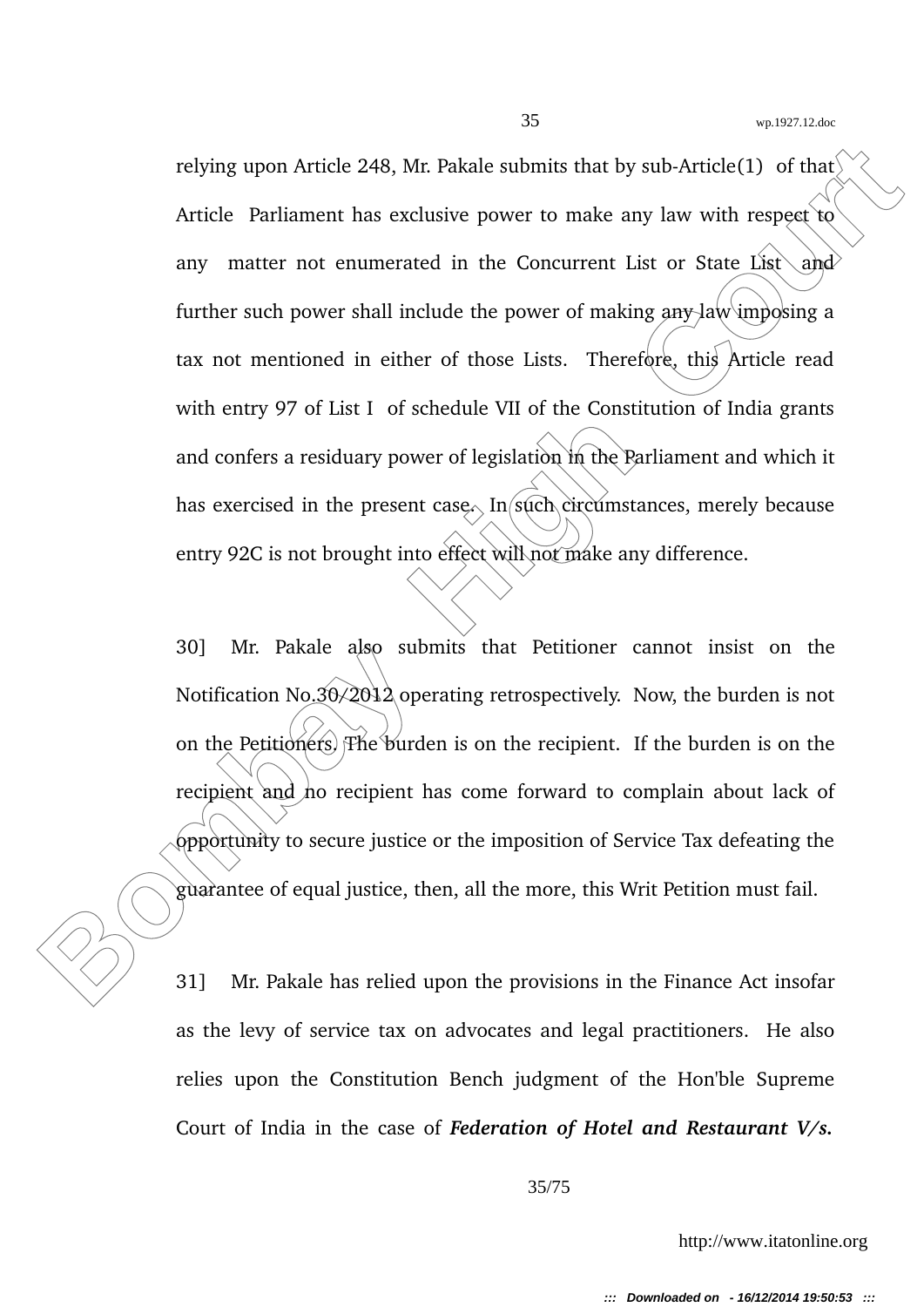#### *Union of India and others reported in AIR 1990 SC 1637.*

32] For properly appreciating the rival contentions, we would firstly refer to the provision in the Finance Act enabling the levy of Service Tax on advocates and the amendments made thereto.

Union of India and others reported in AIR 1990 SC 1637.<br>
22] For properly appreciating the rival contentions, we would firstly<br>
refer to the provision in the Finance Art enabling the levy of Service Tax<br>
on advocates and t 33] Admittedly, there is no separate legislation styled as Service Tax Act. Section 64 to 98 inserted in Chapter  $\sqrt{V}$  and  $\sqrt{W}$  of the Finance Act, 1994 provide for Service Tax. Section 64 sub-section (1) indicates that the Chapter applies to the whole of India except the State of Jammu and Kashmir. The Chapter shall come into force on such date as the Central Government may appoint. Further, it has been clarified that the Chapter shall apply to taxable services provided on or after the commencement of this Chapter. Section 65 contains the definitions. The section opens with the words, in this Chapter, unless the context otherwise requires and by section 65(105) the term "taxable services" is defined to mean any service provided or to be provided, and we are concerned in this case with subclause (zzzzm) which reads as under:

> *"(zzzzm)(i) to any person, by a business entity, in relation to advice, consultancy or assistance in any branch of law, in any manner;*

> *(ii) to any business entity, by any person, in relation to representational services before any court, tribunal or*

> > 36/75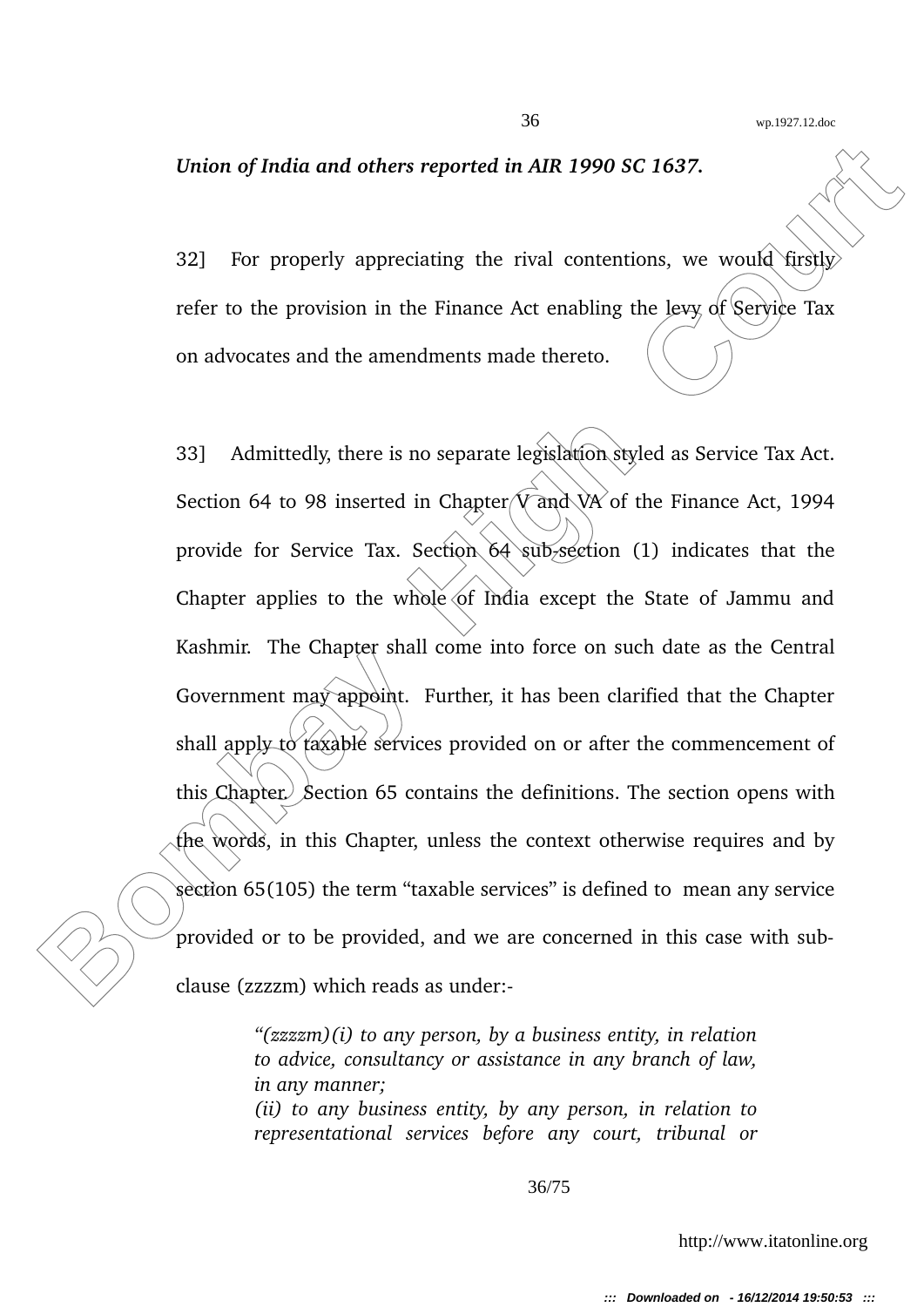*authority; (iii) to any business entity, by an arbitral tribunal, in respect of arbitration. Explanation: For the purposes of this item, the expressions "arbitration" and "arbitral tribunal" shall have the meanings respectively assigned to them in the Arbitration and Conciliation Act, 1996 (26 of 1996)."*

authority;<br>
(iii) to any business entity, by an arbitral tribunal, in<br>
respect of arbitration.<br>
Explanation-<br>
Experiments of this tiem, the<br>
expressions "arbitration" and "arbitral cribunal" shall have<br>
the meanings respec 34] Thus, the taxable service means any service provided or to be provided to any person, by a business entity, in relation to advice, consultancy or assistance in any branch of law, in any manner. The other part of this definition is in relation to representational services before any Court, Tribunal or Authority and to any business entity by an Arbitral Tribunal in respect of arbitration. The explanation defines the expressions 'arbitration' and 'arbitral Tribunal'.

35]  $\hat{\ }$  This was the provision as substituted by section 74 of the Finance Act  $201\sqrt{8}$  of 2011) with effect from 1<sup>st</sup> May, 2011.

36] Then, our attention has been invited to the Notifications in the field. In that regard, Mr. Thacker has traced the definition of the above term and as appearing in the Chapter V of Finance Act 1994 as amended by Finance Act, 2010 (Act No.64 of 2010) dated  $8<sup>th</sup>$  May, 2010 with effect from  $1<sup>st</sup>$ July, 2010, that time the definition read as under: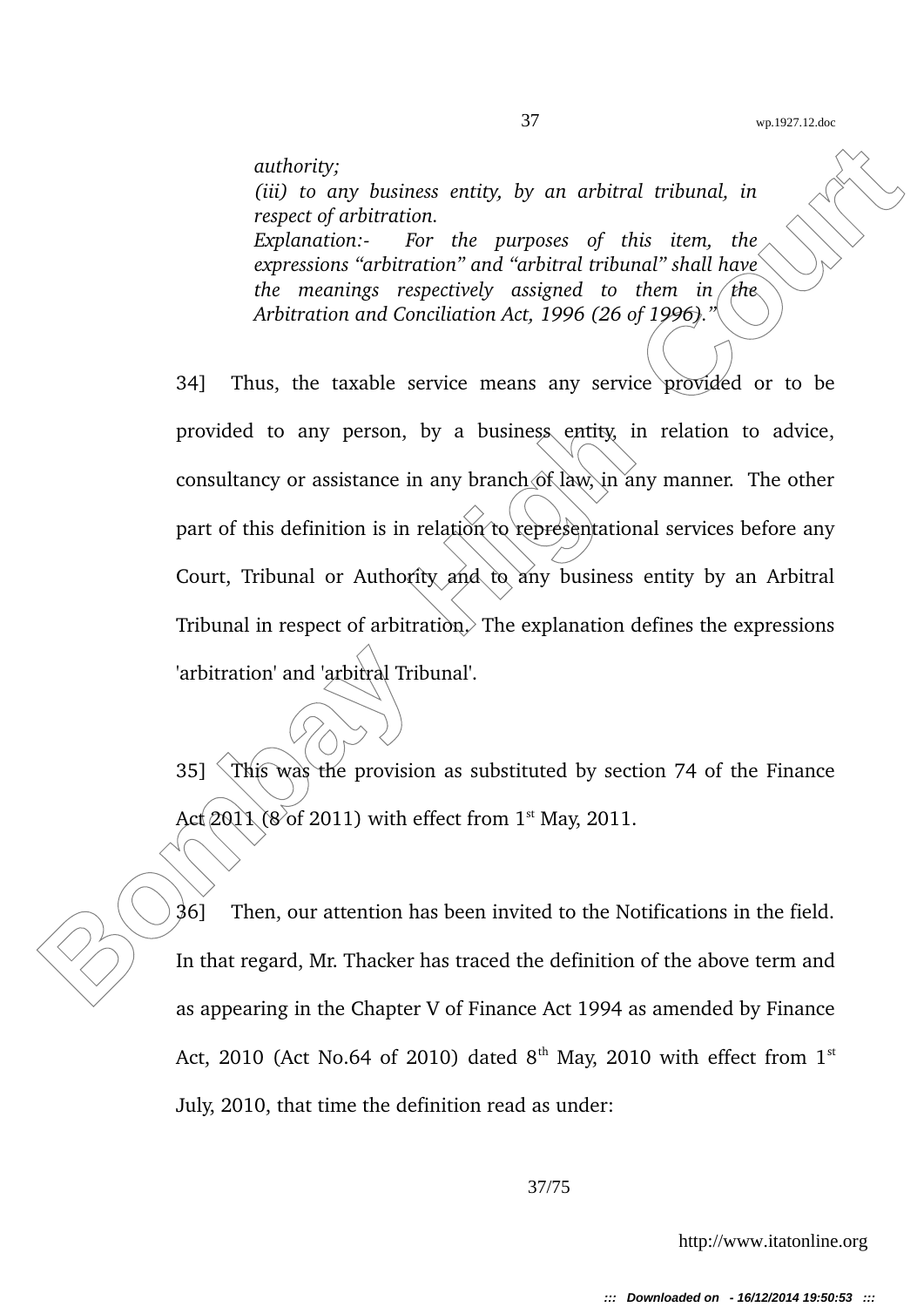*"(105) taxable service means any service provided or to be provided;*

(a) any person, by a stock-broker in connection with the sale *or purchase of securities listed on a recognised stock exchange;*

*(b) and (c) x x x.*

*(zzzzm) to a business entity, by any other business entity, in relation to advice, consultancy or assistance in any branch of law, in any manner;*

*PROVIDED that any service provided by way of appearance before any court, tribunal or authority shall not amount to taxable service.*

*Explanation: For the purposes of this sub-clause, "business entity" includes an association of persons, body of individuals, company or firm, but does not include an individual."*

(105) traxable service means any service provided or to be<br>
provided;<br>
for the provided or to the control of the control of the control of the control of the control of the control of the control of the control of the cont 37] Mr. Thacker had placed reliance upon this amendment to urge that there was no intention to proceed against the Advocates because the taxable services provided or to be provided to a business entity by a business entity in relation to advice, consultancy or assistance in any branch of law alone were within the purview of the law. A explanation appeared at the relevant time below the sub-clause(zzzzm) and the expression business entity was defined to include an association of persons, body of individuals, company or firm, but not an individual. The argument, therefore, is that taxable service as defined is a service provided or to be provided to a business entity, by any other business entity, in relation to advice, consultancy or assistance in any branch of law, and in any manner. However, any service provided by way of appearing before

38/75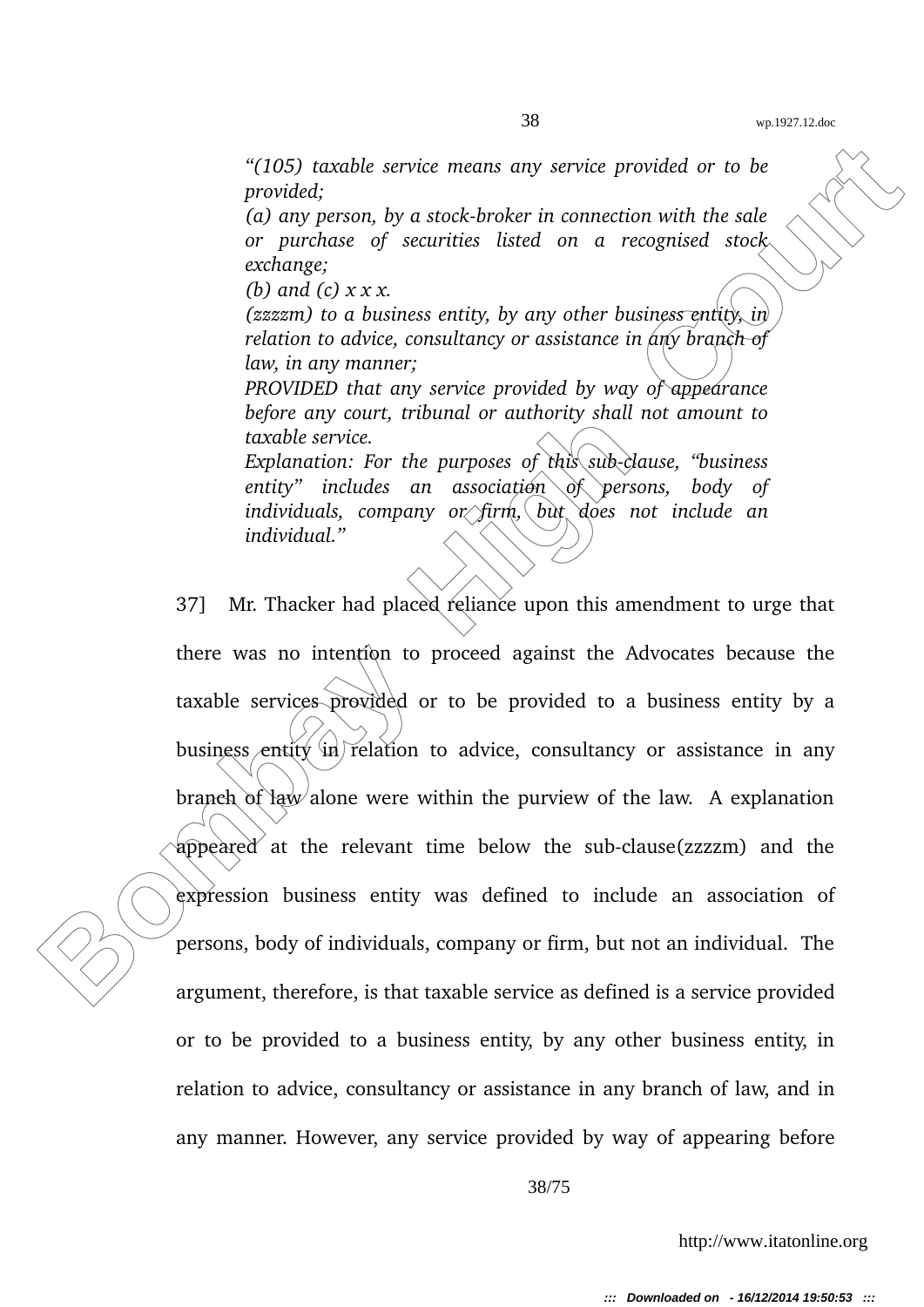any Court, Tribunal or Authority was excluded and it shall not amount to<br>
taxable service. Thus, Mr. Thacker would urge that the Central<br>
Government intended to levy Service Tax on advice, consultancy or<br>
technical assista any Court, Tribunal or Authority was excluded and it shall not amount to taxable service. Thus, Mr. Thacker would urge that the Central Government intended to levy Service Tax on advice, consultancy  $\alpha r$ technical assistance provided in the field of law and the tax would not be leviable in case the service provider or the service receiver is an individual. Mr. Thacker, therefore, submits that the "advocates" covered by the Advocates Act, 1961 were not included in this definition. The intention was not to burden those who are rendering services of acting, pleading and appearing in the Courts for litigants and legal services rendered by a business entity to another business entity and in relation to advice, consultancy or assistance in any branch of law, alone were brought within the purview of this definition and the Service Tax.

38] However, Mr. Thacker has fairly brought to our notice the amendment made to the Finance Act by virtue of a Notification and which also has been relied upon by Mr. Pakale. That Notification  $No.12/2012-$ S.T. dated  $17<sup>th</sup>$  March, 2012 sets out the list of services exempted from Service Tax after Finance Act No.12 of 2012, which is termed as a negative list.

39] In this Notification it has been provided that the Central

## 39/75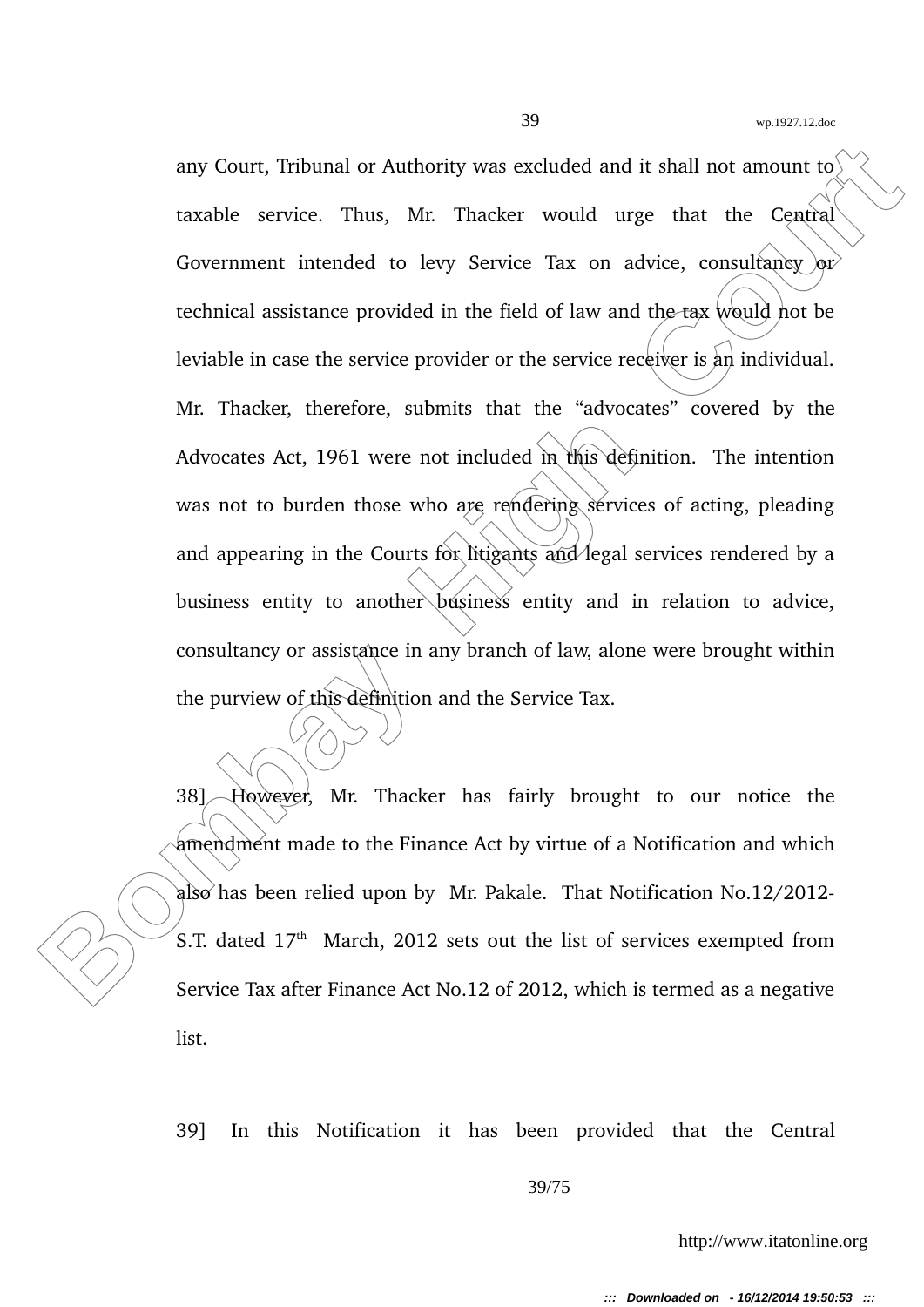**Bovernment is satisfied that it is necessary in the public interest to excempt<br>
the taxable services from the whole of the service tax leviable thereon<br>
under section 66B of the Finance Act and at clause (6) the services<br>** Government is satisfied that it is necessary in the public interest to exempt<sup> $\langle$ </sup> the taxable services from the whole of the service tax leviable thereon under section  $66B$  of the Finance Act and at clause  $(6)$  the services provided to any person other than a business entity by an individual as an advocate or a person represented on and as a Arbitral Tribunal is inserted. Therefore, such taxable services were exempted from the whole of the service tax. Mr. Thacker submits that for the first time the term advocate is appearing in the Finance Act,  $1994$  and that would mean that services provided to any person other than a business entity by an individual as an Advocate or a person represented on and as Arbitral Tribunals were exempted. It has been also set out in this Notification by inserting definitions that an "advocate" has the same meaning assigned to it under clause (a) of sub-section (1) of section 2 of the Advocates Act, 1961 (25 of 1961).

 $40$ ) Mr. Thacker, therefore, submits that this Notification and other Notification superseding all prior Notifications being Notification No.15/2012-S.T. dated 17<sup>th</sup> March, 2012 would denote that at one time there was a decision to exempt the services rendered by individual as an advocate to any person other than a business entity or a person represented on and as an Arbitral Tribunal but by the further Notification

40/75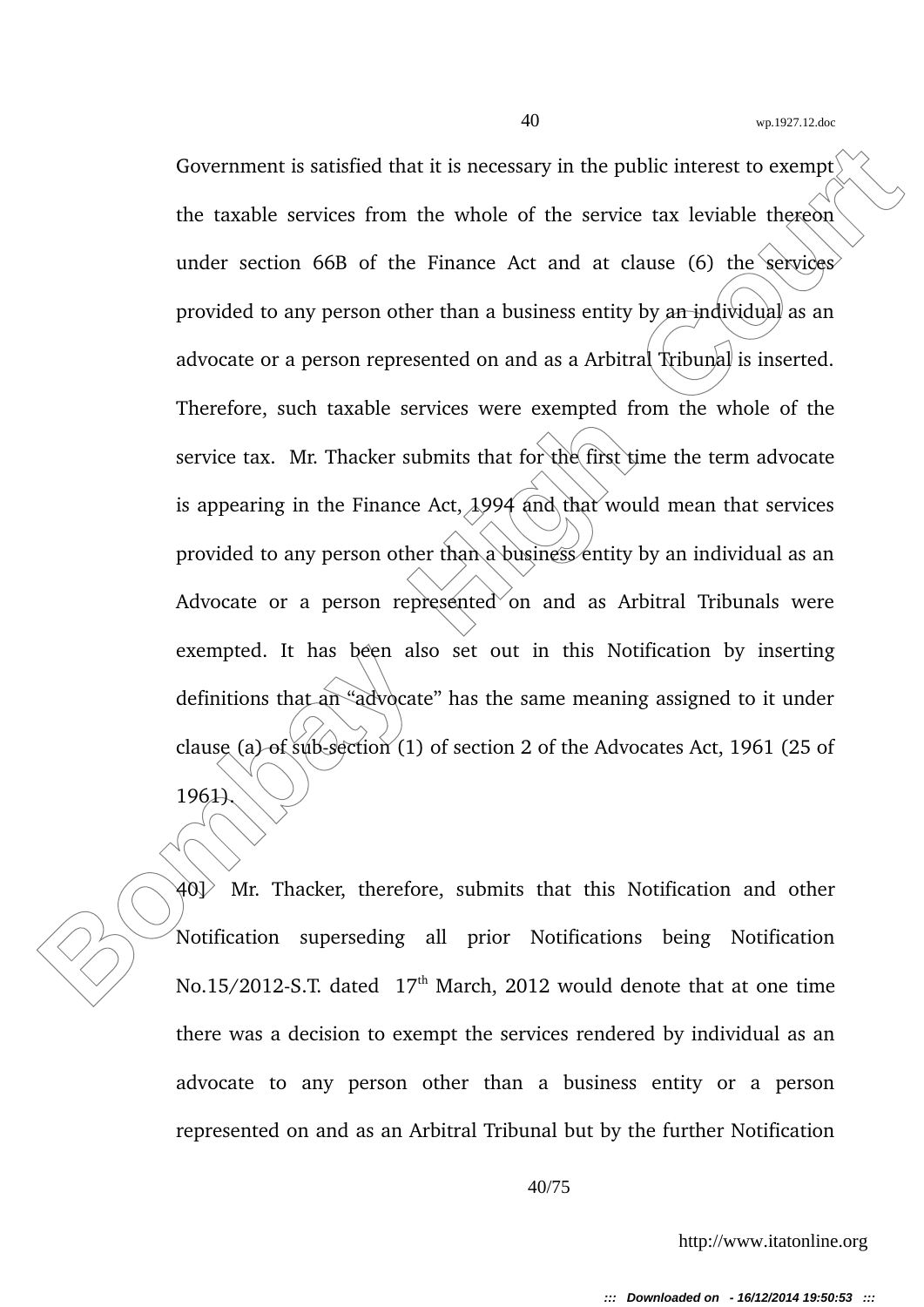of the same date services provided or to be provided by an Arbitral<sup>1</sup><br> **Tribunal or an individual advocate to any business entity located in the<br>
taxable territory is brought within the purview of service tax. This would<br>** of the same date services provided or to be provided by an Arbitral<sup> $\ell$ </sup> Tribunal or an individual advocate to any business entity located in the taxable territory is brought within the purview of service tax. This would indicate as to how the advocates have been treated unfairly and unequally. They have been brought within the net although exempted earlier from Service Tax. Broadly, the argument is that advocate render services which cannot be said to be commercial or business like. They cannot be equated with the service providers mentioned in the Finance Act 1994. Advocacy is not a business but a profession and a noble one. An advocate is a part and parcel of the administration of justice and which is a sovereign or regal function and hence providing for a Service Tax on advocates would mean that their-services will no longer be available or accessible to those seeking justice from a Court of law. That would defeat the constitutional guarantee of free, fair and impartial justice, is his submission.

 $41$ ) We cannot agree with him and for more than one reason. The legislature by inserting such provision has neither interfered with the role and function of an advocate nor has it made any inroad and interference in the constitutional guarantee of justice to all. The services provided to a individual client by a individual advocate continues to be exempted from the purview of the Finance Act and consequently Service Tax but when an

41/75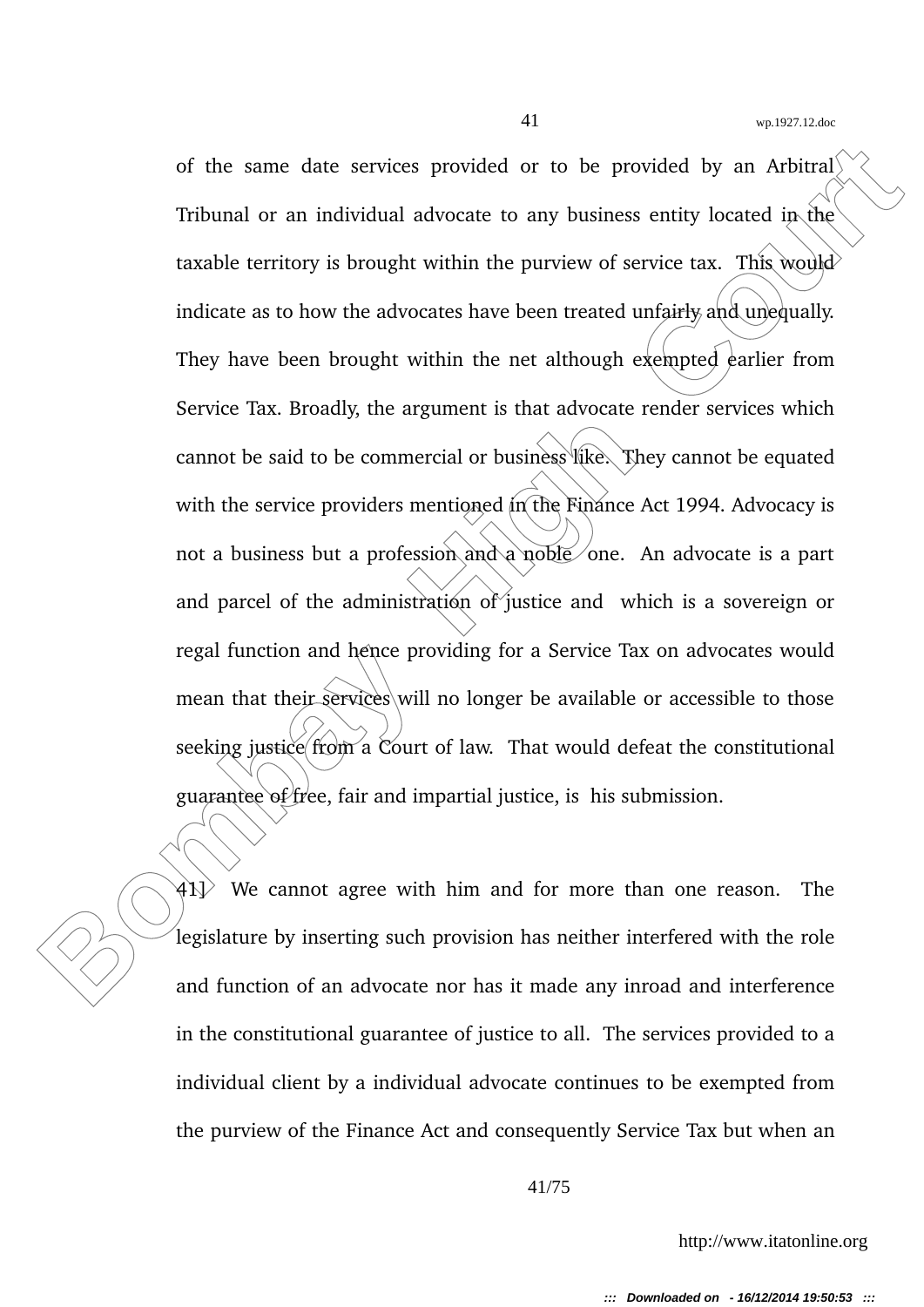individual advocate provides service or agrees to provide services to any<br>business entity located in the taxable territory, then, he is included and<br>liable to pay Service Tax. That is because the legislature was aware than individual advocate provides service or agrees to provide services to any business entity located in the taxable territory, then, he is included and liable to pay Service Tax. That is because the legislature was aware that poor and needy section of the population requires advice, consultancy or assistance in any branch of law, if he requires legal advice, aid and assistance, then, that should be available to him at times immediately and cheaply. He should not be burdened with  $\alpha$  tax to be levied on the advocate for providing such services. Therefore, if the legislature thought it fit to exclude a individual advocate and rendering the above services to individuals, so long as he is rendering services to those who cannot afford to pay heavy professional fees and charges being individuals that the legislature deemed it fit not to include in the tax bracket the individual advocates. These advocates may be rendering services to the needy and specially women and children at Village, Taluka, District, Town and even at city levels. It is, therefore, apparent to us that the legislature while making the above distinction did not in any manner overlook the constitutional guarantee and as envisaged in the preamble to the Constitution of India., so also Article 21 and 39A thereof, the legislature made a distinction and which appears to us to be completely reasonable. The classification between those who can afford professional legal services and are ready to pay the fees or charges demanded without seeking any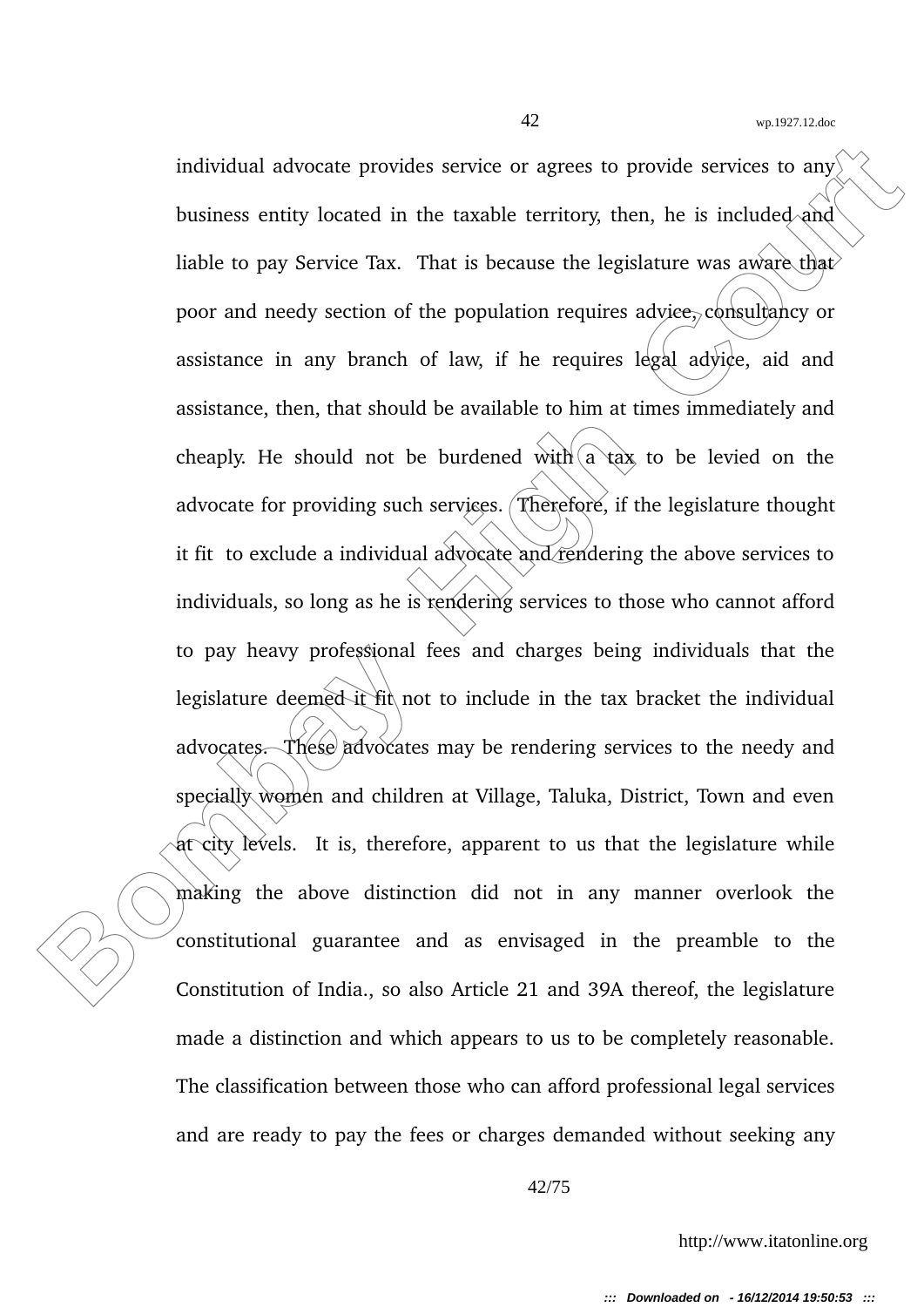reduction or concession and those who cannot pay legal fees but can are<br>best bear meagre expenses has been made. This classification has a<br>reasonable nexus with the object sought to be achieved. It cannot be said<br>that whil reduction or concession and those who cannot pay legal fees but can at best bear meagre expenses has been made. This classification  $\text{has} \$ a reasonable nexus with the object sought to be achieved. It cannot be said that while introducing this provision, the legislature did not take into account the economic realities. The economic realities are that even, legal services are rendered in an organized manner. There is not only an individual operating and functioning as an advocate but there is a firm or association of advocates operating on business principles and functional not only in metro towns and cities but even in those places which can be termed as district town and cities. When advocate is group or organize themselves by making huge investments in acquiring immovable properties for professional work, heavy overheads, in the form of clerical and support staff, with facilities of cabins or rooms, then, legal services are rendered to  $\sigma$  granized groups or business entities predominantly. They may be of the nature of advice, consultancy or further acting and appearance in Courts and Tribunals. These persons can very well pay the fees and charges without any demur or complaint. It is when services are rendered to such entities and persons by not individual advocates but those working on business lines, then, if they are brought within the net of taxable services and service tax is levied on them, they can hardly complain. Their right to carry on legal profession and as per their choice

43/75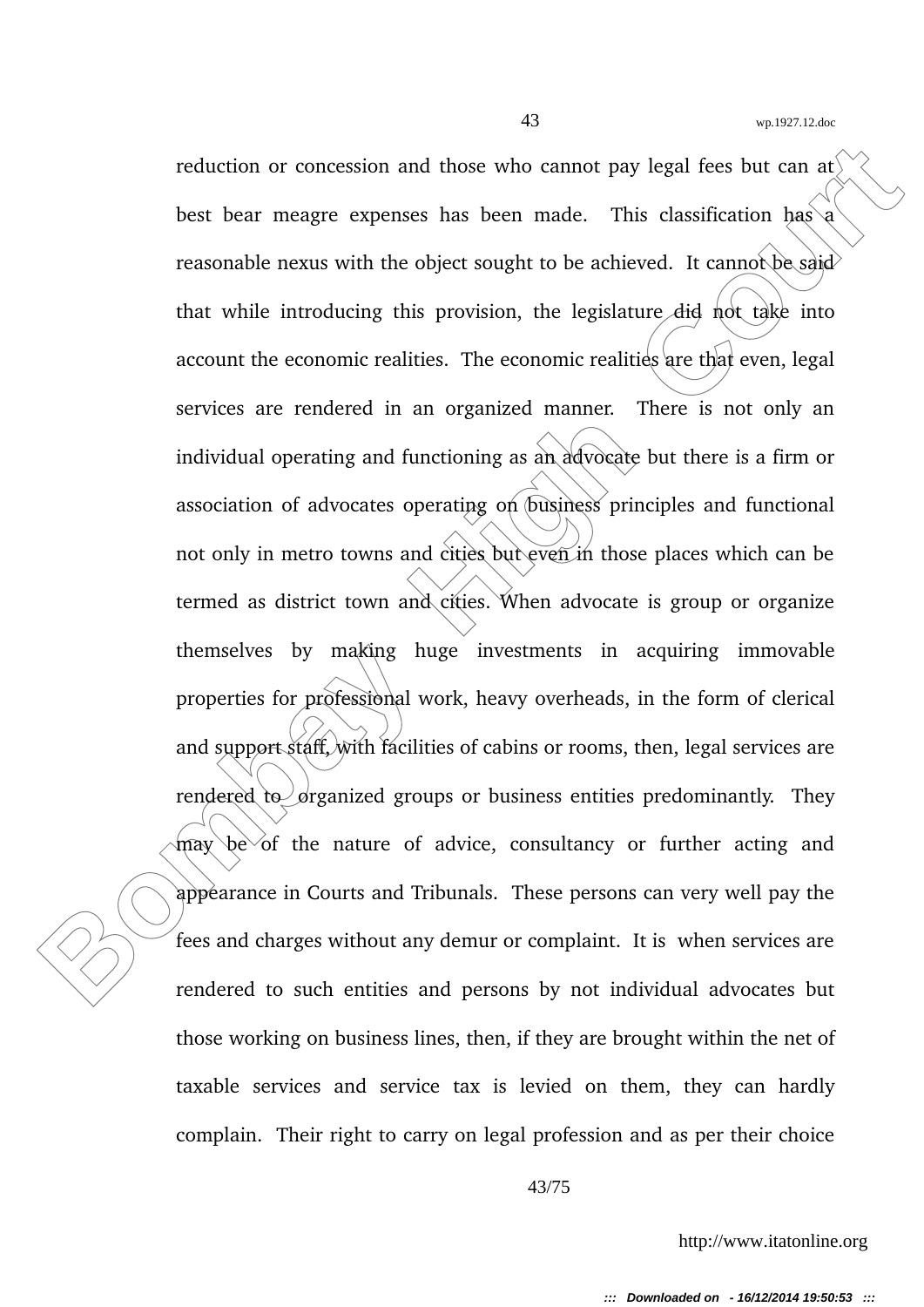can hardly be said to be taken away much less adversely affected. Mr.<br> **Pakale is right in placing reliance upon the judgments of the HonDie<br>
Supreme Court in which it is emphasized that in taxing legislations and<br>
statut** can hardly be said to be taken away much less adversely affected. Mr. Pakale is right in placing reliance upon the judgments of the Hon'ble Supreme Court in which it is emphasized that in taxing legislations and statutes there is a greater latitude and discretion in the Government. In a decision reported in *AIR 2012 SC 2351 State of M.P. V/s. Rakesh Kohli and another*, the principles which have to be borne in mind while considering and dealing with constitutional validity of a Taxing Statute enacted by Parliament or State Legislature are set out and reiterated. The Hon'ble Supreme Court of India held as under:-

*"13. The statute enacted by Parliament or a State Legislature cannot be declared unconstitutional lightly. The Court must be able to hold beyond any iota of doubt that the violation of the constitutional provisions was so glaring that the legislative provision under challenge cannot stand. Sans flagrant violation of the constitutional provisions, the law made by Parliament or a State Legislature is not declared bad."*

*14. This Court has repeatedly stated that legislative enactment can be struck down by Court only on two grounds, namely (i), that the appropriate Legislature does not have competency to make the law and (ii), that it does not take away or abridge any of the fundamental rights enumerated in* Part III of the Constitution or any other constitutional *provisions.*

*25. In Hamdard Dawakhana, the Court also followed the statement of law in Mahant Moti Das and the two earlier decisions, namely, Charanjit Lal Chowdhury V/s. Union of India and others and The State of Bombay and another V/s. F. N. Balsara and reiterated the principle that presumption was always in favour of constitutionality of an enactment.*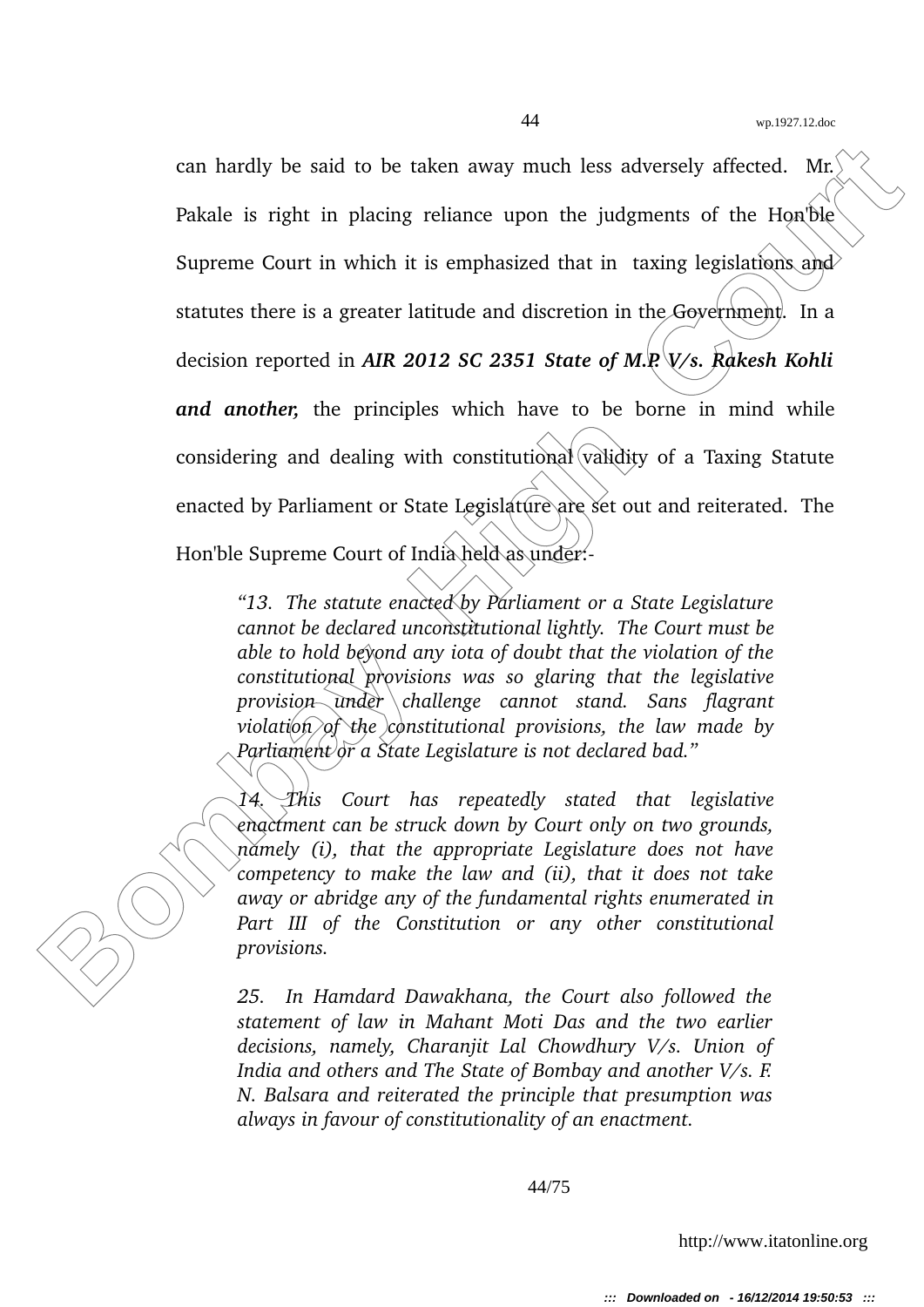27. A well-known principle that in the field of taxation, the *Legislature enjoys a greater latitude for classification, has been noted by this Court in long line of cases. Some of these decisions are : M/s. Steelworth Limited V/s. State of Assam; Gopal Narain V/s. State of Uttar Pradesh and another; Ganga Sugar Corporation Limited V/s. State of Uttar Pradesh and others, R.K. Garg V/s. Union of India and others and State of W.B. and another V/s. E.I.T.A. India Limited and others.*

*28. In R. K. Garg, the Constitution Bench of this Court stated that laws relating to economic activities should be viewed with greater latitude than laws touching civil rights such as freedom of speech, religion, etc.*

27. A well-known principle that in the field of taxation, the Legislature eriogs a greater latitude for classification, has been noted by this Court in long line of cases. Some of these decisions are :  $M/s$ . Stelevorth Li *29. While dealing with constitutional validity of a taxation law enacted by Parliament or State Legislature, the Court must have regard to the following principles : (i), there is always presumption in favour of constitutionality of a law made by Parliament or a State Legislature (ii), no enactment can be struck down by just saying that it is arbitrary or unreasonable or irrational but some constitutional infirmity has to be found (iii), the Court is not concerned with the wisdom or unwisdom, the justice or injustice of the law as the Parliament and State Legislatures are supposed to be alive to the needs of the people whom they represent and they are the best judge of the community by whose suffrage they come into existence (iv), hardship is not relevant in pronouncing on the constitutional validity of a fiscal statute or economic law and (v), in the field of taxation, the Legislature enjoys greater latitude for classification."*

42] We do not find that these principles have been in any way deviated or departed from by the Hon'ble Supreme Court later on. They fully govern the inquiry and controversy before us. If the said principles are applied to the facts and circumstances of the present case, then, we do not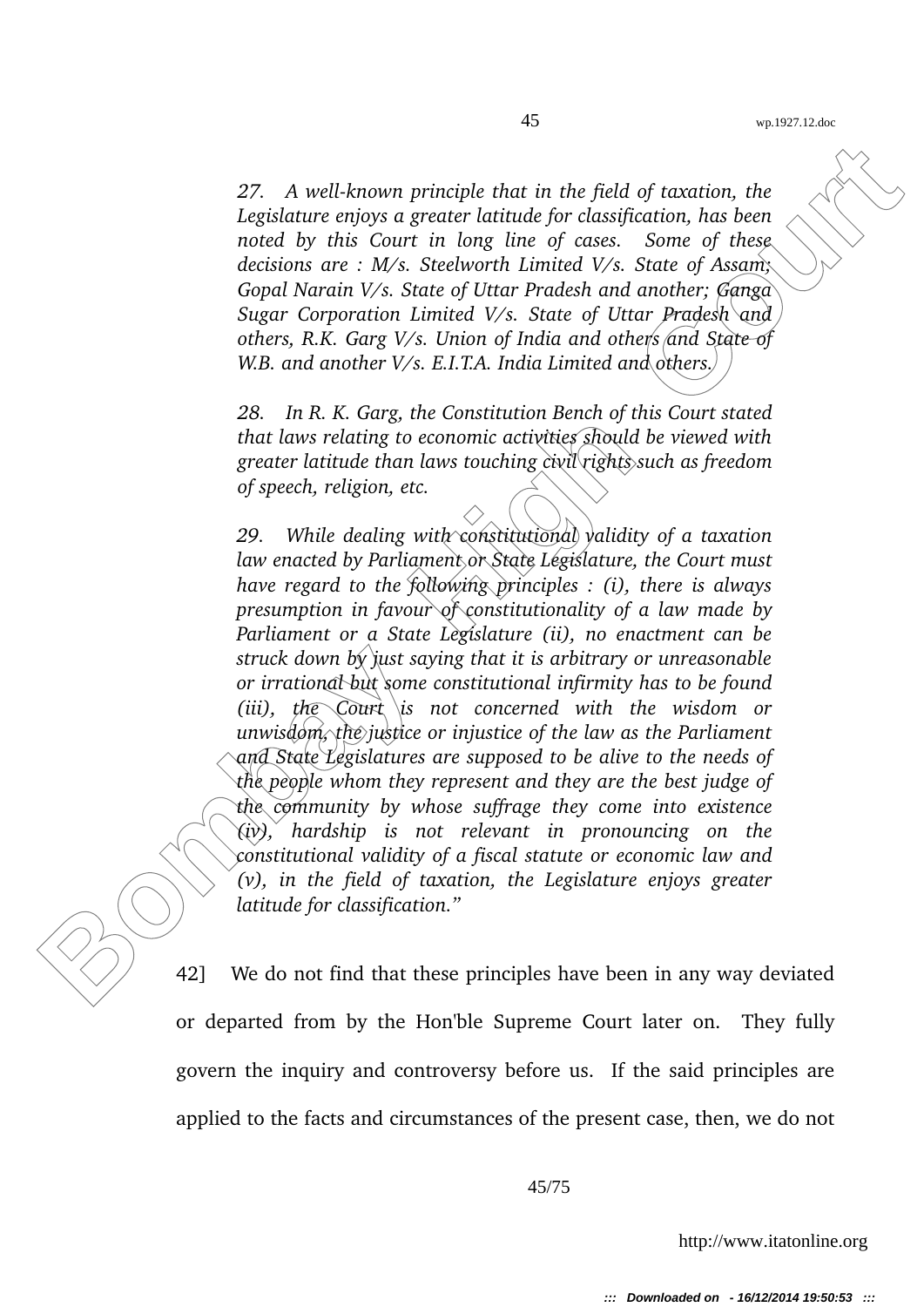see any substance in the challenge based on violation of the doctrine of equality enshrined by Article 14 of the Constitution of India.

see any substance in the challenge based on violation of the doctrine of<br>equality enshrined by Article 14 of the Constitution of India.<br>
43] We have already reproduced the relevant paragraphs from two<br>
affidavits which hav 43] We have already reproduced the relevant paragraphs from two affidavits which have been filed in reply to this Writ Petition. They contain the justification and particularly in para 17, 19, 20 and 21 so also para 24 of the first affidavit filed on  $30<sup>th</sup>$  September, 2011. The reiteration of this stand is in the further affidavit filed on  $13<sup>th</sup>$  January, 2012 in the Writ Petition No.1927 of 2011 in paras  $\frac{5}{4}$  and 9. That justification and reasons for the levy do not indicate that unequals have been treated equally. We do not find any basis or foundation in the complaint by Mr. Thacker inasmuch as imposition of such levy does not burden the litigant or the consumer of justice. We do not find any substance in the complaint that the profession of advocates and legal profession itself has been treated on par with commercial or trading activities or dealings in goods and other services. Merely because of the role of the advocate, it does not mean that his position as an officer of the Court and part and parcel of administration of justice is in any way undermined leave alone interfered with. The Advocates and legal practitioners are known to pay professional taxes and taxes on their income. They are also brought within the purview of service tax because their activities in legal field are expanding

46/75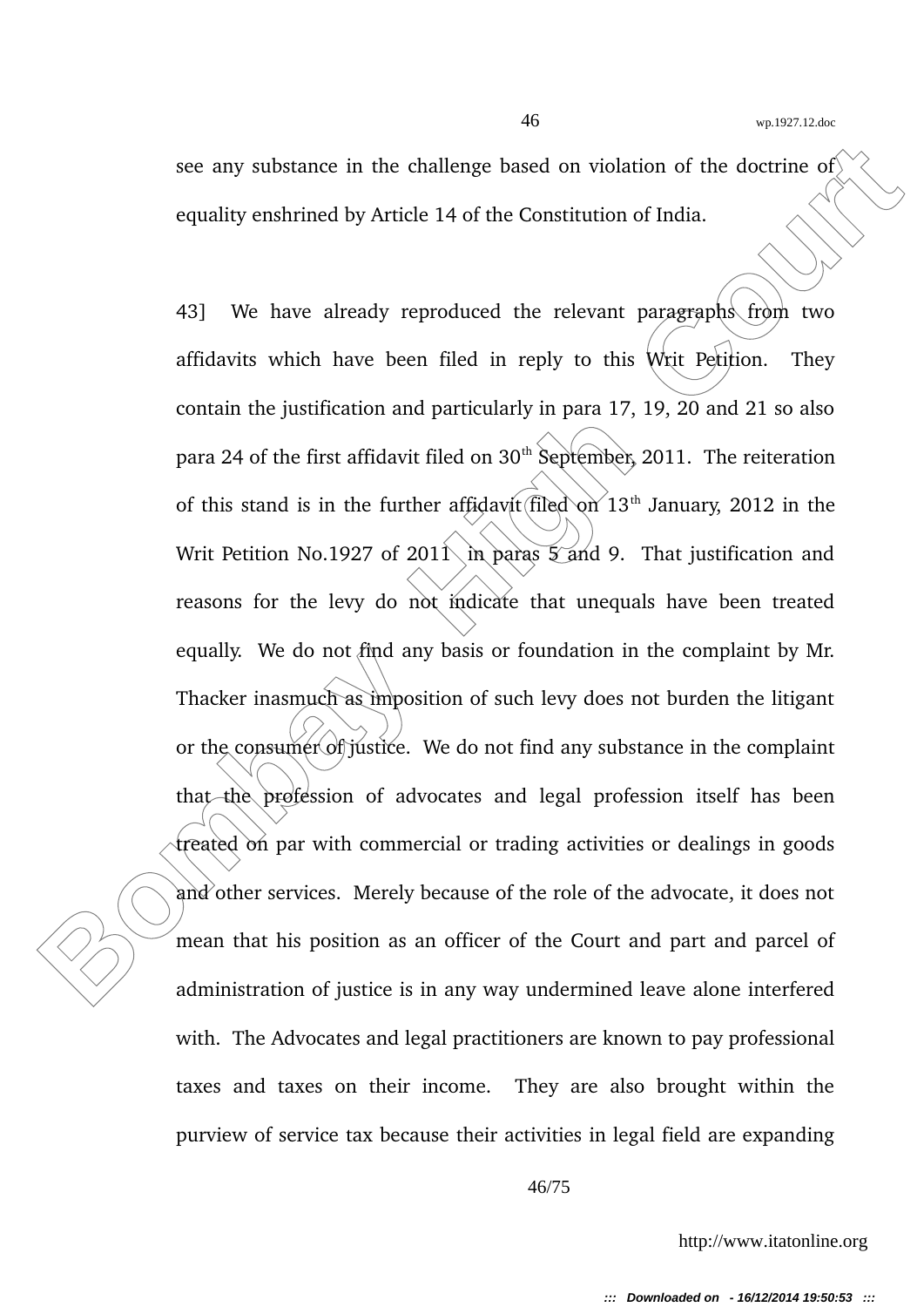in the age of globalization, liberalization and privatization. They are not only catering to individuals but business entities. If it is found that the advocates are catering to affluent and rich class of litigants and recipients of legal services, then, the tax on the services rendered to them is definitely within the permissive sphere of legislation. That cannot be faulted.

in the age of globalization, liberalization and privatization. They are not<br>
only catering to individuals but business entities. If it is found that the<br>
advocates are catering to affluent and rich class of litigants and 44] In this regard, it would be proper and appropriate to refer to some of the observations of the Hon'ble Supreme Court of India. In *All India Federation of Tax Practitioners V/s. Union of India reported in (2007) 7 SCC* while dealing with the legislative competence of Parliament to levy service tax, the Hon'ble Supreme Court made detailed reference to the test of saleability/marketability and held as under:

*"24. The importance of the above judgment of this Court is two fold. Firstly, applying the principle of equivalence, there is no difference between production or manufacture of saleable goods and production of marketable/saleable services in the form of an activity undertaken by the service provider for consideration, which correspondingly stands consumed by the service receiver. It is this principle of equivalence* which is in-built into the concept of service tax, which has received *legal support in the form of the Finance Act, 1994. To give an illustration, an Event Manager (professional) undertakes an activity, namely, of organising shows. He belongs to the profession of Event Management. As long as he is in the business or calling or profession of an Event Manager, he is liable to pay the tax on profession, calling or trade under Entry 60 of List II. However, that tax under Entry 60 of List II will not cover his activity of organising shows for consideration which provide entertainment to the connoisseurs. For each show he plans and creates events based on his skill, experience*

47/75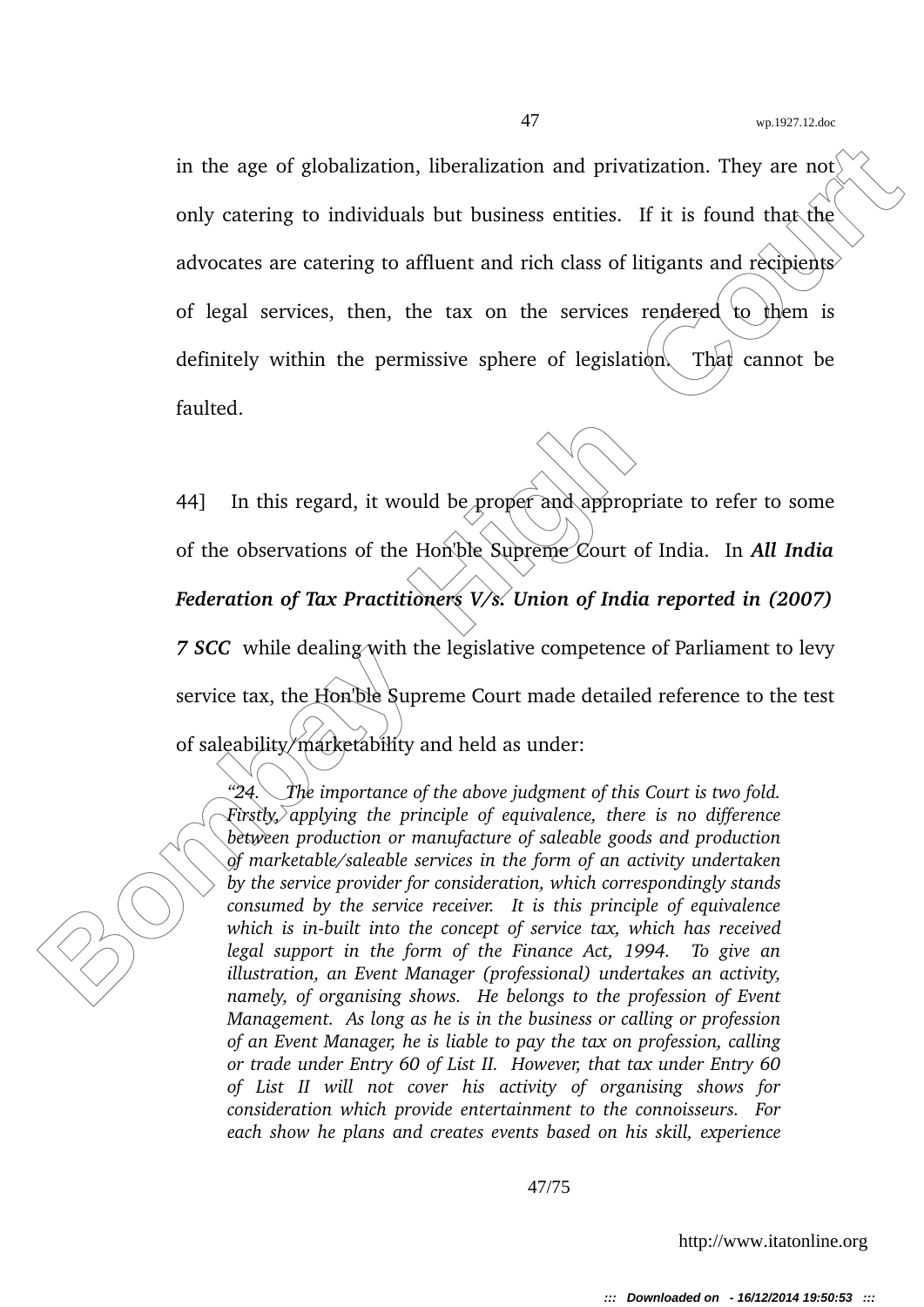*and training. In each show he undertakes an activity which is commercial and which he places before his audience for its consumption. The tax on service is levied for each show. This situation is very similar to a situation where goods are manufactured or produced with the intention of being cleared for home consumption under the Central Excise Act, 1944. This is how the principle of equivalence equates consumption of goods with consumption of services as both satisfy the human needs. In the case of internet service provider, service tax is leviable for online information and database provided by websites. But no service tax is leviable on ecommerce as there is no database access.*

*25. On the basis of the above discussion, it is clear that service tax is VAT which in turn is both a general tax as well as destination based consumption tax leviable on services provided within the country.*

and training. In each show he undertakes an activity which is commercied and which he places before his unitance for the court of contained the place of the court of the place of the court of the product of the product of *26. The Finance Act is passed every year to fix the rate of tax. This is the primary object for enacting the Finance Act. But it does not mean that a new distinct charge cannot be introduced by the Finance Act. For example, what is not "income" under the Income Tax Act, 1961 can be made income by the Finance Act. This is, however, subject to the Finance Act complying with the constitutional limitations. Additional tax revenue can be collected either by increasing the rate or by levy of a fresh charge. All levies through the medium of the Finance Act may either enhance the rate or levy a fresh charge. The Finance Act can also make an extensive modification in an Act.*

*27. In Madurai District Central Coop. Bank Ltd. v. Third ITO [(1975) 2 SCC 454 : 1975 SCC (Tax) 374 : AIR 1975 SC 2016] this Court held that the Income Tax Act, 1961 and the annual Finance Acts are enacted by Parliament in exercise of the power conferred by Article 246(1) read with Entry 82 of List I. It was further held that though it was unconventional for Parliament to amend the taxing statute by incorporating the amending provision in an Act of a different pith and substance, such course would not be unconstitutional. It was held that though the Income Tax Act, 1961 was a permanent Act while the Finance Acts are passed every year to prescribe the rates at which the tax has been charged under the Income Tax Act, 1961 still it would not mean that a new and distinct charge cannot be introduced under the Finance Act. Therefore, what is not income under the Income Tax Act, 1961 can be made "income" by a Finance Act. Similarly an exemption granted by the Income Tax Act can be withdrawn by the Finance Act. Similarly, subject to constitutional limitations, additional tax revenue*

48/75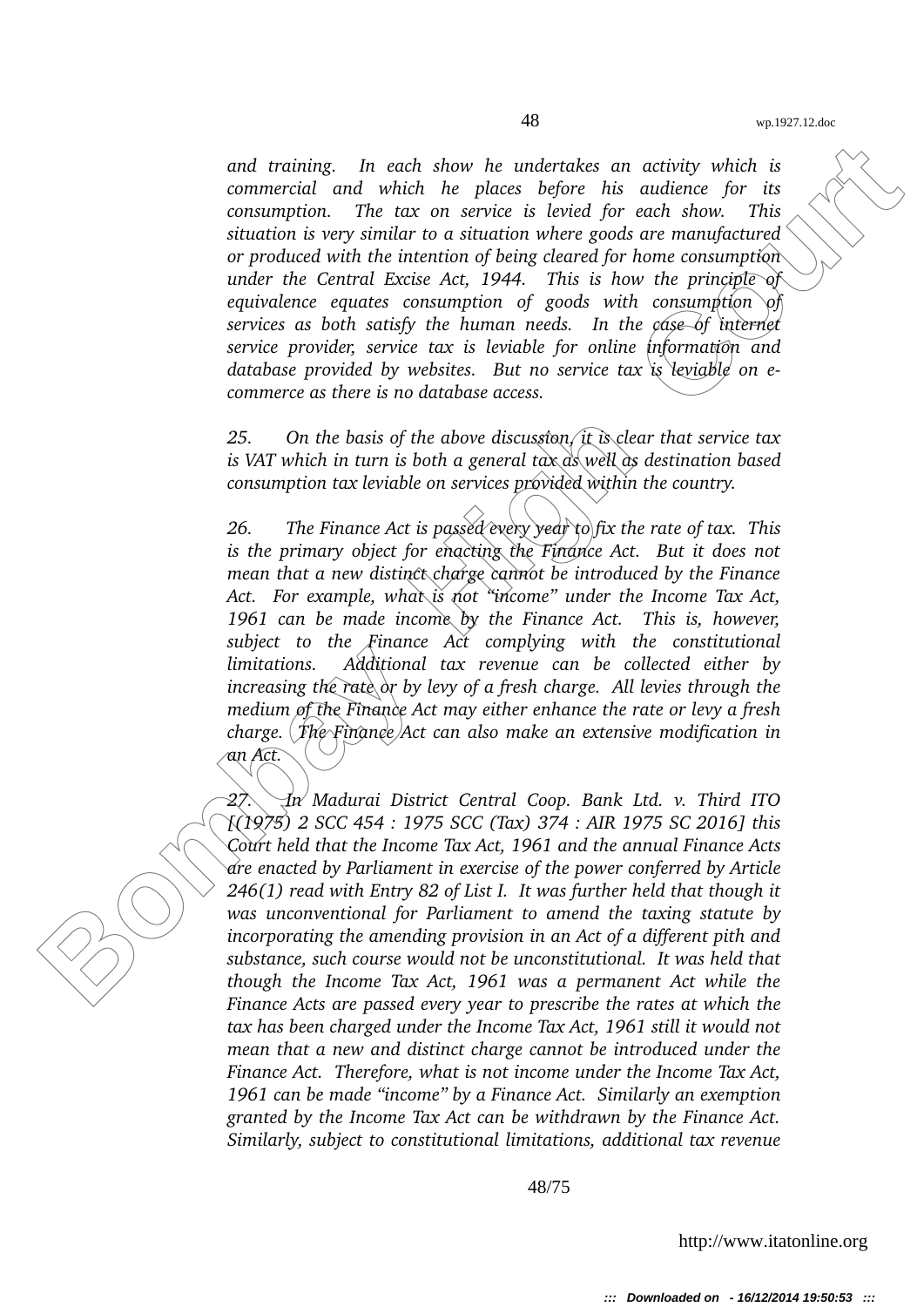*could be collected by enhancement of the rate of tax or by the levy of a fresh charge vide the Finance Act. Parliament, through the medium of the Finance Act, may do what the amendment to the Income Tax Act, 1961 by a separate amendment Act, can do. It was further held that, the Finance Acts, though annual Acts, are not necessarily temporary Acts as they may contain provisions of a general character which are of permanent operation. Thus, Parliament is competent to introduce a charging provision in a Finance Act. In the said judgment, it had been further held that even an additional charge (surcharge) can be levied by the Finance Act for the purposes of the Union.*

*28. The aforesaid judgment was in the context of the Income Tax Act, 1961. However, the ratio of that judgment would apply equally to the Finance Acts enacted annually for enhancement of the rate of excise duty by levy of a fresh charge under that Act. Applying the test laid down in the aforestated judgment of this Court, we hold that a new charge by way of service tax or tax on service came to be levied statutorily by the said Finance Act, 1994, which has subsequently attained constitutional status by virtue of the Constitution (Eightyeighth Amendment) Act, 2003.*

*…..*

could be collected by enhancement of the rate of tax or by the leny of a fresh change vide the kinance Act, Parliament, through the melliament of the finance Act, Parliament, through the melliament of the finance Act, Par *33. Applying the above tests laid down in the aforestated judgments to the facts of the present case, we find that Entry 60 of List II, mentions taxes on professions, trades, calling and employments. Entry 60 is a taxing entry. It is not a general entry. Therefore, we hold that tax on professions, etc. has to be read as a levy on professions, trades, callings etc., as such. Therefore, Entry 60 which refers to professions cannot be extended to include services. This is what is called as an Aspect Theory. If the argument of the appellants is accepted, then there would be no difference between interpretation of a general entry and interpretation of a taxing entry in List I and List II of the Seventh Schedule to the Constitution. Therefore, professions will not include services under Entry 60. For the above reasons, we hold that Parliament had absolute jurisdiction and legislative competence to levy tax on services. While interpreting the legislative heads under List II, we have to go by schematic interpretation of the three Lists in the Seventh Schedule to the Constitution and not by dictionary meaning of the words "profession" or "professional" as was sought to be argued on behalf of the appellants, otherwise the distinction between general entries and taxing entries under the three Lists would stand obliterated. The words "in relation to" and the words "with respect to" are no doubt words of wide amplitude but one has to keep in mind the context in which they are used.*

49/75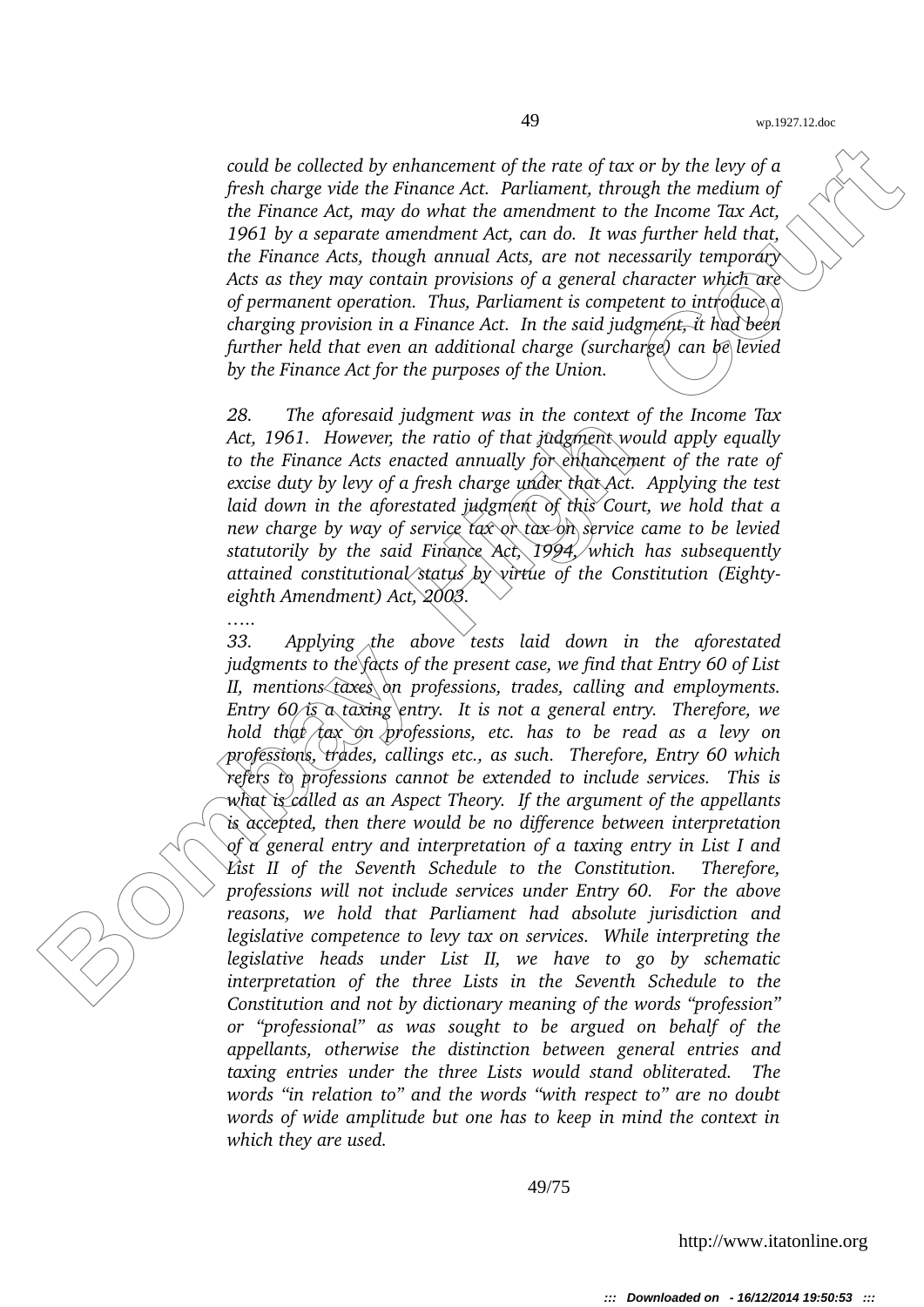34. As stured above, kinty 60, List II refers to itares on professions,<br>etc. It is the teach on the individual person/firm or company. It is the<br>court on the states and Achieved accountant or a cost accountable person for *34. As stated above, Entry 60, List II refers to taxes on professions, etc. It is the tax on the individual person/firm or company. It is the tax on the status. A chartered accountant or a cost accountant obtains a licence or a privilege from the competent body to practise. On that privilege as such the State is competent to levy a tax under Entry 60. However, as stated above, Entry 60 is not a general (entry.) It cannot be read to include every activity undertaken by a chartered accountant/cost accountant/architect for consideration. Service tax is a tax on each activity undertaken by a chartered accountant/cost accountant or an architect. The cost accountant/chartered accountant/architect charges his client for advice or for auditing of accounts. Similarly, a cost accountant charges his client for advice as well as doing the work of costing. For each transaction or contract, the chartered accountant/cost accountant renders profession based services. The activity undertaken by the chartered accountant or the cost accountant or an architect has two aspects. From the point of view of the chartered accountant/cost accountant it is an activity undertaken by him based on his performance and skill. But from the point of view of his client, the chartered accountant/cost accountant is his service provider. It is a tax on "services". The activity undertaken by the chartered accountant or cost accountant is similar to saleable or marketable commodities produced by the assessee and cleared by the assessee for home consumption under the Central Excise Act.*

*35. For each contract, tax is levied under the Finance Act, 1994 and 1998. Tax cannot be levied under that Act without service being provided whereas a professional tax under Entry 60 is a tax on his status. It is the tax on the status of a cost accountant or a chartered accountant. As long as a person/firm remains in the profession, he/it has to pay professional tax. That tax has nothing to do with the commercial activities which he undertakes for his client. Even if the chartered accountant has no work throughout the accounting year, still he has to pay professional tax. He has to pay the tax till he remains in the profession. This is the ambit and scope of Entry 60, List II which is a taxing entry. Therefore, Entry 60 contemplates tax on professions, as such Entry 60, List II refers to tax on employments." …..*

*37. In Western India Theaters Ltd. v. Cantonment Board [AIR 1959 SC 582] the appellant was a public limited company. It was a lessee of two cinema houses. It was an exhibitor of cinematograph films. A notice was issued to the appellant by the Cantonment Board under section 60 of the Cantonments Act, 1924 imposing tax on entertainments. The said levy was challenged on the ground that*

50/75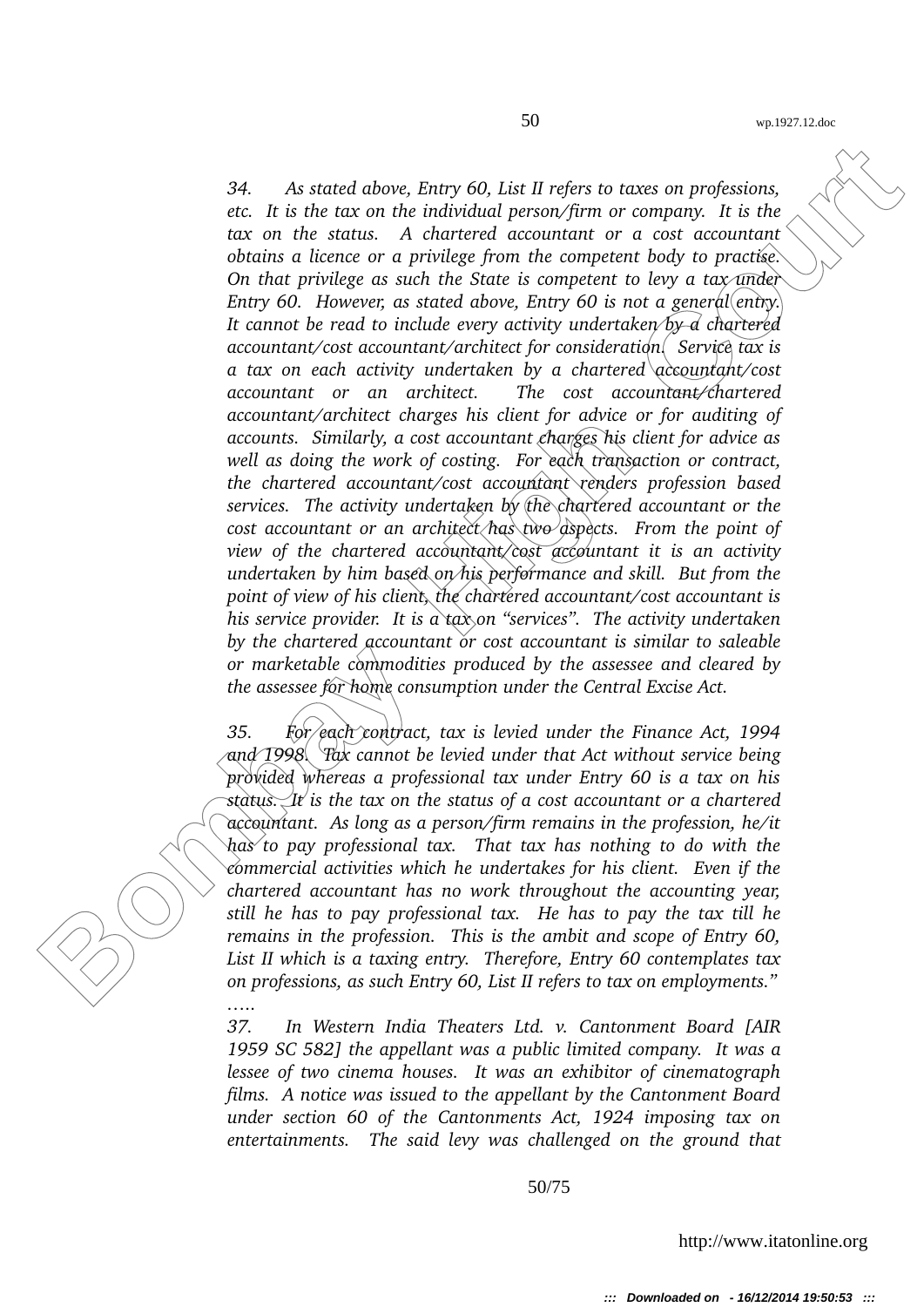*under Section 100 of the Government of India Act, 1935 (The GOI Act, 1935 read with Entry 50 in Schedule VII, the Provincial Legislature had power to make law with respect to taxes on luxuries, including taxes on entertainments, amusements, betting and gambling. It was urged on behalf of the appellant that Entry 50 was* not applicable since Entry 50 contemplated enactment of *a law imposing taxes on persons who receive or enjoy the entertainments/amusements and, therefore, the said entry did not authorise imposition of tax on assessee/persons who provide entertainments or amusements.*

under Section 100 of the Government of India Ast, 1935 (The GOI<br>Act, 1935 read with king 50 in Schellati VII, the Forminal<br>Legislature had power to make law with respect to these on harmonic<br>distance had a power to make l *38. According to the appellant, Western India theaters were entertainment providers; that they were not entertainment receivers; that they simply carried on their profession, trade or calling and, therefore, Entry 50 was not applicable. It was further urged that entertainment providers fell under Entry 46, which entry is similar to Entry 60 of List II in the present case and which referred to taxes on professions, trades, callings and employments. This argument advanced on behalf of the appellant was rejected by this Court. It was held that Entry 50 contemplated a tax on entertainment and amusement as objects on which a tax is to be imposed and, therefore, it was not possible to differentiate between the entertainment provider and the entertainment receiver. It was held that entertainment was trade or calling of Western India Theaters and, therefore, the tax imposed on entertainment under the Cantonments Act came within Entry 50 of the Provincial List. The importance of this judgment lies in the fact that this judgment makes a distinction between tax imposed for the privilege of carrying on any trade or calling on one hand and a tax on every show, that is to say on every incidence of the exercise of the particular trade or calling. It was held that if there was no show, there was no tax.*

*39. It was further observed that a lawyer has to pay tax to take out a licence irrespective of whether he actually practises or not. That tax is a tax for the privilege of having the right to exercise the profession if and when the person taking out the licence chooses to do so. It was held that the impugned tax on entertainment levied by the Cantonment Board was a tax on the act of entertainment resulting in a show and, therefore, the impugned law imposing tax on entertainment fell under Entry 50 of the Provincial List in Schedule VII to the GOI Act, 1935 and not under Entry 46 (similar to Entry 60 of List II). Therefore, it was held that Bombay Legislature had power to enact the law imposing tax on entertainment which had nothing to do with the law imposing tax on the privilege of carrying on any profession, trade or calling under Entry 46 (similar to Entry 60 of List*

51/75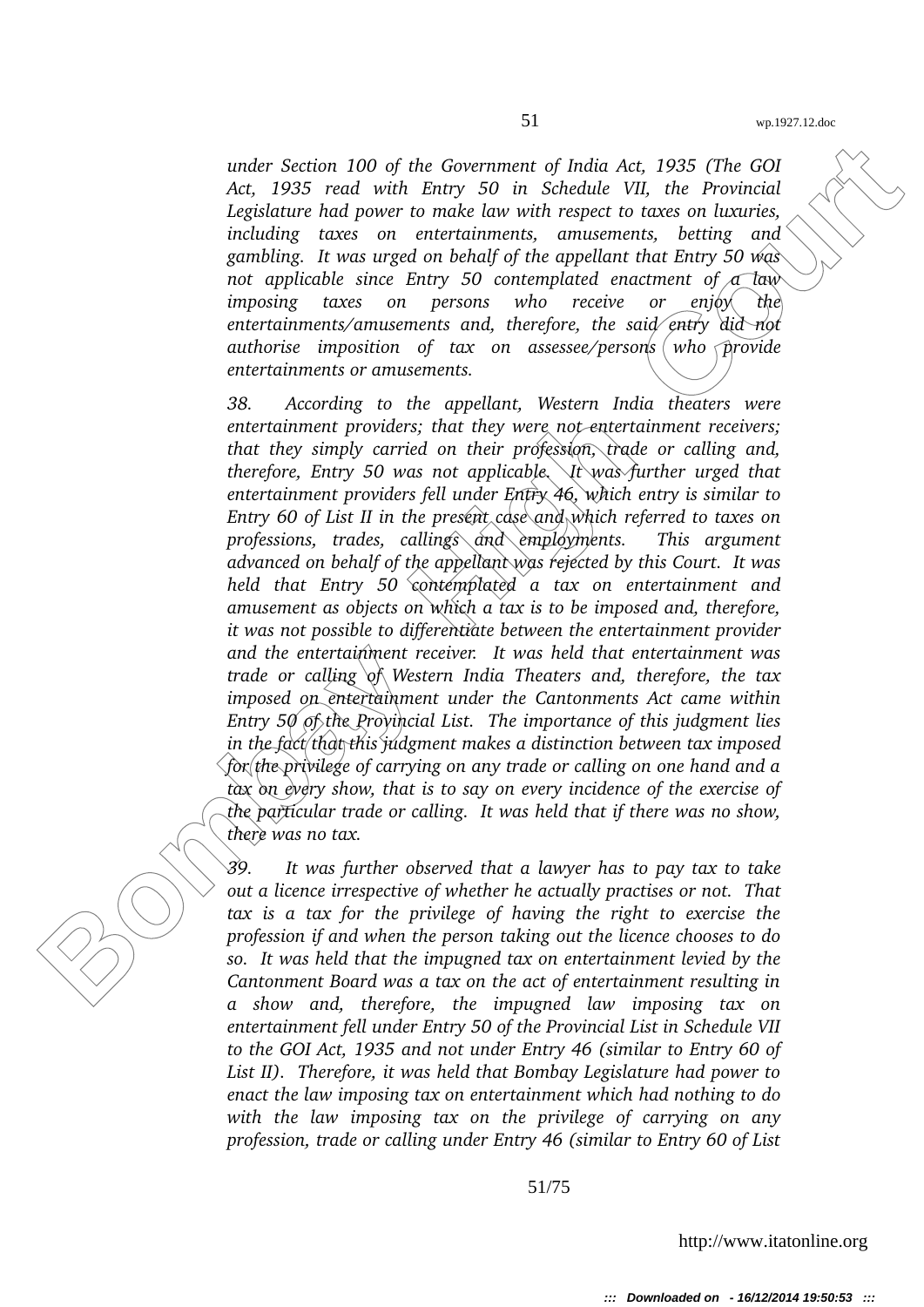*Ii in the present case). Therefore, this Court has clarified the dichotomy between tax on privilege of carrying on any trade or calling on one hand and the tax on the activity which an entertainer undertakes on each occasion. The tax on privilege to practise the profession, therefore, falls under Entry 60, List II. It is quite different from tax on services. Keeping in mind the aforestated dichotomy, it is clear that tax on service does not fall under Entry 60,*  $\left|$  *List II. Therefore, Parliament has absolute jurisdiction and legislative competence to enact the law imposing tax on services under Entry 97, List I of the Seventh Schedule to the Constitution."*

It in the present case). Therefore, this Court has clarifed the<br>
debroom behaves are on phriduge of earrings on any trails or calling<br>
on one hand and the tax on the activity which on entertains<br>
undertakes on each occasi 45] Thus, what holds good for chartered accountants and architects must equally apply to other professionals such as advocates, and who too are well conscious of their status. The manner in which the services of lawyers and advocates  $\text{area}$  rendered has been a subject matter of a decision in the case of disciplinary action initiated by Bar Council of Maharashtra against a professional. In that context, the decision of the Hon'ble Supreme Court in the case of **The Bar Council of Maharashtra** *V/s. M. V. Dabholkar & Ors. reported in 1976(2) SCC 291* the Hon'ble

Supreme Court held as under:

*"18. How can a disciplinary authority, aware of its accountability to the Indian Bar, functioning as the stern monitor holding the punitive mace to preserve professional purity and promote public commitment and appreciative of what is disgraceful, dishonourable and unbecoming, judged by the standards of conduct set for this noble calling and deviations damaging to its public image, find its way to hold such horrendous misbehaviour as snatching, catching, fighting and undercutting as not outraging the canons of conduct without exposing itself to the charge of dereliction of public duty on the trisection of Rule 36 and blind to the 'law for lawyers'?*

*19. It has been universally understood, wherever there is an*

52/75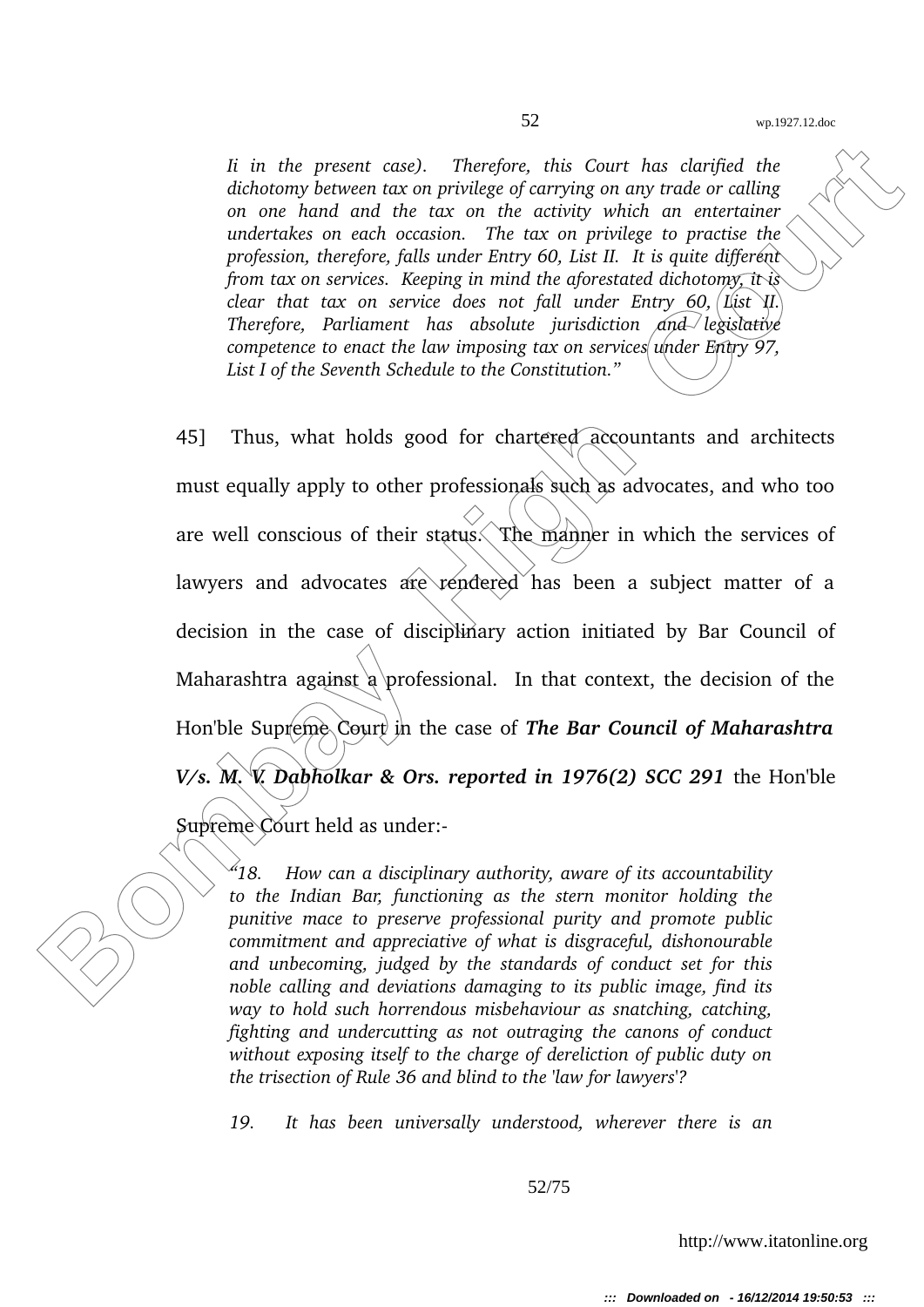*organised Bar assisting in administering justice, that an attorney, solicitor, barrister or advocate will be suspended or disbarred for soliciting legal business. And the 'snatching' species of solicitation are more revolting than 'ambulance chasing', advertising and the* like. If the learned profession is not a money-making trade or  $\hat{a}$ *scramble for porterage but a branch of the administration of justice, the view of the appellate disciplinary tribunal is indefensible and deleterious. We, as a legal fraternity, must and shall live up to the second and live down the first, by observance of high standards and dedication to the dynamic rule of law in a developing country.*

24.*We wish to put beyond cavil the new call to the lawyer in the economic order. In the days ahead, legal aid to the poor and the weak, public interest litigation and other rule-of-law responsibilities will demand a whole new range of responses from the Bar or organised social groups with lawyer members. Indeed, the hope of democracy is the dynamism of the new frontiersmen of the law in this developing area and what we have observed against solicitation* and alleged profit-making vices are distant from such free service to *the community in the jural sector as part of the profession's tryst with the People of India."*

*….*

organised Bar assisting in administering justice, that an attorney,<br>solition, herister or advocate will be superplaced or diskored for<br>soliting legal to mission estation of the summary energy and the court<br>of the court of 46] We do not think that these paragraphs which were heavily relied by Mr. Thacker indicate that all professionals are alike. Rather the conclusions in these paragraphs of the judgment of the Hon'ble Supreme Court would indicate that the warning given has had little impact. The profession continues to be carried on in the manner commented upon by the Hon'ble Supreme Court despite it underlying the role and monopoly status of the professional. It would not be out of place to observe that the profession is noble but the professional is not necessarily so. Similarly, the Hon'ble Supreme Court has already been critical of the manner in which legal education is being imparted and administered. Standards of legal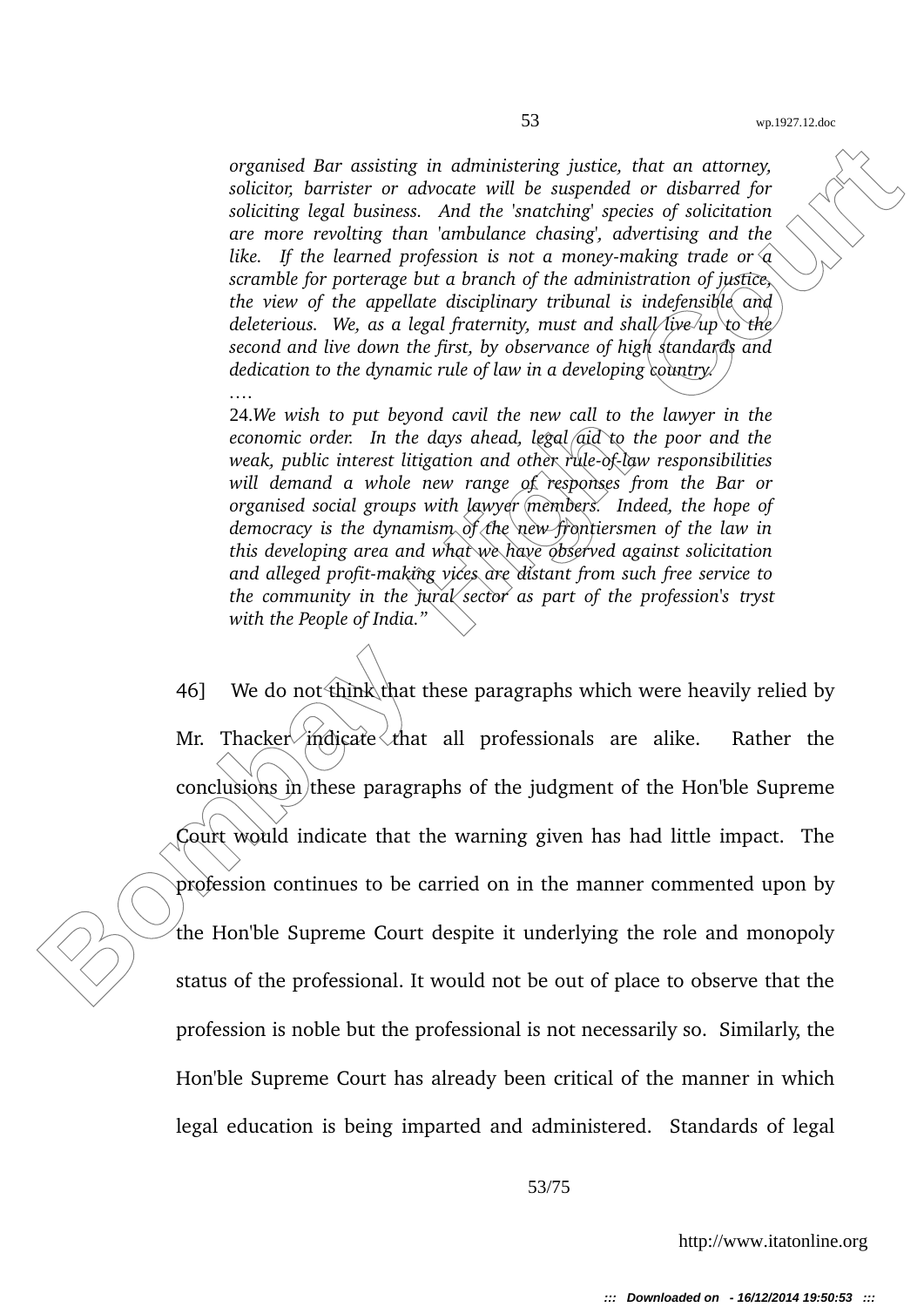colucation have not been upto the mark. The private law colleges and<br>which are mushrooming do not necessarily churn out a noble<br>professional. They may conduct and carry a course of study office<br>completion of which they con education have not been upto the mark. The private law colleges and which are mushrooming do not necessarily churn out a noble professional. They may conduct and carry a course of study after completion of which they confer a degree but that hardly guarantees that the recipient thereof functions and works efficiently for the society as a whole. Thus, falling standards in the society and the urge to make quick and fast money catches up. In present day litigation one would find parties ready to go at any length and for a favourable order. All of them do not necessarily seek justice. They are only worried and bothered about a cause which they propound and espouse. So long as that cause, whatever be its merits, succeeds, they are happy. In that process, if justice is a casualty they would hardly complain. In several instances we find that speculative litigation is instituted and pursued with full vigour and all might. Parties do not wish to give up although warned of the consequences of institution and prosecution of such a litigation. If they have brought about a situation where justice is accessible only to those with heavy purses or to wealthy or rich and hardly available and affordable for those below the poverty line and downtrodden, then, persons claiming to be professionals and advising them can hardly be said to be aggrieved.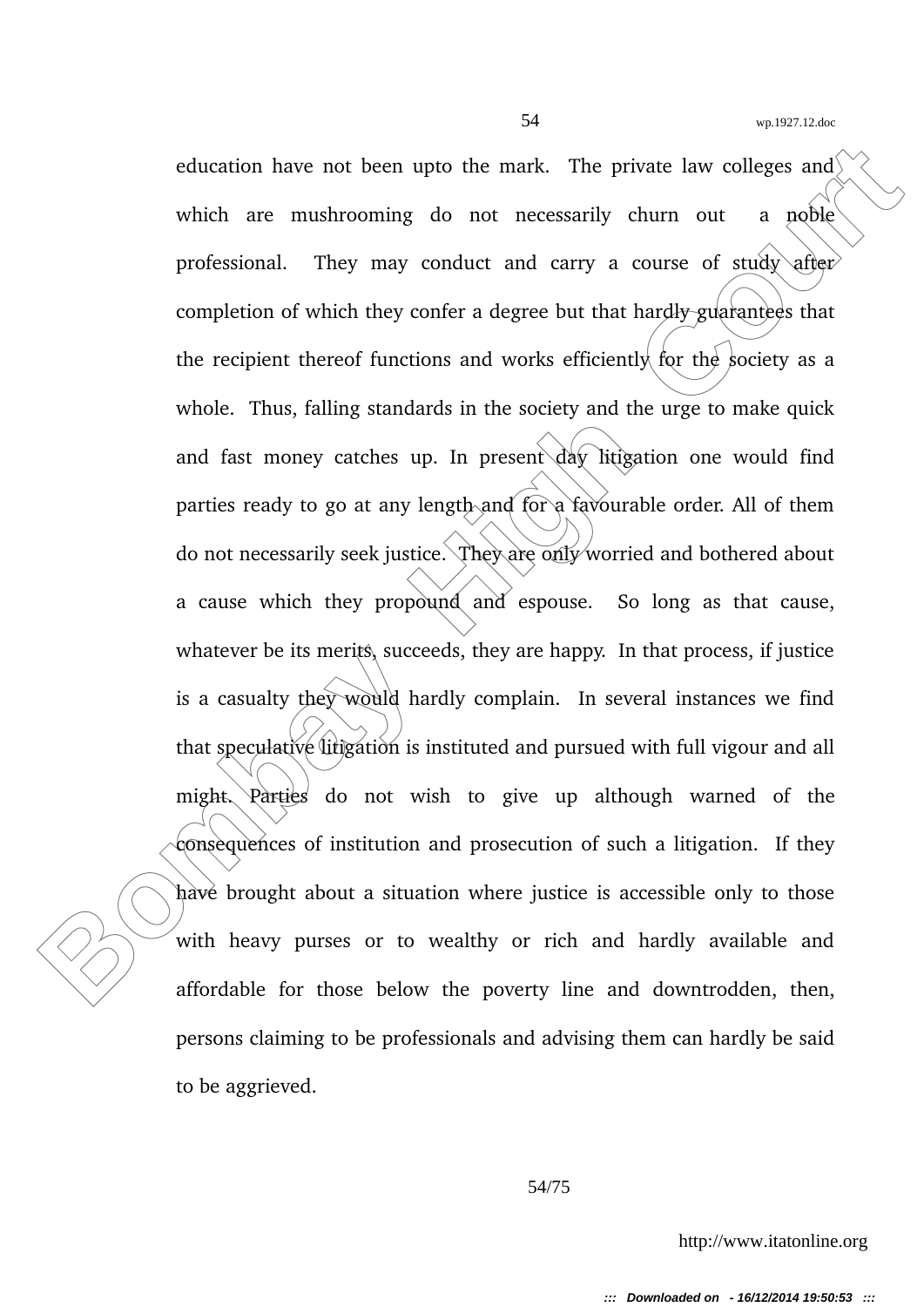47] The Hon'ble Supreme Court has time and again expressed its pain<sup> $\ell$ </sup> and anguish that doors of the Court are not open to those who knock at

them the most. In a decision reported in *AIR 1986 SC 1370* (*LIC of India*

*V/s. Escorts Ltd.) The Hon'ble Supreme Court* lamented as under:

47] The Honble Supreme Court has time and again expressed its pain<br>
and angulish that doors of the Court are not open to those who knock at<br>
them the most. In a decision reported in AIR 1986 SC 1370 (*HC* of fradia)<br> *Vs. "Problems of high finance and broad fiscal policy which truly are not and cannot be the province of the court for the every simple reason that we lack the necessary expertise and, which, in any case, are none of our business are sought to be transformed into questions involving broad legal principles in order to make them the concern of the Court. Similarly what may be called the 'political' process of corporate democracy are sought to be subjected to investigation by us by invoking the principle of the Rule of law, with emphasis on the rule against arbitrary State action. An expose of the facts of the present case will reveal how much legal ingenuity may achieve by way of persuading courts, ingenuously, to treat the variegated problems of the world of finance, as litigable public-right-questions. Courts of justice are well-turned to distress signals against arbitrary action. So corporate giants do not hesitate to rush to us with cries for* justice. The court room becomes their battle ground and corporate *battles are fought under the attractive banners of justice, fair-play and the public interest. We do not deny the right of corporate giants to seek our aid as well as any Lilliputian farm labourer or pavement dweller though we certainly would prefer to devote more of our time and attention to the latter. We recognise that out of the dust of the battles of giants occasionally emerge some new principles, worth the while. That is how the law has been progressing until recently. But not so now. Public interest litigation and public assisted litigation are today taking over many unexplored fields and the dumb are finding their voice.*

*2. In the case before us, as if to befit the might of the financial giants involved, innumerable documents were filed in the High Court, a truly mountainous record was built up running to several thousand pages and more have been added in this Court. Indeed, and there was no way out, we also had the advantage of listening to learned and long drawn-out, intelligent and often ingenious arguments, advanced and dutifully heard by us. In the name of justice, we paid due homage to the causes of the high and mighty by devoting precious time to them, reduced, as we were, at times to the*

55/75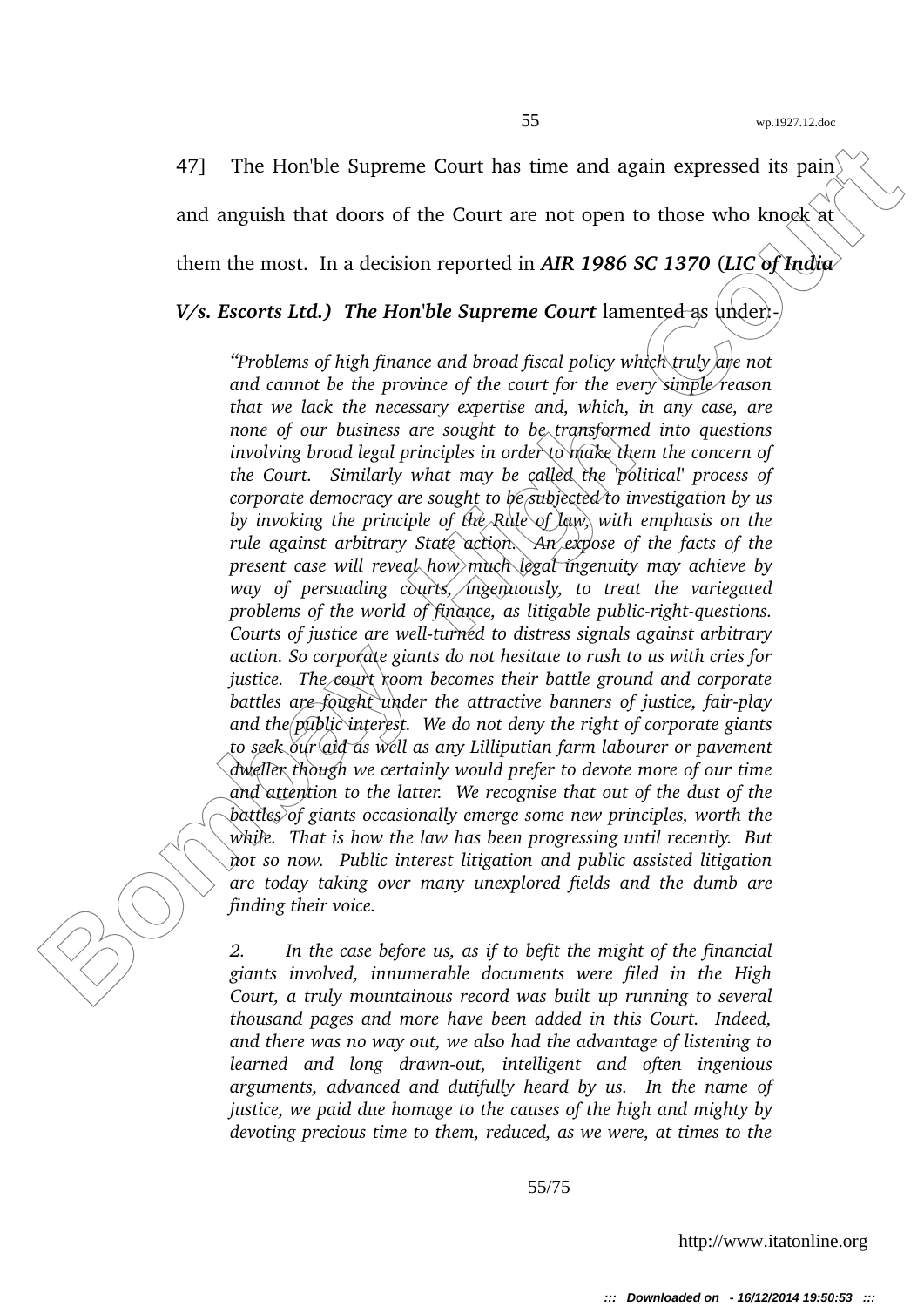position of helpless spectators. Such is the nature of our judicial<br>process that we do this with the knowledge that more twortly causes<br>of hease mem who have heren long waiting in the gates have been<br>deceled there is rise *position of helpless spectators. Such is the nature of our judicial process that we do this with the knowledge that more worthy causes of lesser men who have been long waiting in the queue have been blocked thereby and the queue has consequently lengthened. Perhaps the time is ripe for imposing a timelimit on the length of submissions and pagelimit on the length of judgments. The time is probably ripe for insistence on brief written submissions backed by short and time-bound oral submissions. The time is certainly ripe for/ brief and modest arguments and concise and chaste judgments. In this very case we heard arguments for 28 days and our judgment runs to 181 pages and both could have been much shortened. We hope that we are not hoping in vain that the vicious circle will soon break and that this will be the last of such mammoth cases. We are doing our best to disentangle the system from a situation into which it has been forced over the years by the existing procedures. There is now a public realisation of the growing weight of the judicial burden. The co-operation of the bar*  $\cos$  is *forthcoming though in slow measure. Drastic solutions are necessary. We will find them and we do hope to achieve results sooner than expected. So much for sanctimonious sermonising and now back to our case."*

48] Apart from this, we find that post globalization, liberalization and privatization, the legal sector has been involved in several issues  $partically to \dot{\alpha}$  advice the foreign institutional investors and multi-national corporations keen on investing in infrastructure and other sectors in India. If they are keen on doing business in India and equally the Indian Corporate sector experiencing new challenges including expansion of existing capacities that there is enormous scope for advocates, law firms and organized law groups. The horizon is ever expanding. In such circumstances, we find that laws are undergoing a change. That change is visible if one peruses the provisions and amendments to corporate laws.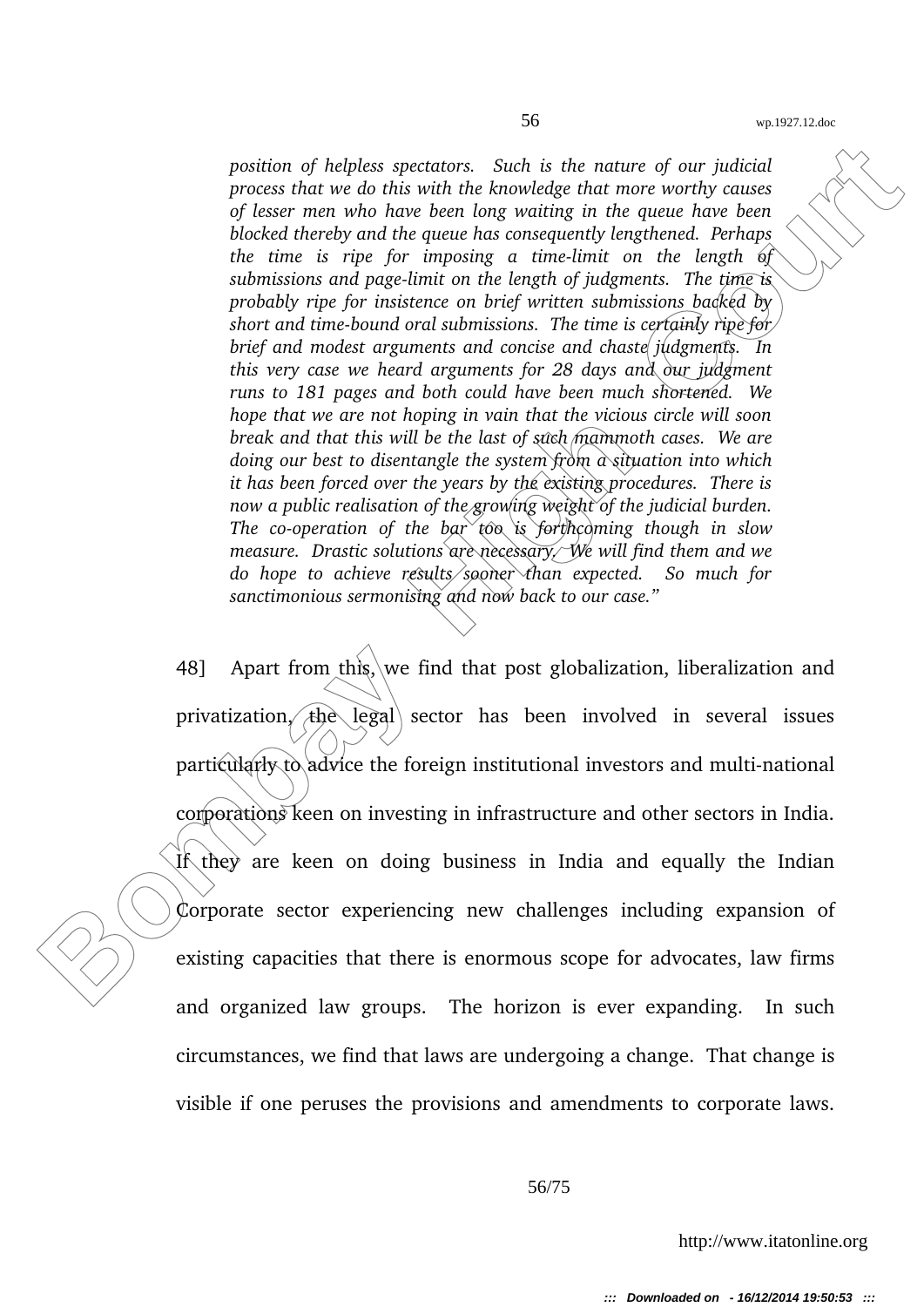Similarly, the enactments such as Securities and Exchange Board of India<br>Act, 1992, Insurance Regulatory and Development Authority Act and<br>Competition Act etc., result in further opportunities to the advocates of<br>providing Similarly, the enactments such as Securities and Exchange Board of India<sup> $\langle$ </sup> Act, 1992, Insurance Regulatory and Development Authority Act and Competition Act etc., result in further opportunities to the advocates of providing varied services to business entities. Thus, corporate law and corporate lawyers witnessing radical changes and reforms that the Government or the Ministry of Finance thought it fit to levy tax on these services rendered by advocates but without disturbing their essential and core professional duty. Therefore, the service tax net has been expanded and to include legal services provided to business entities.

49] There are varied services provided ranging from advice, consultation to appearance before specialised Tribunals, traditional Courts of Justice and Foreign Institutional Arbitration. Mergers and Acquisition of Companies by corporate Giants, takeover of Management or having a authoritative voice in Corporate-Management and policy by subscribing or purchasing a percentage of shares, restructuring or reorganising of companies, amalgamation of business or manufacturing activities etc. takes place only with high priced, quality and all-round legal participation. If advocacy is meant to cover and reaching out, to cater to and serve all of them, then, the traditional position and status of an Advocate has undergone a drastic change. Now, advocacy is no longer taking up and

57/75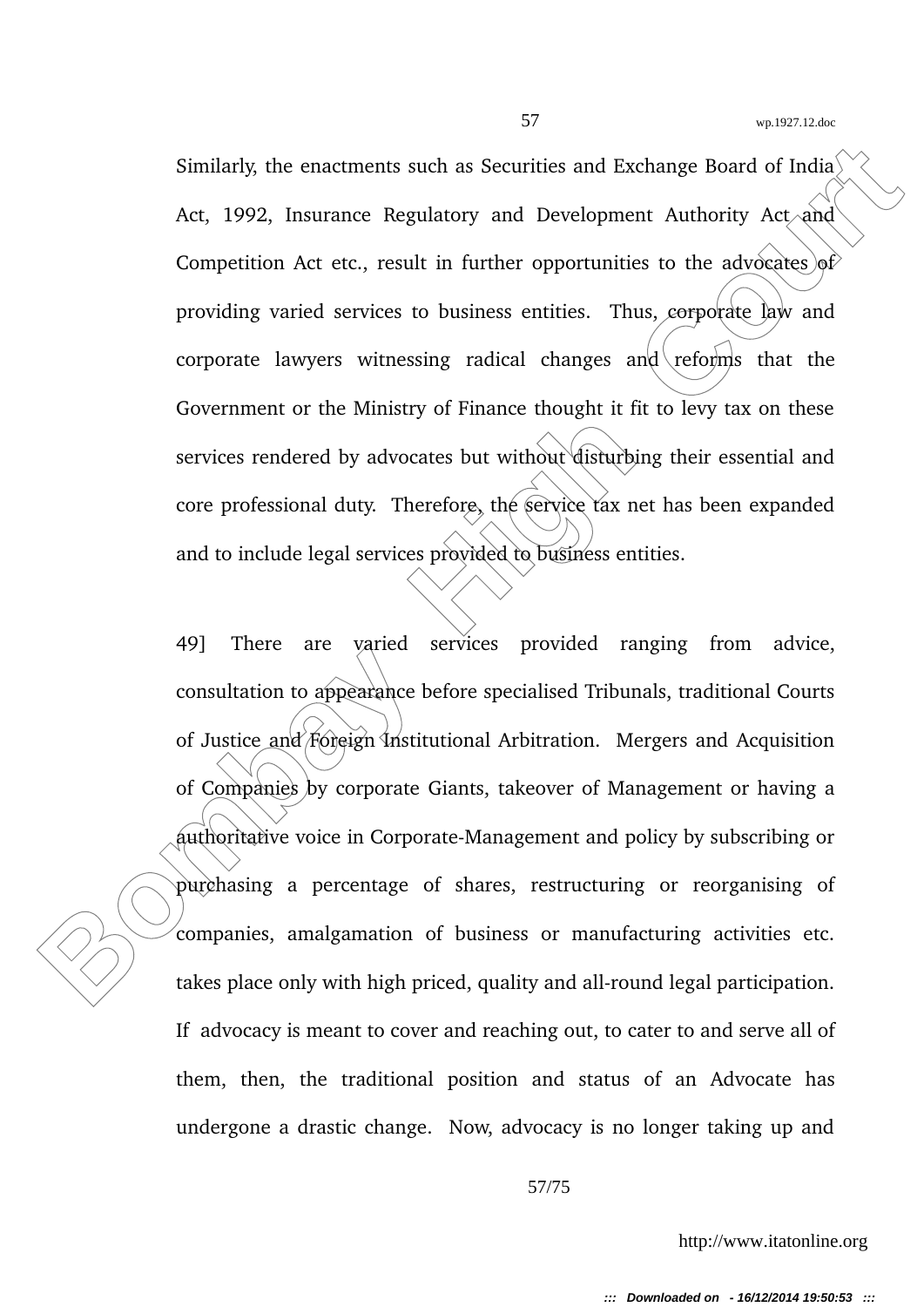presenting or arguing any cause before a Court of justice. It is much more than that. It is actively participating in and involving oneself in market strategies, aligning oneself exclusively with large business groups and presenting or arguing any cause before a Court of justice. It is much more than that. It is actively participating in and involving oneself in market strategies, aligning oneself exclusively with large business groups and also serving their interests. Hence, we have labels such as "eorporate Law" and "corporate Lawyers". Today, like any other service provider Advocates are pushing themselves by rigorous marketing and advertisement, branding themselves as specialists in Corporate Law, Intellectual and other property rights, divorce law and not Matrimonial and Family Laws etc. If they are part of and have entered the market, exhibiting all trends prevailing therein, then, it is surprising that they are agitated, worked up at being termed service providers and taxed as such. They have qualified themselves for being bracketed with other services noted by the Hon'ble Supreme  $\text{Cour}($ . None grudges their achievements, success in providing diverse services and some times under one roof but what surprises us is their reaction and response at being termed as additional revenue generating source by the State. The State looks at the organised legal set up alone this way and at the same time excludes individual Advocates rendering legal aid, advice and assistance to the poor, impoverished and needy. This distinction or segregation of services made by the Parliament does not fall foul of the constitutional guarantee of equality. We had to say and observe all this because Mr. Thacker vehemently contended that

58/75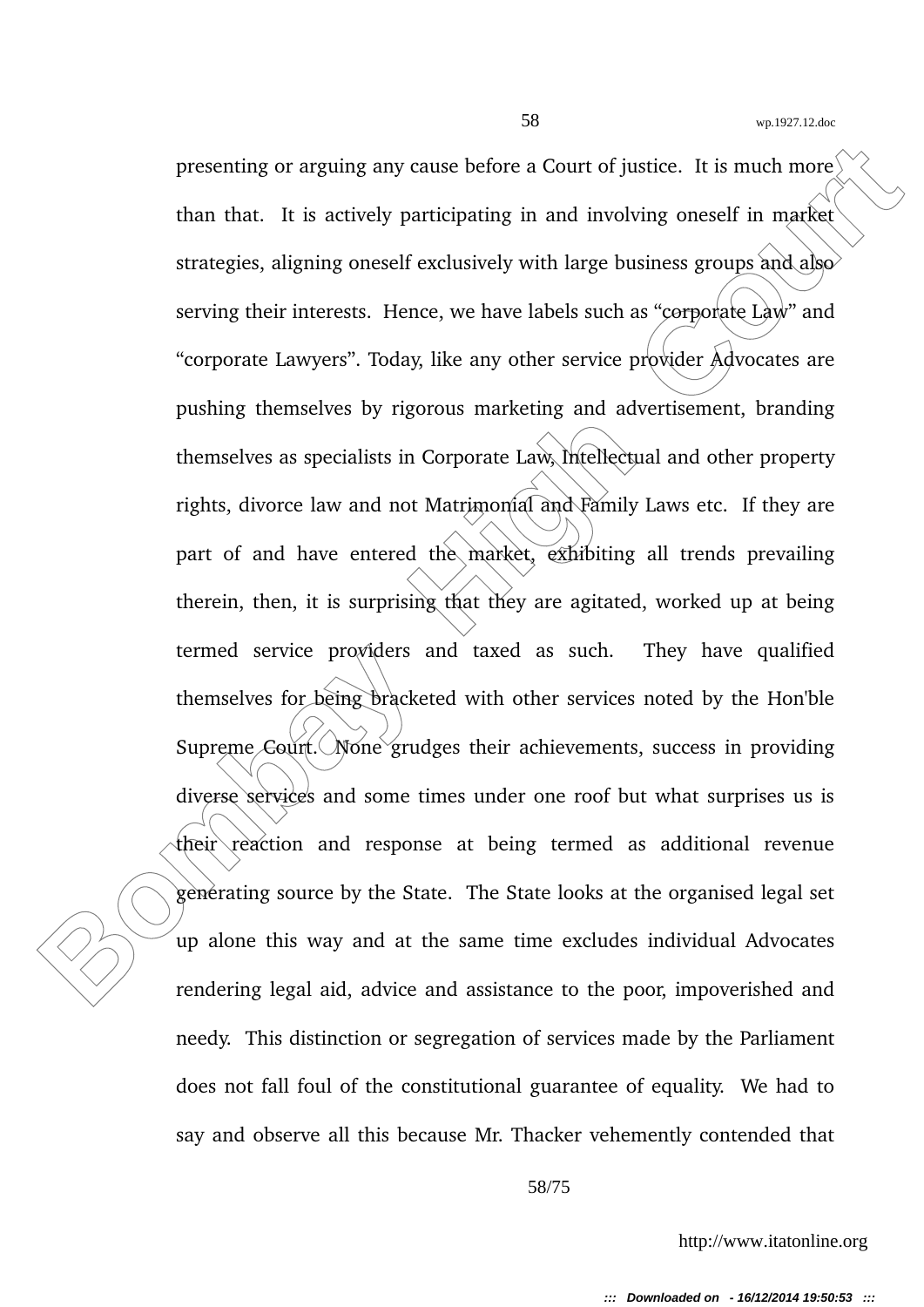Advocates cannot be compared with traders and businessmen nor their<br>services can be equated with those rendered by commercial<br>cstablishments, transporters, property agents etc. The argument Suffiar<br>Advocate is a officer of Advocates cannot be compared with traders and businessmen nor their services can be equated with those rendered by commercial establishments, transporters, property agents etc. The argument is that Advocate is a officer of the Court and part and parcel of administration of justice. We do not feel that this aspect has been ignored or prushed aside by the Parliament. Rather by a rational and intelligible differentiation the Parliament has proceeded to levy and impose service tax on legal services or services in the field of law rendered to business entities by individual Advocates or a firm of Advocates. The differentiation as maintained and made takes note of the commercialisation of the practice of law. The service rendered to  $\phi$  individual litigant is not of the above nature and, therefore, he is rightly left out.

50) The classification between service provided to business entities and individuals, therefore, cannot be said to be illusory. The classification has a definite nexus and with the object sought to be achieved. If that is to explore and expand the sources of revenue and by widening the tax net, then, it is achieved by bringing within the fold the aforementioned services. There is, therefore, no violation of the constitutional mandate. The classification cannot be termed as arbitrary, discriminatory, unfair, unreasonable and unjust.

## 59/75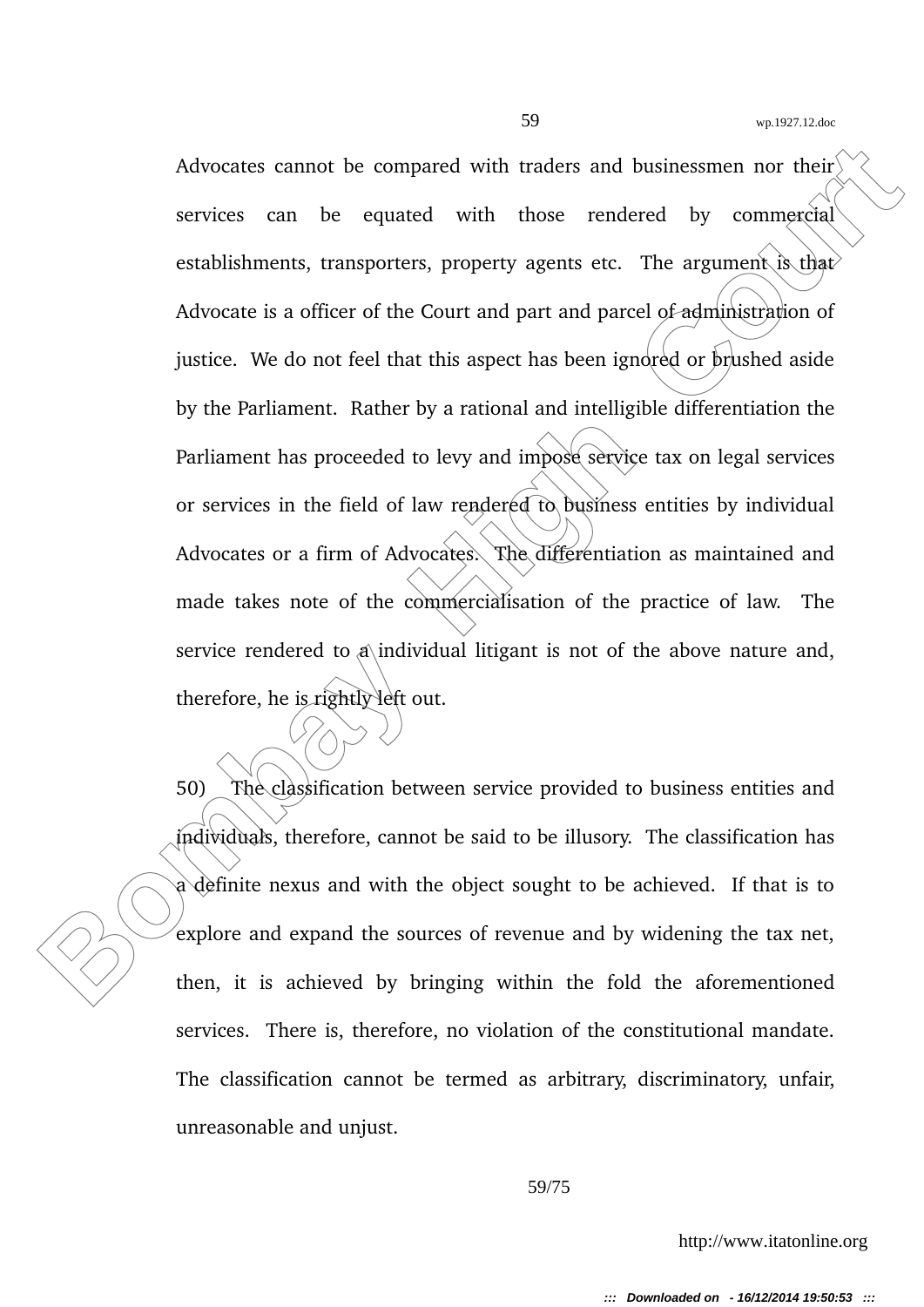51] The decisions cited by Mr. Thacker on this point can be easily<br>distinguished and on facts. Before we take note of them, we would refer<br>to the settled and established legal principles, which are laid down in<br>some of th 51] The decisions cited by Mr. Thacker on this point can be easily distinguished and on facts. Before we take note of them, we would refer to the settled and established legal principles, which are laid down  $\overline{p}$ some of the Judgments of the Hon'ble Supreme Court. These Judgments summarise the principles relied upon by Shri. Pakale. In  $\dot{M}$ . A. Rahman *and Ors. vs. State of A. P. and Ors.* reported in *AIR 1961 SC 1471,* the Hon'ble Supreme Court held that reasonable restriction on the right guaranteed by Article 19(1)(g) can be imposed. The first Judgment in Rehman's case (supra) is by the Constitution Bench. Equally in another Constitution Bench Judgment in the case of **C. Krishna Moorthy v. State of Orissa** reported in AIR 1964 SC 1581, the Hon'ble Supreme Court held that the restriction does not cease to be reasonable merely because the legislative power to tax has been exercised retrospectively. In that regard, the Hon'ble Supreme Court held as under:

*"11. Mr. Sastri also argued that the retrospective operation of the impugned section should be struck down as unconstitutional, because it imposes an unreasonable restriction on the petitioners' fundamental right under Article 19(1)(g). It is true that in considering the question as to whether legislative power to pass an Act retrospectively has been reasonably exercised or not, it is relevant to enquire how the retrospective operation operates. But it would be difficult to accept the argument that because the retrospective operation may operate harshly in some cases, therefore, the legislation itself is invalid. Besides in the present case, the retrospective operation does not spread over a very long period either. Incidentally, it is not clear from the record that the petitioners did not recover sales tax from their customers when they sold the gold ornaments to them. The counteraffidavit filed by the respondentState alleges that even where salestax*

60/75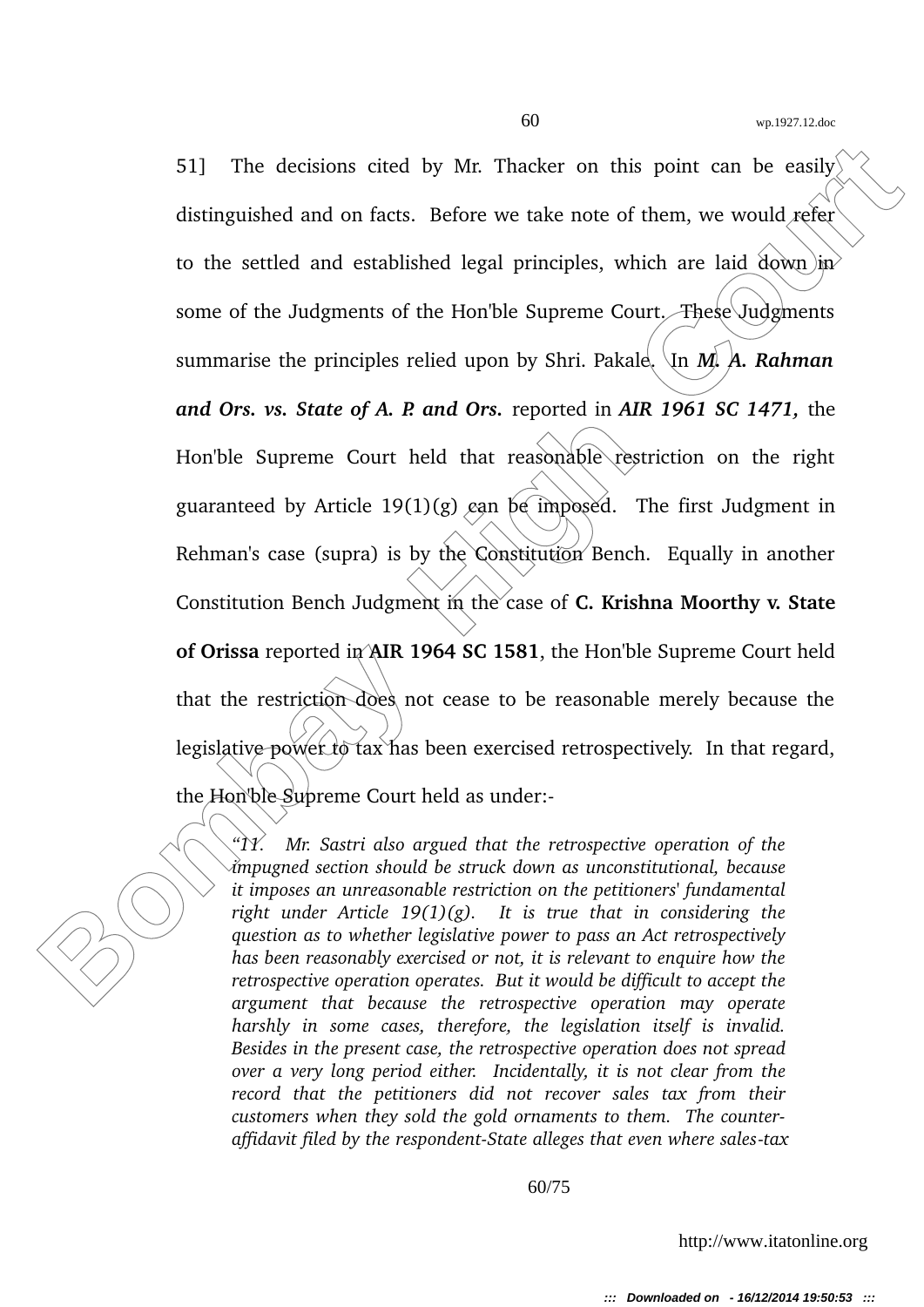*has not been charged separately the price charged included salestax because it was the usual practice of every registered dealer doing similar business to collect salestax either by showing it as such separately and thereby claiming deduction of the sales-tax from the gross turnover to arrive at the taxable turnover shown separately or by including it in the price and thereby collecting it as a part of the price charged. In any event, we do not think that in the circumstances of this case it would be possible to hold that by making the provision of Section 2 of the impugned Act retrospective the legislature has imposed a restriction on the petitioners' fundamental right under Article 19(1)(g) which is not reasonable and is not in the interest of the general public."*

has not been charged separately the price charged included seles-tax<br>because the used practice of every registered dealer doing<br>similar business to collect solicity of every registered declines<br>growthy and the space surfa 52] In the case of **M. A. Rahman**(supra)**,** The three Judge Bench of the Hon'ble Supreme Court examined the challenge to imposition of increased tax by Andhra Pradesh Motor Vehicle (taxation of passengers and goods) Amendment and Validation Act $\chi$  (34 of 1961). In negativing a challenge raised to this increased tax on the ground that it violates the mandate of Articles 14 and  $\left(\frac{1}{2}(1)(g)\right)$  of the Constitution of India, the Supreme Court held as under:

*"(7) The reasonableness of this provision as to cancellation of registration certificate has to be judged in the background of what we have already said about the purpose of the levy and its liability on the seller. It is true that there are other provisions in the law for realisation of public dues from those who default in making payments; but generally speaking cancellation of registration in cases like these is one more method of compelling payment of tax which is due to the State. Collection of revenue is necessary in order that the administration of the State may go on smoothly in the interest of the general public. The State has therefore armed itself with one more coercive method in order to realise the tax in such cases. It is true that cancellation of registration may result in a dealer being unable to carry on the business, but the same result may even follow from the application of other coercive processes for realisation of dues from a trader, for his assets may be sold off to pay the arrears of tax and*

61/75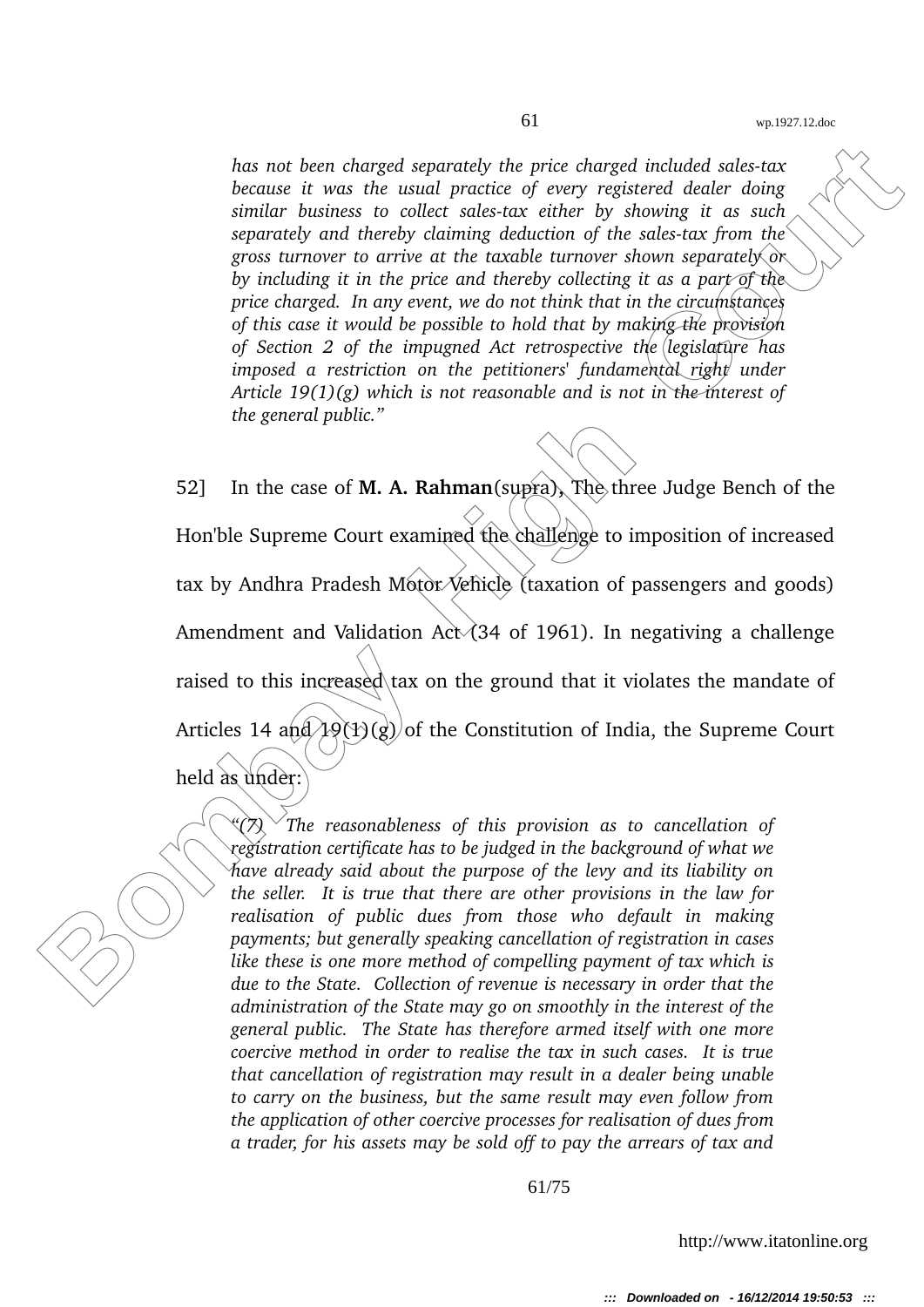Ite may thereafter be not in a position to carry on the business at all.<br>They ofte the providently for carried intition of yegients in for the<br>line to the properties of the properties of the properties of the controllatio *he may thereafter be not in a position to carry on the business at all. Therefore the provision for cancellation of registration for failure to pay the tax or for fraudulently evading the payment of it is an additional coercive process which is expected to be immediately effective and enables the State to realise its revenues which are necessary for carrying on the administration in the interest of the general public. The fact that in some cases restrictions may result in the extinction of the business of a dealer would not by itself make the provision as to cancellation of registration an unreasonable restriction on the fundamental right guaranteed by Article 19(1)(g). We may in this connection refer to Narendra Kumar v. Union of India (1960) 2 SCR 375: (AIR 1960 SC 430) where it was held that:*

*"the word restriction in Arts. 19(5) and 19(6) of the Constitution includes cases of 'prohibition' also; that where a restriction reaches the stage of total restraint of rights special care has to be taken by the Court to see that the test of reasonableness is satisfied by considering the question in the background of the facts and circumstances under which the order was made, taking into account the nature of the evil that was sought to be remedied by such law, the ratio of the harm caused to individual citizens by the proposed remedy, the beneficial effect reasonably expected to result to the general public, and whether the restraint caused by the law was more than was necessary in the interest of the general public."*

*Applying these tests we are of opinion that the cancellation of registration will be justified even though it results in the extinction of business as such cancellation is in respect of a tax meant for the general revenues of the State to carry on the administration in the interest of the general public."*

 $53$ ) Incidentally, we may observe that no material has been placed before us by the Petitioners which would indicate that for a brief period from the time the impact of levy of service tax fall on them and until the issuance of the notification number 30 of 2012 dated  $20<sup>th</sup>$  June, 2012 the Advocates suffered in any manner and particularly pointed out in **C.Krishna Moorthy's** case (supra).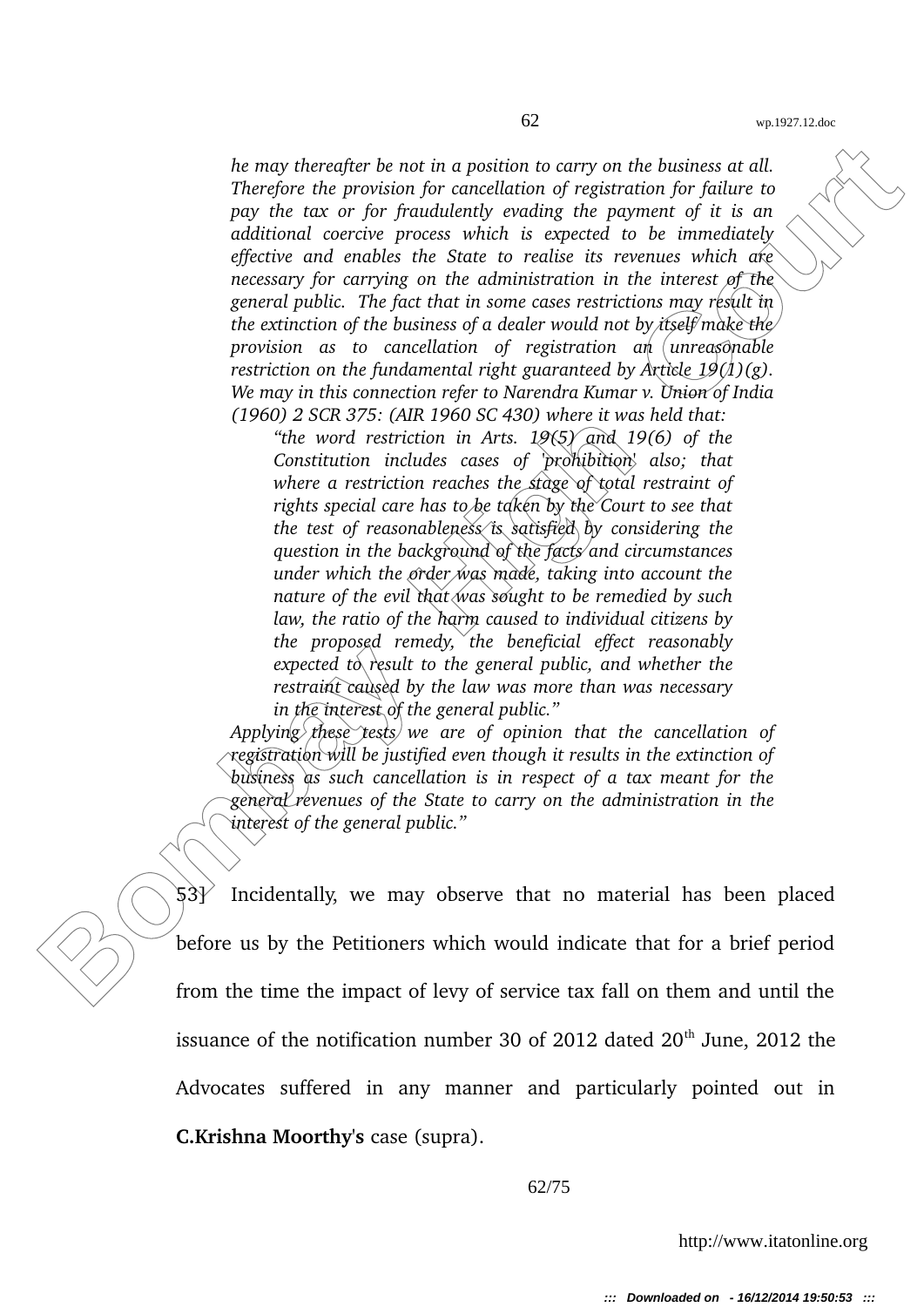54] Lastly, reference can usefully be made to another Judgment of the Hon'ble Supreme Court in the case of the *Malva Bus Services Pvt. Ltd.* vs.

*State of Punjab and Ors.* **AIR 1983 SC 634**. There as well the Hon'ble

Supreme Court held that the mere fact that a tax falls more heavily on

certain goods may not result in its invalidity. In that regard and by

holding that such a stipulation would not make the levy confiscatory in

character, the Hon'ble Supreme Court held as under:-

54] Lastly, reference can usefully be made to another Judgment of the<br>
Homble Supreme Court in the case of the **Malva Bus Services Pvt.** Ltd., we<br>
State of Panjab and Ors. AIR 1983 SC 634. There as well the Homble<br>
Suprem *"21. The next submission urged on behalf of the petitioners is based on Article 14 of the Constitution. It is contended by the petitioners that the Act by levying Rs.35,000/ as the annual tax on a motor vehicle used as a stage carriage but only Rs.1,500/ as per year on a motor vehicle used as a goods carrier suffers from the vice of hostile discrimination and is, therefore, liable to be struck down. There is no dispute that even a fiscal legislation is subject to Art. 14 of the Constitution. But it is well settled that a legislature in order to tax some need not tax all. It can adopt a reasonable classification of persons and things in imposing tax liabilities. A law of taxation cannot be termed as being discriminatory because different rates of taxation are prescribed in respect of different items, provided it is possible to hold that the said items belong to distinct and separate groups and that there is a reasonable nexus between the classification and the object to be achieved by the imposition of different rates of taxation. The mere fact that a tax falls more heavily on certain goods or persons may not result in its invalidity. As observed by this Court in Khandige Sham Bhat v. the Agricultural Income Tax Officer (1963) 3 SCR 809 : (AIR 1963) SC 591) in respect of taxation laws, the power of legislature to classify goods, things or persons are necessarily wide and flexible so as to enable it to adjust its system of taxation in all proper and reasonable ways. The courts lean more readily in favour of upholding the constitutionality of a taxing law in view of the complexities involved in the social and economic life of the community. It is one of the duties of a modern legislature to utilise the measures of taxation introduced by it for the purpose of achieving maximum social good and one has to trust the wisdom of the legislature in this regard. Unless the fiscal law in question is manifestly discriminatory the court should refrain from striking it*

63/75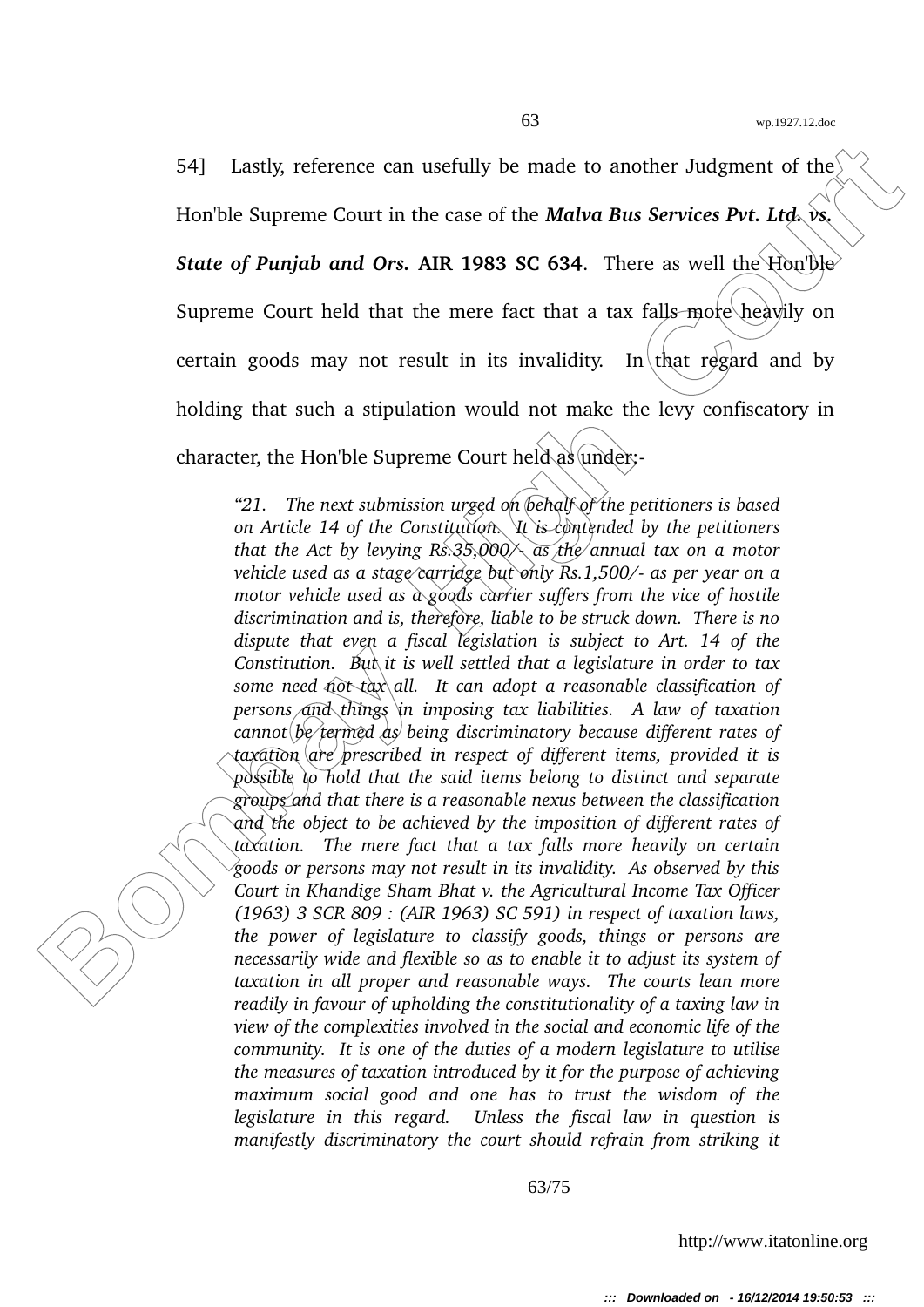*down on the ground of discrimination. These are some of the broad principles laid down by this Court in several of its decisions and it is unnecessary to burden this judgment with citations.*

down on the ground of discrimination. These are some of the broad<br>principles kial down by this Gaure in several of tis clacisions and it is<br>principles kial down by this Gaure in several of tis clacisions and it is<br> $22$ .... *22. ........The considerations similar to those which weighed with this Court in upholding the Mustard Oil Price Control Order, 1977 in Parg Ice and Oil Mills v. Union of India (1978) 3 SCR 293 : (AIR 1978 SC 1296) ought to be applied in this case also. Though patent injustice to the operators of stage carriages in fixing lower return on the tickets issued to passengers should not be encouraged, a reasonable return on investment or a reasonable rate of profits can not be the sine qua non of the validity of the order of the Government fixing the maximum fares which the operators may collect from their passengers. It cannot also be said that merely because a business becomes uneconomical as a consequence of a new levy, the new levy would amount to an unreasonable restriction on the fundamental right to carry on the said business. It is, however, open to the State Government to make any modifications in the fares if it feels that there is a need to do so. But the impugned levy cannot be struck down on the ground that the operation of stage carriages has become uneconomical after the introduction of the impugned levy. More-over the material placed by the petitioners is not also sufficient to decide whether the business has really become uneconomical or not. We do not, therefore, find any merit in this ground also."*

55] Applying these principles to the facts and circumstances before us, we do not find that levy of service tax on a limited category and class of professionals, namely Advocates, the burden of which does not fall on them but on the receiver of the service, can be said to be violative of the guarantee or right under Article 19(1)(g) of the Constitution of India.

56] In the first decision, which was cited before us by Mr. Thacker, [*All India Sainik Schools Employees' Association V/s. Defence MinistercumChairman Board of Governors, Sainik Schools Society, New Delhi*

64/75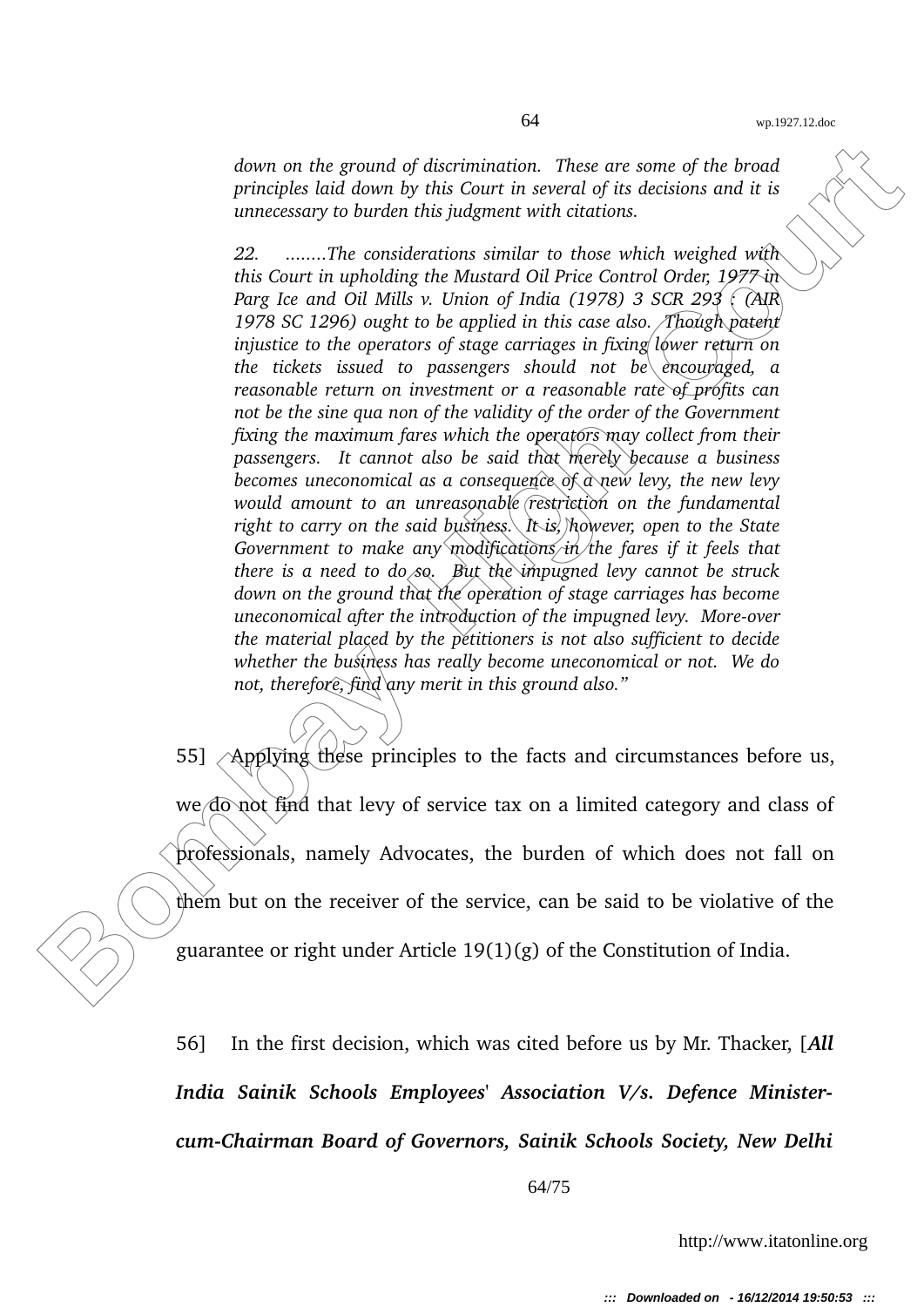and others] (supra) the Hon'ble Supreme Court was dealing with the Write<br>
Petition seeking a writ of mandamus to the Union of India as also Sainik<br>
Sehool Society to implement the recommendations of the Fourth Paye<br>
Commis *and others]* (supra) the Hon'ble Supreme Court was dealing with the Writ Petition seeking a writ of mandamus to the Union of India as also Sainik School Society to implement the recommendations of the Fourth  $Pay$ Commission in the Sainik Schools and to extend all the benefits) already given to employees of the Kendriya Vidyalayas by way of implementing recommendations of a certain commission. This equivalence in the service conditions including emoluments was claimed at par with the employees and staff of Kendriya Vidyalayas. It is in the context of dealing with such a case that the Hon'ble Supreme Court extended certain benefits to the Sainik School Staff. This judgment does not decide or lay down any principle.

57] In the case of *Uttar Pradesh Power Corporation Ltd. V/s. Ayodhya Prasad Mishra and another reported in (2008) 10 Supreme Court Cases 139* the Hon'ble Supreme Court was considering a question as to whether there ought to be parity for all employees in selection to the promotional posts and non-giving of such parity would violate the doctrine of equality enshrined in Article 14 and 16 of the Constitution. The executive engineers placed in category I and category II are unequals and that is why the classification as made was held to be valid and not violative of Article 14 or 16 of the Constitution of India. The priority

65/75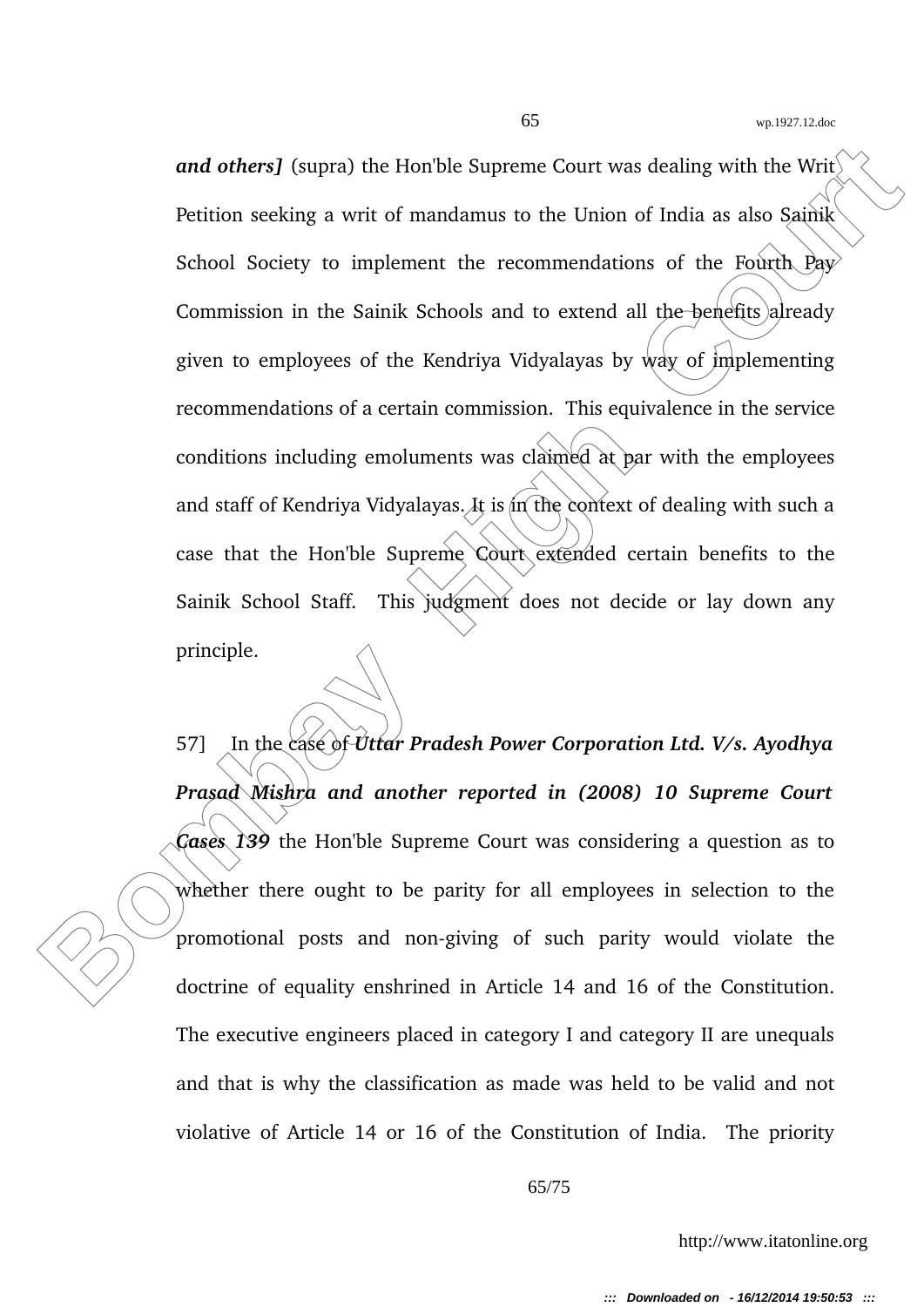given to executive engineers placed in category I over and above the<br>
executive engineers found in category-II for promotional post of<br>
Superintendent engineer was upheld by the High Court and that the<br>
came to be confirme given to executive engineers placed in category I over and above the executive engineers found in category-II for promotional post of Superintendent engineer was upheld by the High Court and that decision came to be confirmed by the Hon'ble Supreme Court of India. We do not find that the principle of law laid down therein, about which there can be no dispute, is of absolute application. That principle will have to be applied to the facts and circumstances in  $ear^2$  (ach case. The status and position of the respective persons, the duties, the benefits derived are all relevant and germane matters. In such circumstances, the decision in Uttar Pradesh Power Corporation Ltd. (supra) also cannot assist the Petitioners.

58] Similarly, the decision in the case of *Prem Chand Somchand Shah and another V/s. Union of India and Another reported in (1991) 2 SCC* 48 will not assist the Petitioner. There, on facts it was found that the relaxation cannot be claimed by the Petitioners because they were not similarly situate. The grant of additional licenses which were entitled to the relaxation stand on a different footing and merely because additional licenses were granted to the Petitioners they cannot claim the benefit of the relaxation. It is on this finding that the principle referred above was applied. This judgment cannot assist the Petitioner. Rather it would

66/75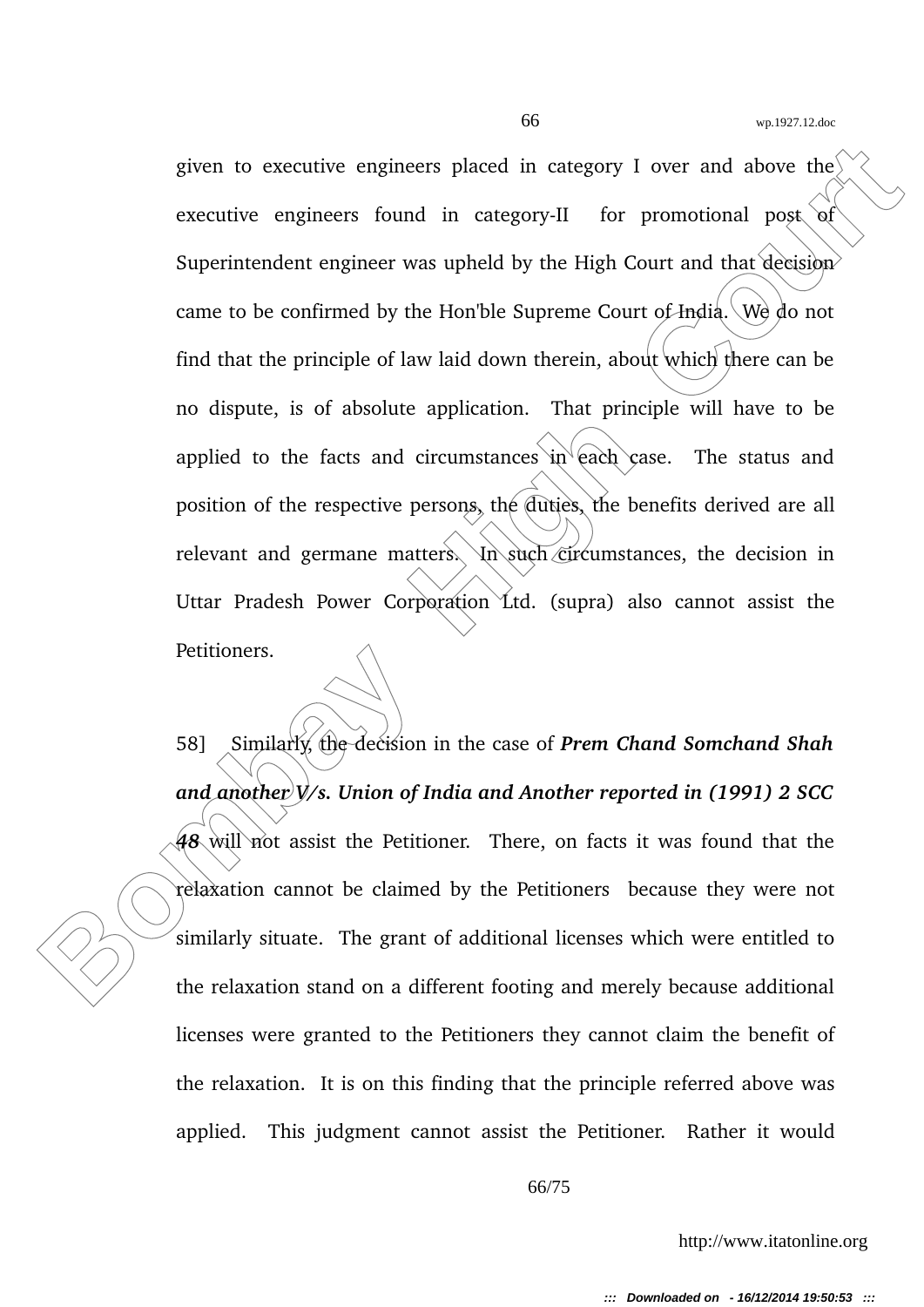support our conclusions. Just as there cannot be any discrimination but equality must be maintained between equals, unequals cannot be treated equally. The Court found that the two classes and two persons were unequals.

59] The orders of admission of similar Writ Petitions by other High Courts in India cannot assist the Petitioners either.

**Bombay High Control Source 2013** as the control be any discrimination but<br> **Bourding The Court found that the two classes and two persons were<br>
the court of found that the two classes and two persons were<br>
unequals.<br>
<b>Bou** 60] The Petitioner has relied upon the judgments and particularly on the role of advocates to which we have already made a detailed reference. In the same decision, the Hon'ble Supreme Court has strongly commented upon the falling standards in the profession. Mr. Thacker places reliance on the code of professional ethics carved out by the Bar Council of India to support his argument on the role and status of the advocates in the society. We have referred to this very code and emphasized that the advocate gives benefit of his service to the litigant and the litigant/client approaches him because of his learning, talent and his expertise. The monopoly status of the advocate has an attached and corresponding duty to the public. He has to render his services selflessly and it is his duty to the Court which is paramount and higher than his duty to his clients. He is not a mouthpiece of his client. In these circumstances, the decision in

67/75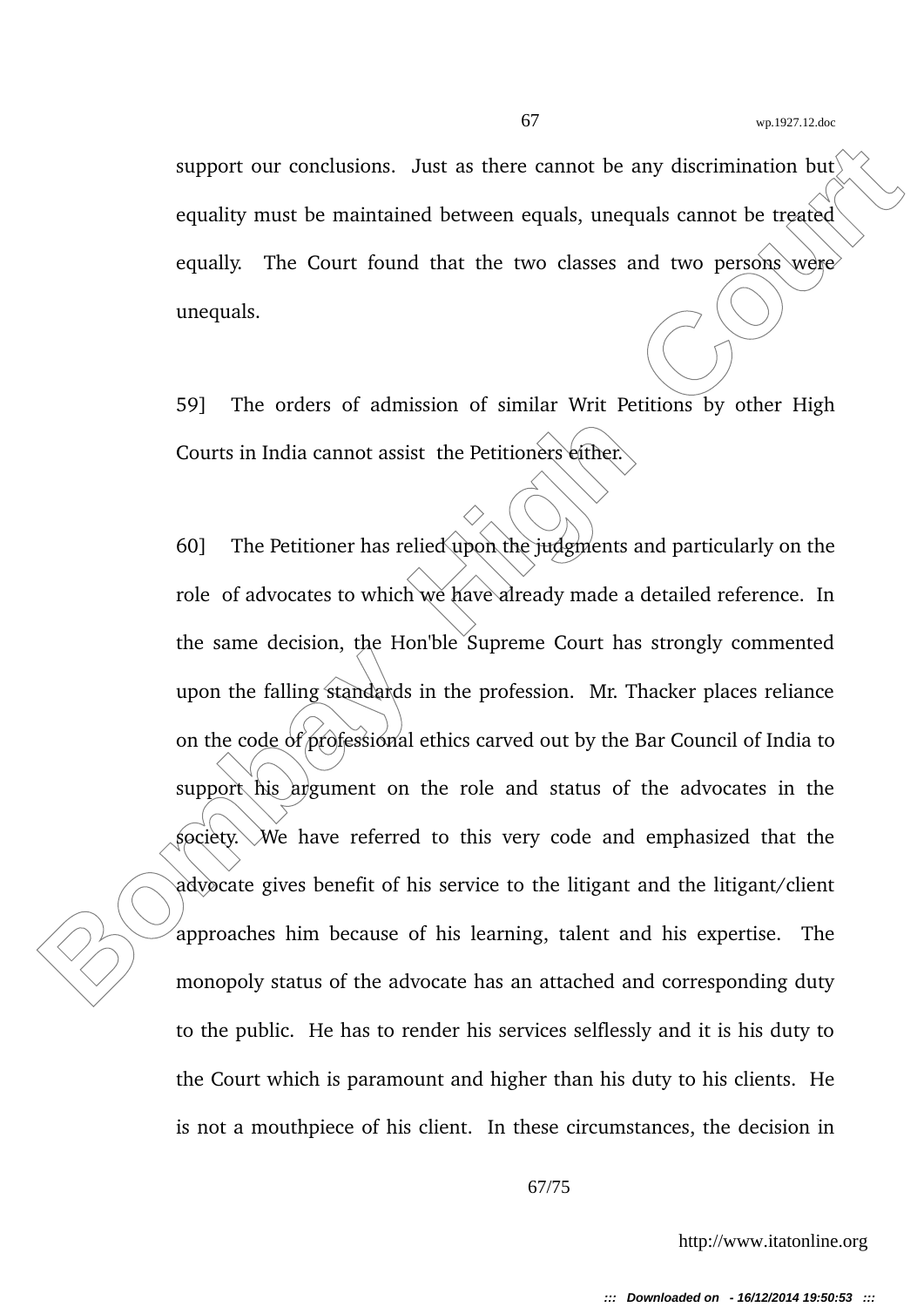**B.R Chadda V/s. Tripugi Narain Mishra and others reported in (2001)<br>
2 SCC 221 (paras 24 to 27) would support our view. Finally, the<br>
judgment in the case of Manoharam V/s. Sivarajan and others reported<br>
in (2014) 4 SCC** *D.P. Chadda V/s. Triyugi Narain Mishra and others reported in (2001)* **2 SCC 221** (paras 24 to 27) would support our view. Finally, the judgment in the case of *Manoharan V/s. Sivarajan and others reported in (2014) 4 SCC 163* emphasizes that Article 39A not only includes free legal aid by the appointment of counsel for litigants but also includes ensuring that justice is not denied to litigating parties due to financial difficulties. That aspect is taken care of in the present tax set up by excluding from the tax net the individual litigants and services provided to them by individual advocates. Therefore, there is no infraction of the constitutional mandate.

61] Now it is time to refer to the further amendments made to the Finance Act  $fix(y_0, by_Mega$  Notification No.25/2012 dated 20<sup>th</sup> June, 2012. That mega Notification proceeds to exempt the taxable services mentioned therein from the whole of the service tax leviable thereon under section 66B of the said Act. The said Notification supersedes the earlier notification dated  $17<sup>th</sup>$  March, 2012. Now, services provided by an Arbitral Tribunal to any person other than a business entity or a business entity with a turn over upto Rs.10 lakhs in the preceding financial year are exempted from the whole of the service tax leviable thereon under section 66B of the Finance Act. Similarly, services provided by an individual as

68/75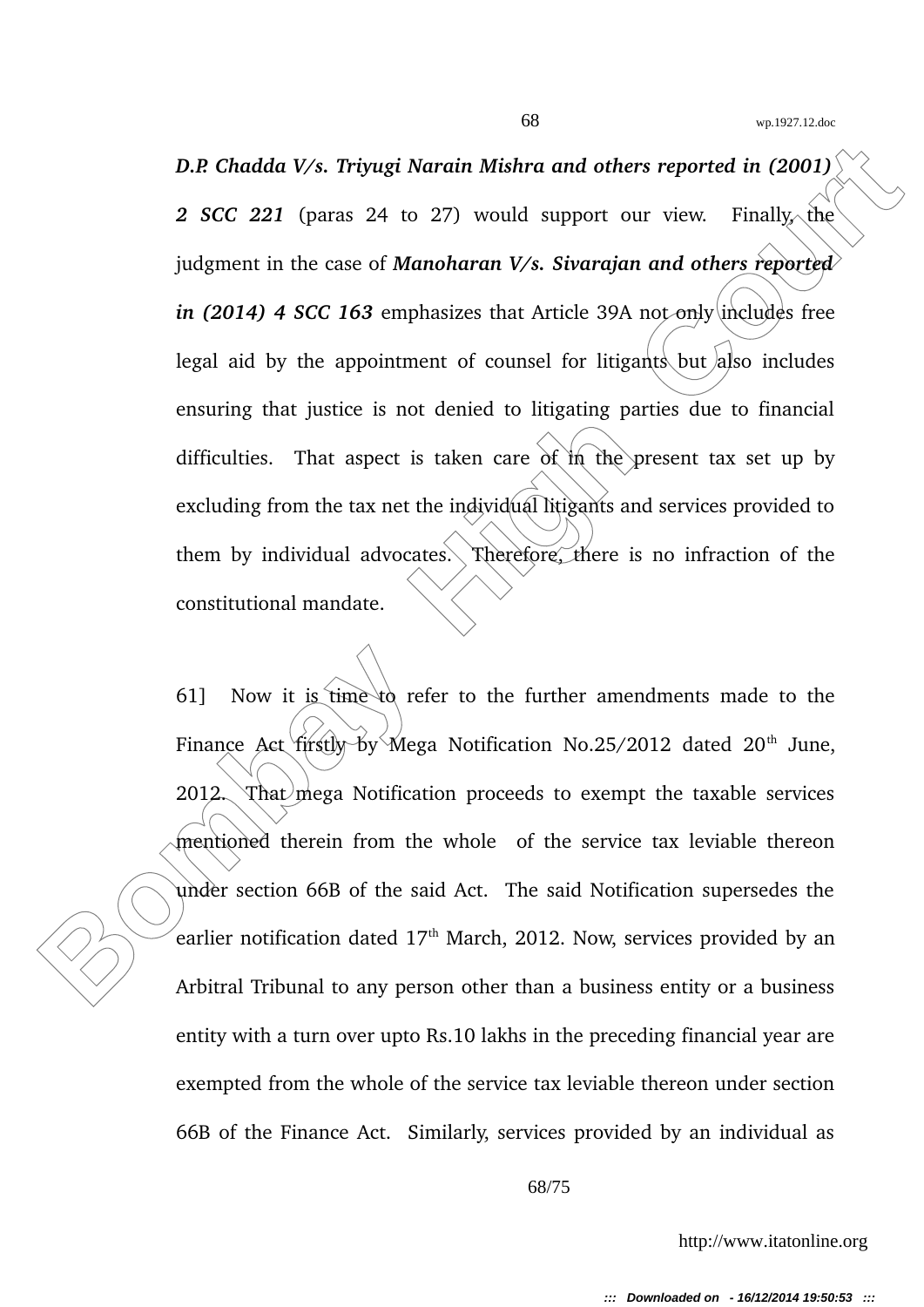an advocate or a partnership firm of advocates by way of legal services to<br>
an advocate or partnership firm of advocates, to any person other than a<br>
business entity or a business entity with a turnover upto Rs. 10 labbs i an advocate or a partnership firm of advocates by way of legal services to an advocate or partnership firm of advocates, to any person other than a business entity or a business entity with a turnover upto Rs.10 lakhs in the preceding financial year and services provided by a person represented to an Arbitral Tribunal were exempted. This exemption takes care of apprehension of Mr. Thacker that services provided by individual advocates or a firm of advocates to small time traders or businessmen would be taxable. Now, the services provided by individuals as an advocate or a partnership firm of advocates by way of legal services to any person other than a business entity or a business entity with a turnover upto Rs.10 lakhs in the preceding financial year are exempt from the whole of the service tax leviable thereon under section 66B of the Finance Act. Therefore, the small businessman, petty traders and persons carrying on business in individual capacity would be able to afford the services of individual advocates or a partnership firm of advocates. In such circumstances and when the term 'business entity' has been understood to include a individual he will not be deprived of quality legal services if his turnover in the preceding financial year is within the limits specified above.

62] The next notification is no.30/2012 dated  $20<sup>th</sup>$  June, 2012 and that

69/75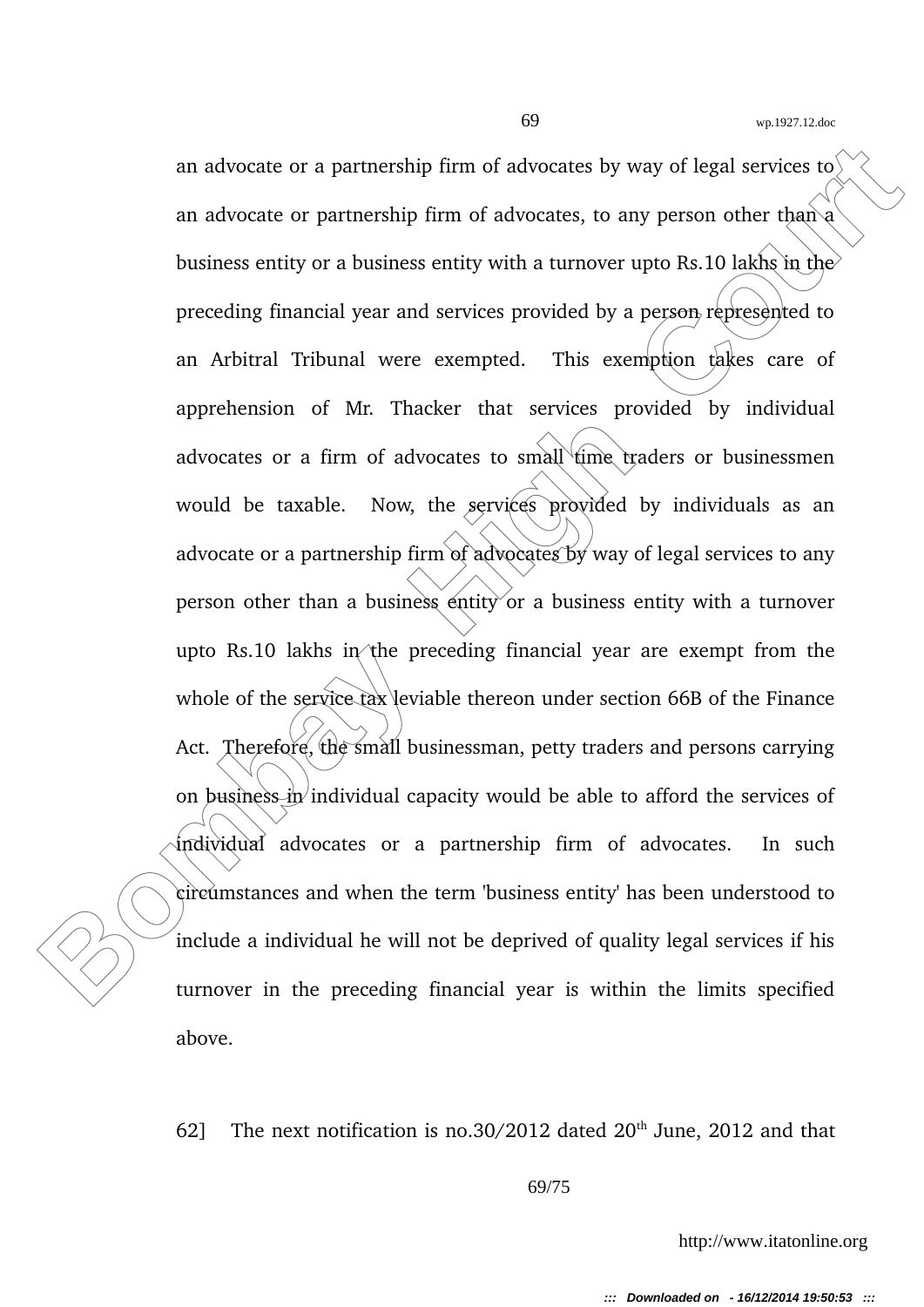while superseding the earlier Notifications of 31<sup>n</sup> December, 2004 and 17<sup>o</sup><br>March, 2012 proceeds to notify the taxable service and the extent of<br>service tax payable thereon by the person liable to pay service tax for th while superseding the earlier Notifications of  $31<sup>st</sup>$  December, 2004 and  $17<sup>th</sup>$ March, 2012 proceeds to notify the taxable service and the extent of service tax payable thereon by the person liable to pay service tax for the purpose of section  $68(2)$ . Now, the taxable services provided or agreed to be provided by an Arbitral Tribunal or an individual advocate or a firm of advocates by way of support services to any business entity located in the taxable territory are brought within the net and stand covered by the Finance Act. However, this Notification does not touch, far from superseding the Mega Notification  $\text{No.}25/\cancel{2012}$  of the same date, namely,  $20<sup>th</sup>$  June, 2012. All that it states is that the taxable services provided or agreed to be provided by an Arbitral Tribunal or an individual advocate or a firm of advocates by way of support services to any business entity located in the taxable territory are liable to service tax. However, if the services are legal services, then, the recipient of the service or service receiver has to bear the brunt and will pay the tax at 100%. This Notification merely recognizes the fact that rendering of such services, namely, legal and support to business entities is the trend of the day. Even an Arbitral Tribunal is not placed in the same position as it was and in the initial stages when Arbitration Act 1940 was in force. The position and role of a Arbitrator was very succinctly discussed in a earlier Judgment of the Hon'ble Supreme Court in **Food Corporation of India vs.**

70/75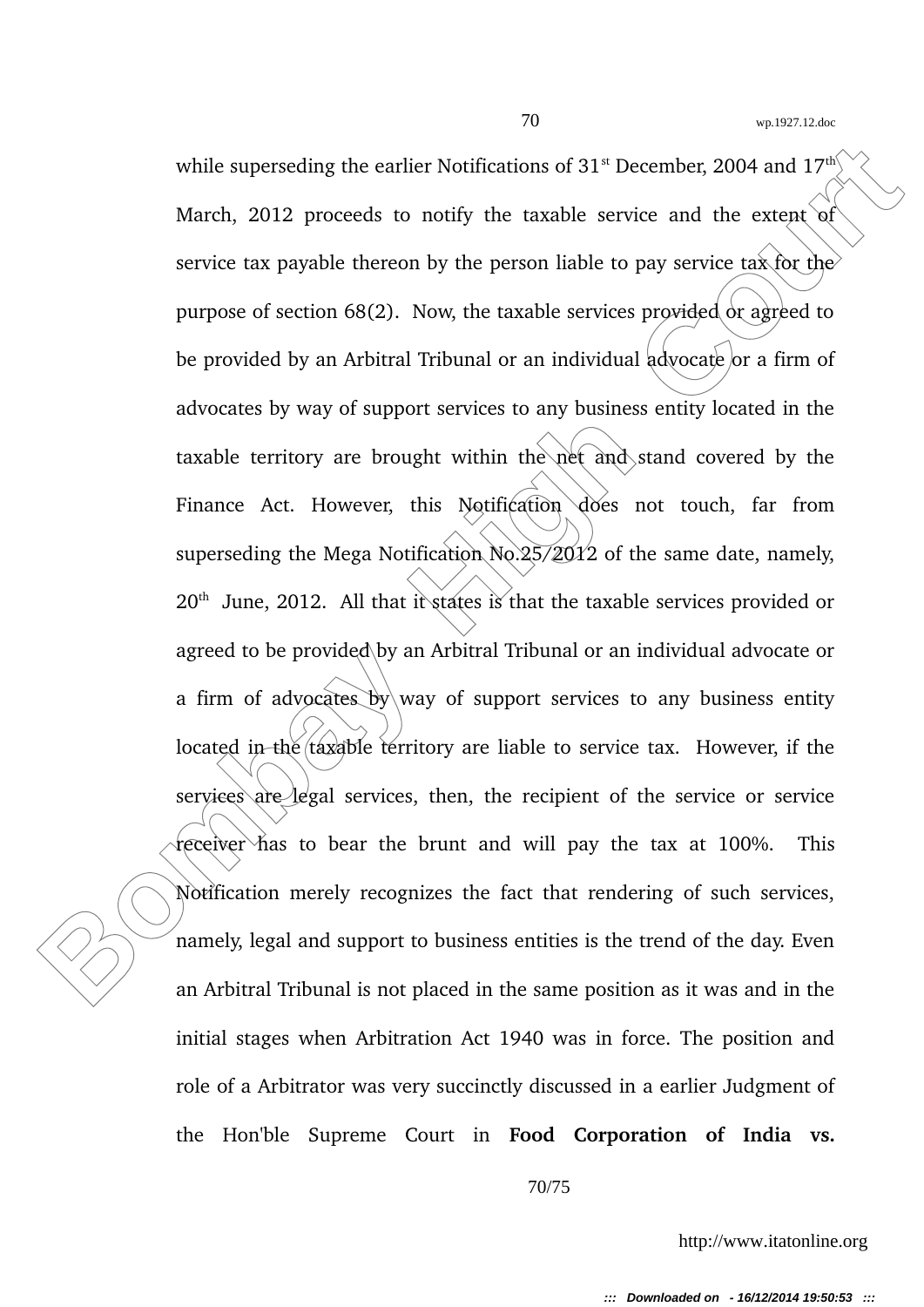**Joginderpal Mohinderpal and Anr.** reported in AIR 1989 SC 1263. Hon'ble Mr. Justice Sabyasachi Mukherii as my Lord the Chief Justice of India, then was and known for his erudition and learning in Arbitration and commercial law, observed as under:

**Joginderpal Mohinderpal and Anr.** reported in AIR 1989 SC 1263.<br>
Horble Mr. Justice Sabyasachi Mukherji as my Lord the Chief Justice of<br>
India, then was and known for his crudition and learning in Arbitration<br>
and commer *"6. …..In India, there is a long history of arbitration. Arbitration is a mode of settlement of disputes evolved by the society for adjudication and settlement of the disputes and differences between the parties apart from the courts of law. Arbitration has a tradition, it has a purpose. Arbitration, that is a reference of any particular dispute by consent of the parties to one or more persons chosen by the parties with or without an umpire and an award enforceable by the sovereign power were generally unknown to ancient India. Hindus recognised decisions of Panchayats or bodies consisting of wealthy, influential and elderly men of the community and entrusted them with the power of management of their religious and social functions. The sanction against disobedience to their decision was excommunication, or ostracism and exclusion from the religions and social functions of the community. An agreement to abide by the decision of a Panchayat and its decision with regard to the line of boundary was held not to be conclusive, since a reference to arbitration and award properly socalled did not exist. See the observations in Mukkuduns of Kimkunwady V/s. Inamdar Brahmins of Soorpal, (184146) 3 Moo Ind App 383. See also Bachawat's Law of Arbitration at page 1.*

7. *When power came to the East India Company, they framed Regulations in exercise of the power vested in them by the British Government. Some of these Regulations were touching arbitration. Bachawat gives description of the evolution of the Arbitration Act, 1940. Therefore, arbitration as a mode for settlement of disputes between the parties, has a tradition in India. It has a social purpose to fulfill today. It has a great urgency today when there has been an explosion of litigations in the Courts of law established by the sovereign power. New rights created, or awareness of these rights, the erosion of faith in the intrinsic sense of fairness of men, intolerant and uncompromising attitudes are all the factors which block our courts. The courts are full of litigations, which are pending for long time. Therefore, it should be the endeavour of those who are interested in the administration of justice to help settlement by*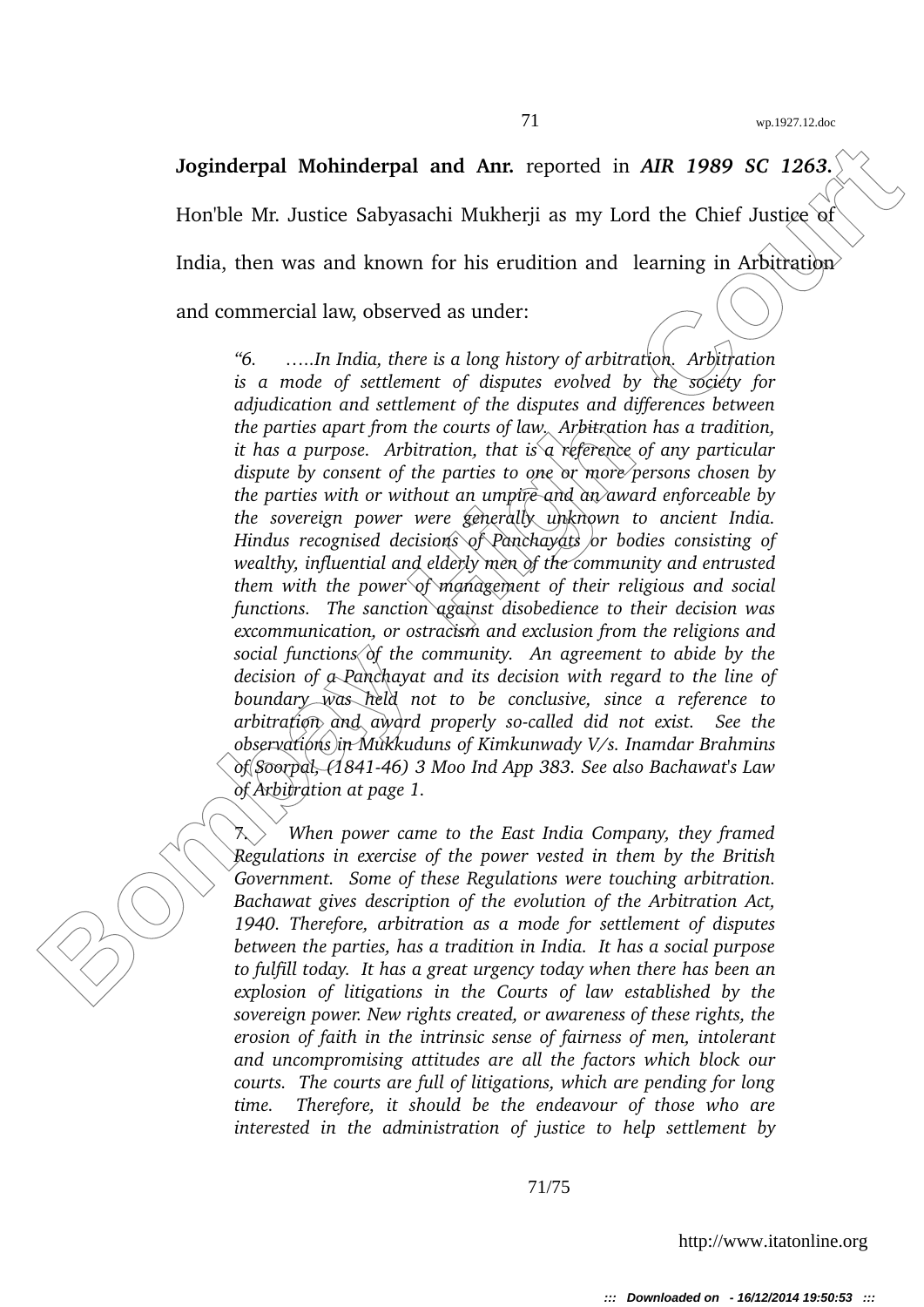*arbitration, if possible. It has also a social efficacy being the decision by the consent of the parties. It has greater scope of acceptance today when there is a certain erosion of faith in view of the failure to appreciating the functions of the courts of law. It has also the advantage of not quickness of decision but of simplicity of procedure. But in proceedings of arbitration these must be adherence to justice, equity, law and fair play in actions. However, the proceedings of arbitration must adhere to the principles of natural justice and must be in consonance with such practice and procedure which will lead to a proper resolution of the dispute and create confidence of the people for whose benefit these processes are resorted to. It is, therefore, the function of courts of law to oversee that the arbitrators act within the norms of justice. Once they do so and the award is clear, just and fair, the courts should, as far as possible, give effect to the award of the parties and make the parties compel to adhere to and obey the decision of their chosen adjudicator."*

arbitration, if possible. It has also a social efficacy being the decision<br>by the consent of the parties. In has greeners seque of accordine<br>today when there is a certain enside of the bound of the fighter to<br>approaching 63] After the Arbitration and Conciliation Act 1996 was enacted, the nature of the disputes referred to and to be resolved by arbitration demonstrate that the same has attained the character of "corporate luxury". The members of the Arbitral Tribunal and those representing parties before the Arbitral Tribunal have started operating in a business- $\widehat{h}$ ke manner. It is difficult for individuals to afford the Arbitral services any longer. The hefty fees charged by the Tribunal and the Advocates per  $\alpha$  and sometimes per hour make it difficult for litigants including companies to bear the costs of Arbitration. There is no basis for the argument that by the service tax provision section 89 of the Code of Civil Procedure is given a go-bye. We are sorry to say this but day after day we receive complaints as to how arbitration is beyond the reach of a common

72/75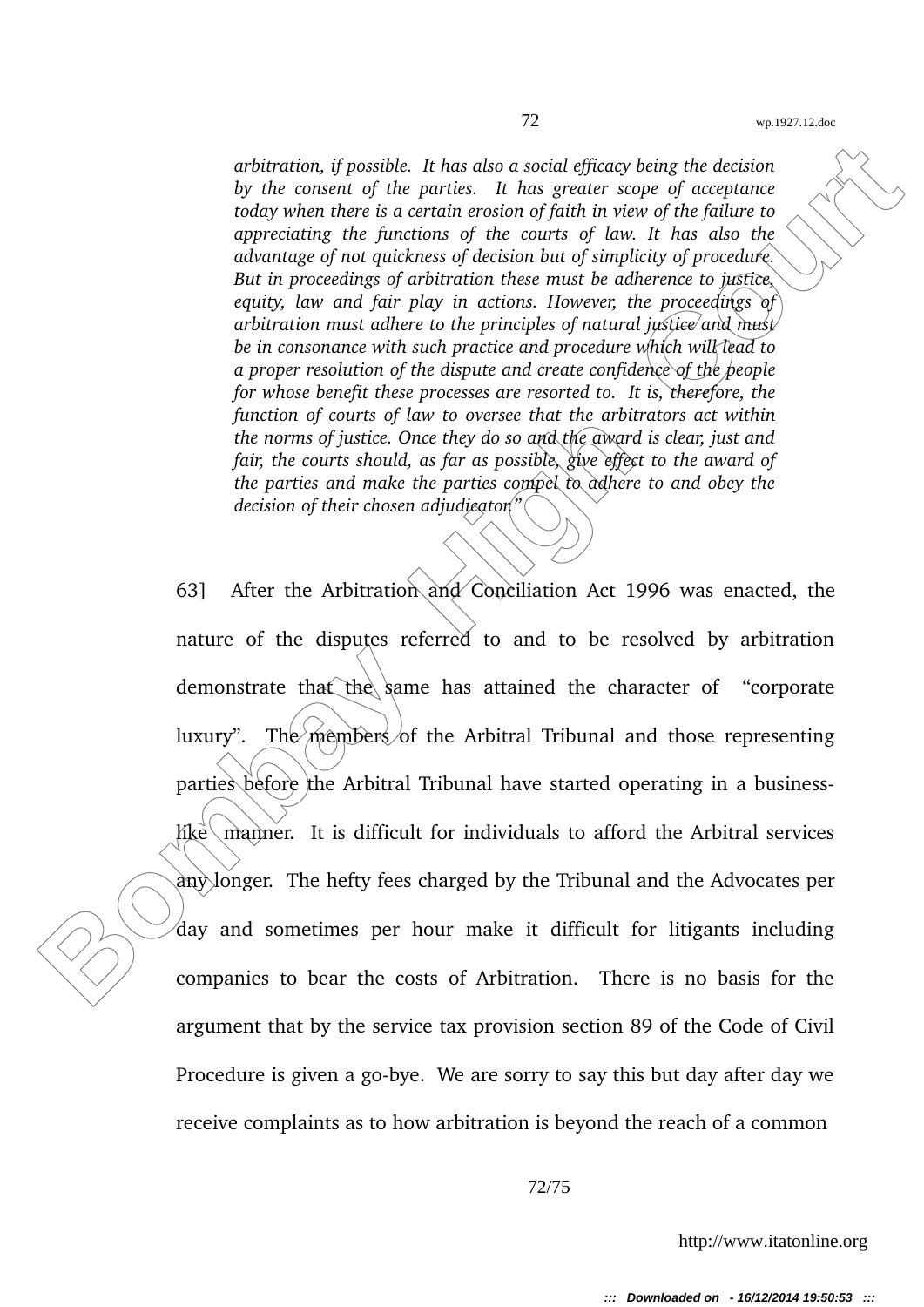man. They can hardly dream of approaching an arbitrator and who will<br>settle or resolve their disputes at a reasonable cost, charges and expenses.<br>If the arbitrations are conducted in Five Star Hotels and Air Conditioned<br>C man. They can hardly dream of approaching an arbitrator and who will settle or resolve their disputes at a reasonable cost, charges and expenses. If the arbitrations are conducted in Five Star Hotels and Air Conditioned Conference rooms, by incurring heavy costs and charges, then, those appearing before them would be obliged to pay the service tax. Even the Abitral Tribunal will be obliged to pay service tax. Once again, we mean no disrespect to the Arbitrators and the Tribunals presently functional across the Country. The attempt is to impress upon them the fact that they are perceived as Alternate Dispute Redressal Mechanism and brought into effect to promote a socially laudable cause. It is not an opportunity to make money post retirement as was noted by none other than Hon'ble Mr. Justice J. S. Verma,  $Ex\text{-}Chief$  Justice of India. He never earned money as an Arbitrator till his death. However, it is the recipient who will bear the burden. In such circumstances, we do not find that the Notification make any difference to the position noted by us. Once the law has been amended and the burden now falls on the recipient, then, all the more the advocates whether appearing either individually or as a firm can hardly complain. They come within the tax bracket only because they are rendering service to a business entity located in the Taxable territory. It is only such service which is taxable. The individual advocate rendering

73/75

http://www.itatonline.org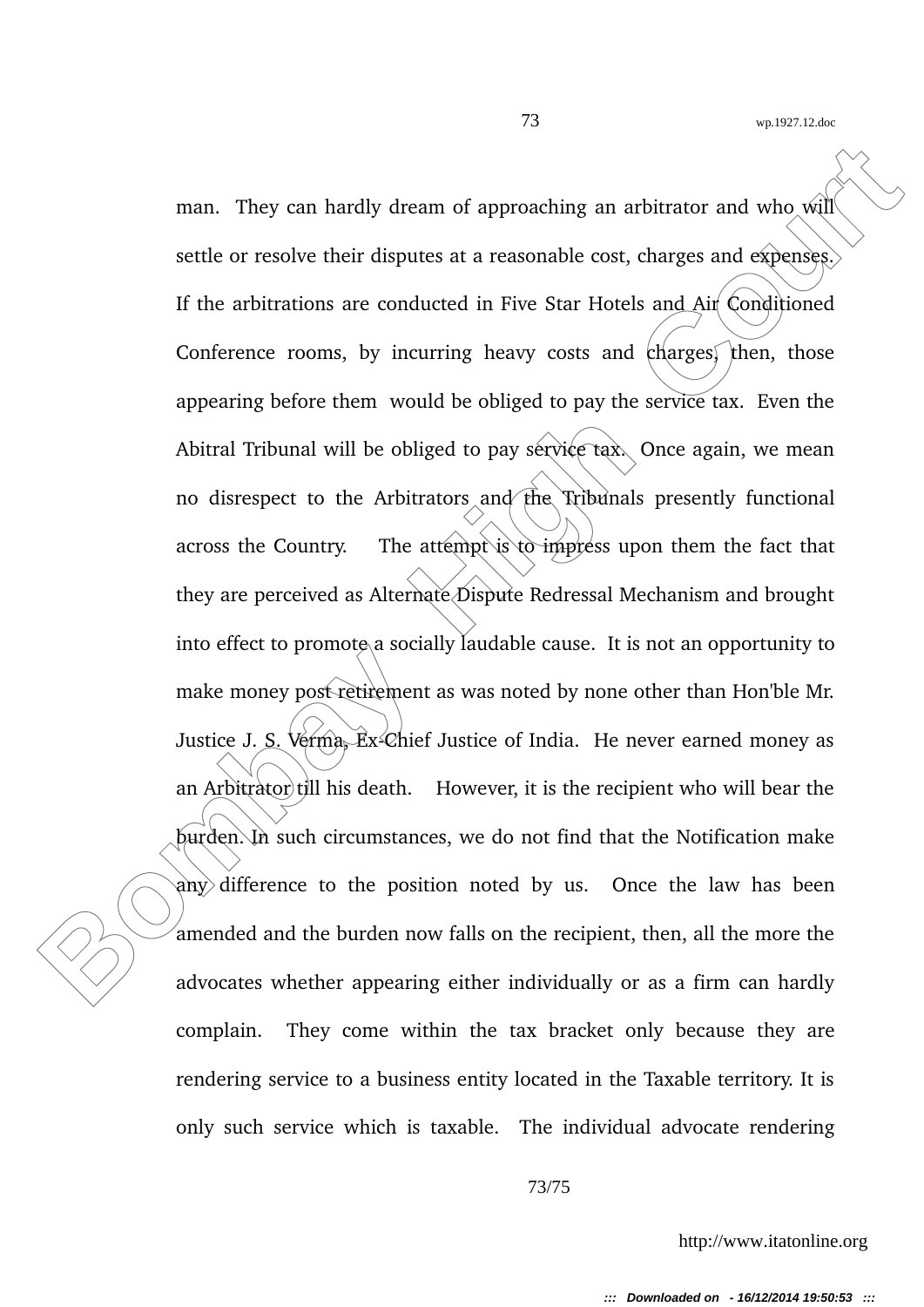service to individual is not in any manner affected. Despite supersession $\langle$ of the Notification dated  $17<sup>th</sup>$  March, 2012 his position is not altered or changed in any manner. The services rendered by an individual advocate to any person other than a business entity or to an individual advocate or a partnership firm of advocates providing legal services is exempted as the Mega Notification remains in the field and is unaffected.

service to individual is not in any manner affected. Despite supersession<br>of the Notification dated  $17^{\circ}$  March, 2012 his position is not altered or<br>changed in any manner. The services rendered by an individual advocat 64] The only argument now remains is that before the mega Notification was issued the burden of paying service tax is to be borne by the advocates themselves. That cannot be shifted on to the litigants till date of issuance of the Mega Notification and it being brought into effect, is the argument. Such advocates are claiming that this Notification of  $20<sup>th</sup>$ June, 2012 bearing No.30/2012 be given a retrospective effect. It is not possible  $\alpha$  accept this argument because the categories of advocates mentioned in these Notifications cannot claim an exemption from the tax and as of right. The legislature having decided to grant the exemption and equally to shift the burden on to the recipient from a particular date, namely, prospectively and not retrospectively by itself does not mean that the doctrine of equality has been violated. If individual advocates and those providing services either individually or collectively to business entities of the classes specified in the two Notifications No.25 and

http://www.itatonline.org